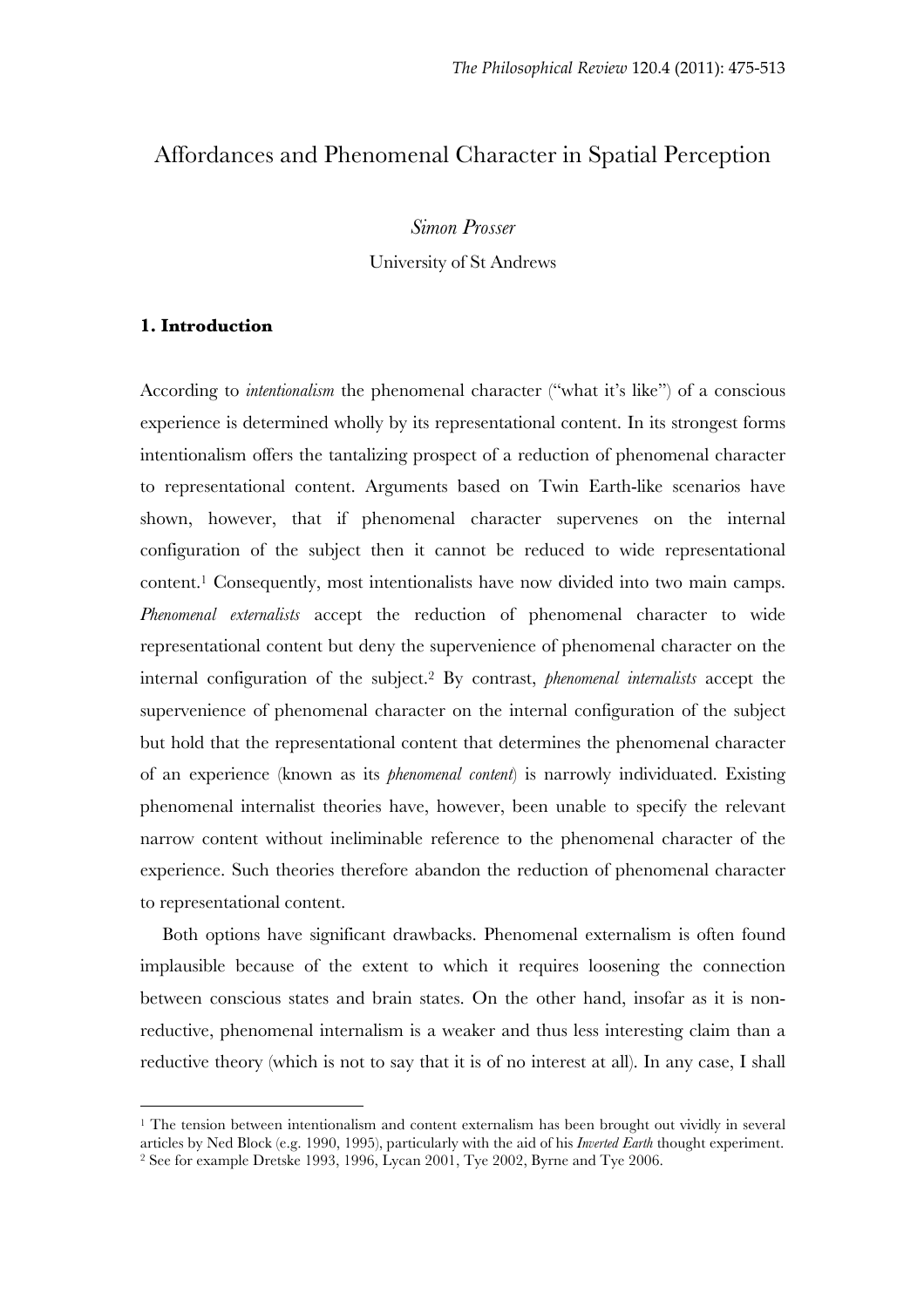put forward a version of intentionalism that offers the best of both worlds, combining phenomenal internalism with the possibility of a reduction of phenomenal character to representational content. The key feature of this theory is that the crucial elements of phenomenal content consist of relations between the subject and the subject's environment similar to those that James Gibson (1979) dubbed *affordances*. I claim that an experience with a given phenomenal character represents the same affordance (or set of affordances) in all possible worlds and for all subjects, which allows, though admittedly does not require, the reduction of phenomenal character to representational content. An experience can also be said to represent ordinary properties, however, in a manner that I shall explain.

I shall use visual spatial experience as a case study in what follows. Spatial experience makes it easiest to illustrate the view that I shall defend, though I am well aware that some other kinds of experience, especially colour experience, are likely to raise significant new challenges.3 Nonetheless I assume that if the theory can be defended for spatial experience then it is worthy of further consideration as a starting point for a theory of conscious experiences of all kinds.

#### **2. Some scene-setting**

 $\overline{a}$ 

To be more precise, intentionalism – also sometimes known as *representationalism* – says that for every phenomenal character  $P$  there is a representational content  $R$  such that necessarily, a conscious experience has *P* if and only if it has *R*. *R* is known as the *phenomenal content* of the experience. The strongest versions of intentionalism include all possible phenomenal characters in the domain of quantification and hold that the necessity of the biconditional is logical (i.e. it is true in every logically possible world); other versions weaken the claim in various ways, for example by holding that the necessity of the biconditional is only nomological (i.e. it is true in every nomologically possible world) or by restricting the range of experiences covered by the theory.4 The

<sup>3</sup> For some hints at the kinds of affordances that might be associated with colours, however, see Thompson 1995 and Dennett 1991, 375-383.

<sup>4</sup> See Byrne 2001 and Chalmers 2004 for helpful distinctions between different varieties of intentionalism.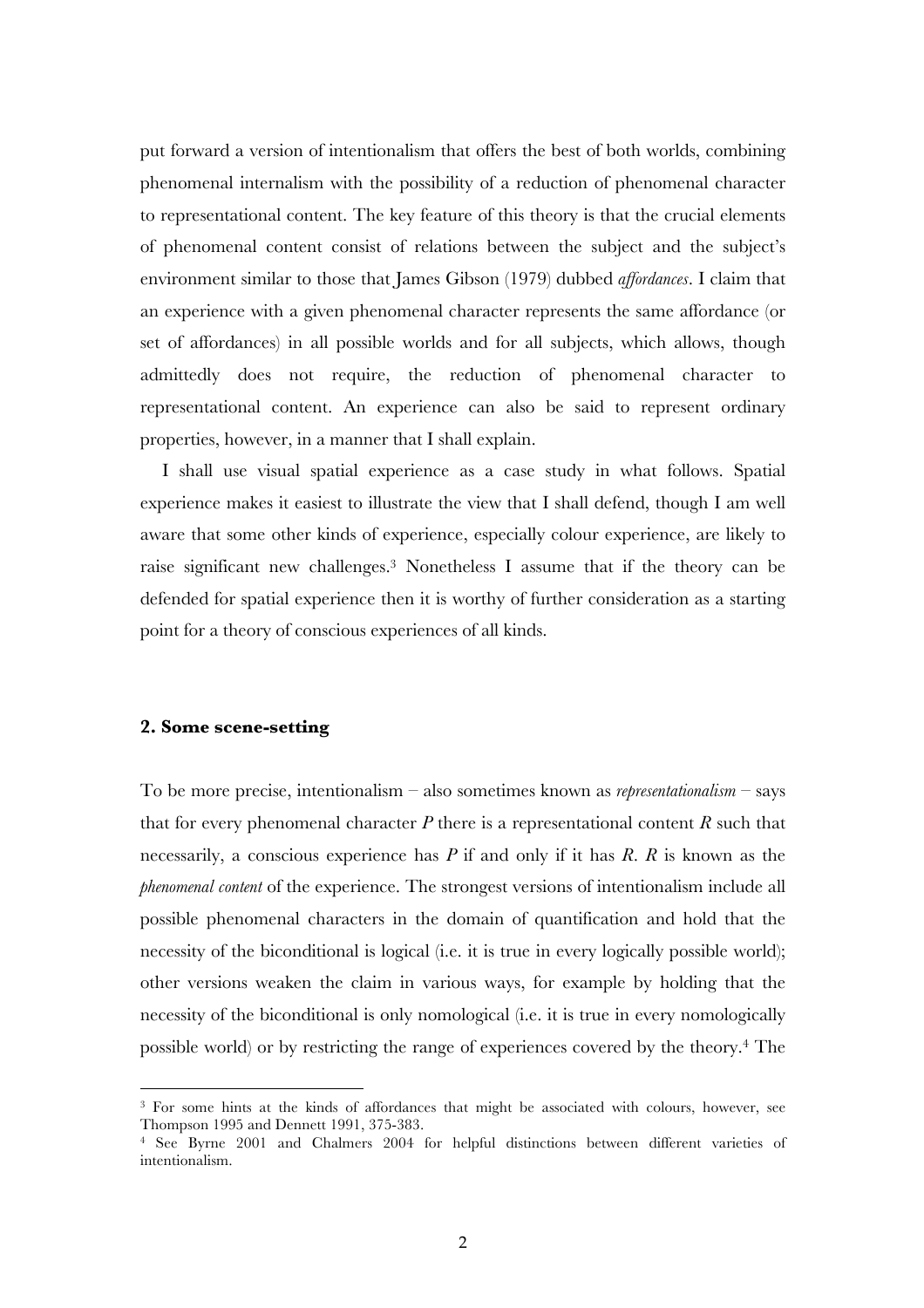domain of quantification might, for example, be restricted to the experiences of a given type of subject, or to paradigmatically perceptual experiences rather than bodily sensations. Many intentionalists exclude particulars from phenomenal content in order to explain why qualitatively identical but numerically distinct twins look the same (i.e. perceptual experiences of them have the same phenomenal character). Natural kinds are often also excluded for similar reasons. For brevity in what follows I shall say that *P* and *R correlate* when the above biconditional holds, and I shall speak of correlation *across* a given range of worlds and/or subjects when the experiences in those worlds and/or subjects are included in the domain of quantification.

By "narrow" and "wide" content, respectively, I mean content that does, or does not, supervene on the internal configuration of the subject. Some intentionalists (e.g. Egan 2006, 513, footnote 42) distance themselves from more specific notions of "narrow content" such as Fodor's (1987) even though their candidates for phenomenal content are still narrow in the sense that is relevant here.

The simplest versions of intentionalism are *Russellian*. <sup>5</sup> They hold that phenomenal contents are *Russellian* contents, purely extensional wide contents construed either as ordered n-tuples of objects and properties or as sets of possible worlds (the latter distinction will not be important for our purposes, so I shall gloss over it in what follows). Existing reductive versions of intentionalism combine Russellian phenomenal contents with phenomenal externalism.

A further constraint is usually added to reductive versions of intentionalism to avoid the theory entailing that literally *any* state that has *R* has *P*, for example by including only mental states with  $R$  and the right kind of functional role.<sup>6</sup> It is usually assumed that a reductive theory should apply to all conscious states, including pains and other bodily sensations. In what follows, however, I shall set this latter issue aside; the focus here will be on paradigmatic conscious perceptual states, especially those involved in spatial perception.7 It will perhaps be no surprise that there is a tension between phenomenal internalism and wide Russellian phenomenal content, but I shall

<sup>5</sup> The best-known advocates of Russellian intentionalism are Michael Tye (1995, 1996, 2000, 2002, 2003) and Fred Dretske (1993, 1995).

 $6$  See Tye 1995, 2000, 2002 for this type of view.

<sup>7</sup> For defences of intentionalism with respect to pains, bodily sensations etc., however, see Byrne 2001 and Tye 2002, 2003.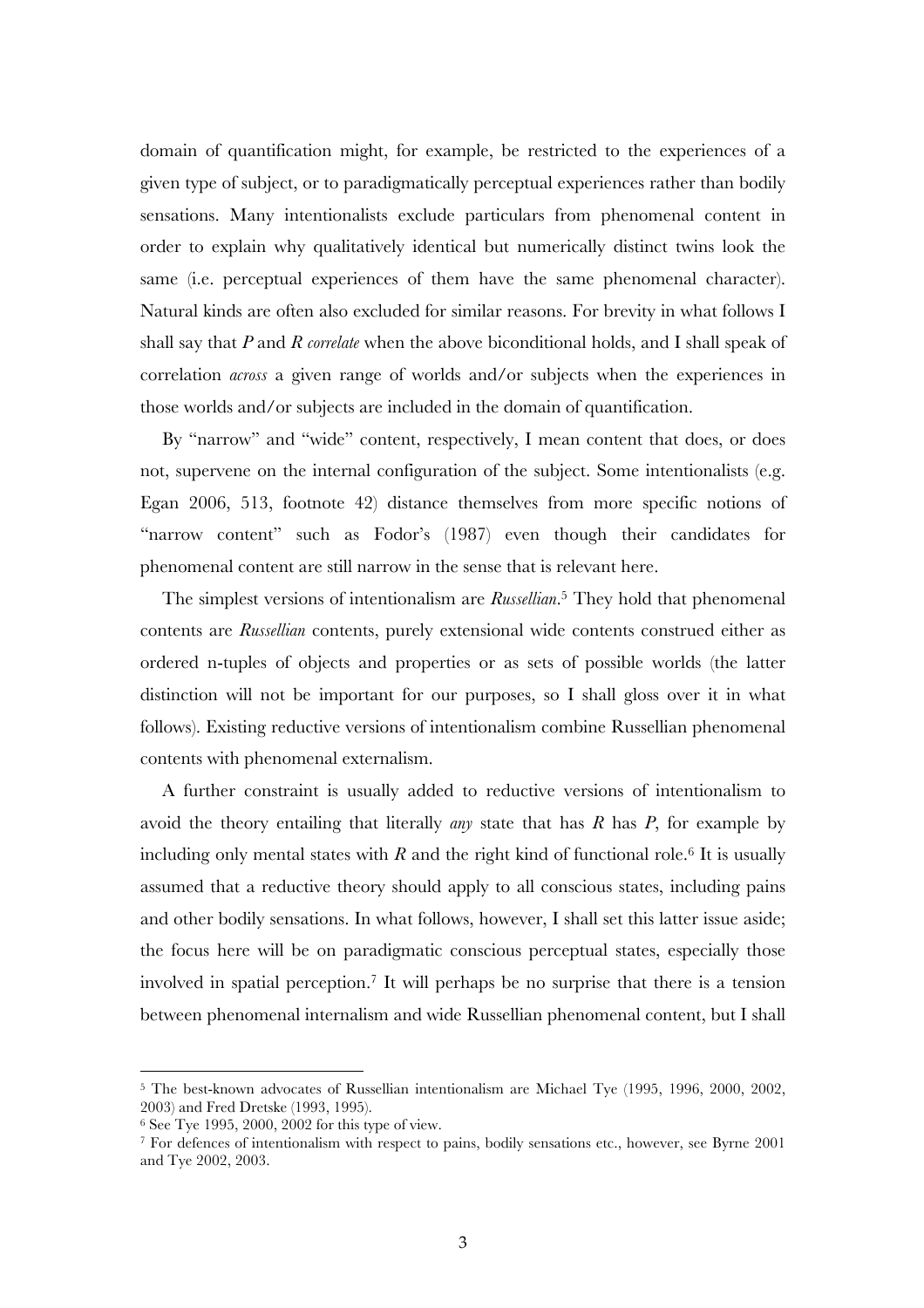in any case argue for this in the spatial case below.

Theories that instead combine phenomenal internalism with narrow phenomenal content can be sub-divided into *Fregean* and *Appearance Property* theories. *Fregean* intentionalism (Chalmers 2004, Thompson 2007, 2010) divides perceptual content into two components: a Russellian content, and *mode of presentation* of the Russellian content. The phenomenal content of an experience is identified with the mode of presentation, which is narrowly individuated.

Appearance Property theories identify phenomenal content with a narrow firstlevel content consisting of properties of the general kind that Sydney Shoemaker has called *appearance properties*, though a number of different candidates for appearance properties have been put forward (Shoemaker 1994, 2001, 2006; Egan 2006). Examples of appearance properties include the disposition to produce experiences of a given phenomenal kind in a subject of a given type; though there have been several variations on this theme. These theories reject the two-layer content structure of Fregean intentionalism; although appearance properties can be thought of as an extra "layer" of content they are not related to the standard Russellian contents as modes of presentation of them.8 I shall discuss some influential versions of the Fregean and Appearance Property views in more detail below.

I shall proceed as follows. After outlining what I mean by an *affordance* in the next section I shall briefly discuss the "two trees" objection to Russellian intentionalism put forward by Christopher Peacocke (1983, chapter 1), along with Michael Tye's (1996, 2002) well-known response. This will lead us to a spatial analogue of Ned Block's (1990, 1995) Inverted Earth thought experiment, involving the spatial experiences of different-sized subjects. This will show that Tye's solution to the two trees problem does not rescue Russellian intentionalism after all. A very similar thought experiment has been discussed recently by Brad Thompson (2010) in defense of a version of Fregean intentionalism, though the general question of how the size of a creature affects its perception of size and distance can be traced back to Berkeley's (1948/1957) "mite" example. Although I agree with Thompson about the problems faced by Russellian intentionalism, I argue that a plausible conclusion to draw from the

l

<sup>8</sup> The appearance property view can be thought of as Russellian insofar as the appearance-property contents are purely extensional; however this is not true of Egan's centered worlds view (see below).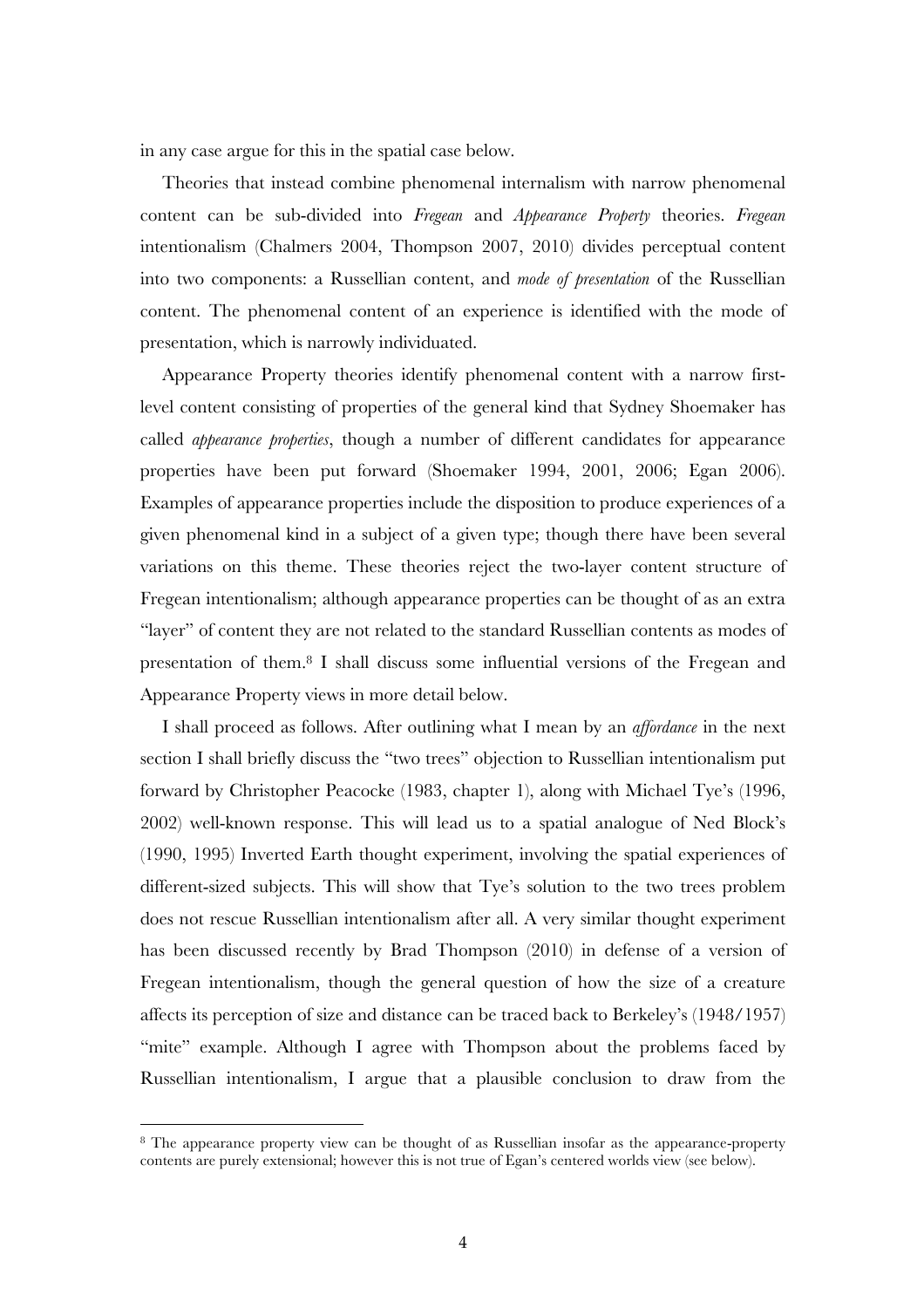thought experiment is that phenomenal content consists of affordances. I then discuss the relation between the affordance view, the Fregean theories of David Chalmers and Brad Thompson, and the Appearance Property theory of Andy Egan. Finally I discuss the relation between phenomenal content and wide content, proposing a view according to which a perceptual experience can be ascribed contents of differing degrees of generality, depending on our explanatory purposes in doing so. This accounts for the sense in which spatial properties can be perceived even though they do not figure in phenomenal content.

## **3. Affordances**

l

An affordance, as I shall use the term, is a relation between a subject and an object that depends on the causal powers of the subject and, in many cases, the causal powers of the object. It is a relation that has to do with the possibilities for causal interaction between the subject and the object; this is why the obtaining of the relation generally depends on the causal powers of both. I do not claim that all affordances can be perceived; but I do claim that phenomenal contents typically, and perhaps always, consist at least partially of affordances.

To make the notion of an affordance clearer it will help to have some examples. There is a use of the word 'heavy' that captures a relation between a subject and an object that depends on the causal powers of both, and this relation is an example of an affordance. Whether something is heavy, in this sense, is a largely a matter of how hard it is for a given subject to lift.<sup>9</sup> If you are stronger than me then the same object may be heavy for me, but not heavy for you; so the difference in our causal powers matters. Similarly, whether or not a given object is heavy for me depends on the mass of the object; so the causal powers of the object matter. (Strictly speaking, since an object may be heavy for me on Earth, but not on the moon, it is the causal powers of the object in a given environment that matter). Whether or not actual uses of 'heavy' are of this kind is not the point; the word could be used in this way (and I think it is

<sup>&</sup>lt;sup>9</sup> This is oversimplified – a heavy object may also be hard for the subject to push, dangerous if it falls on the subject, and so on – but the oversimplified account will serve to capture the general idea.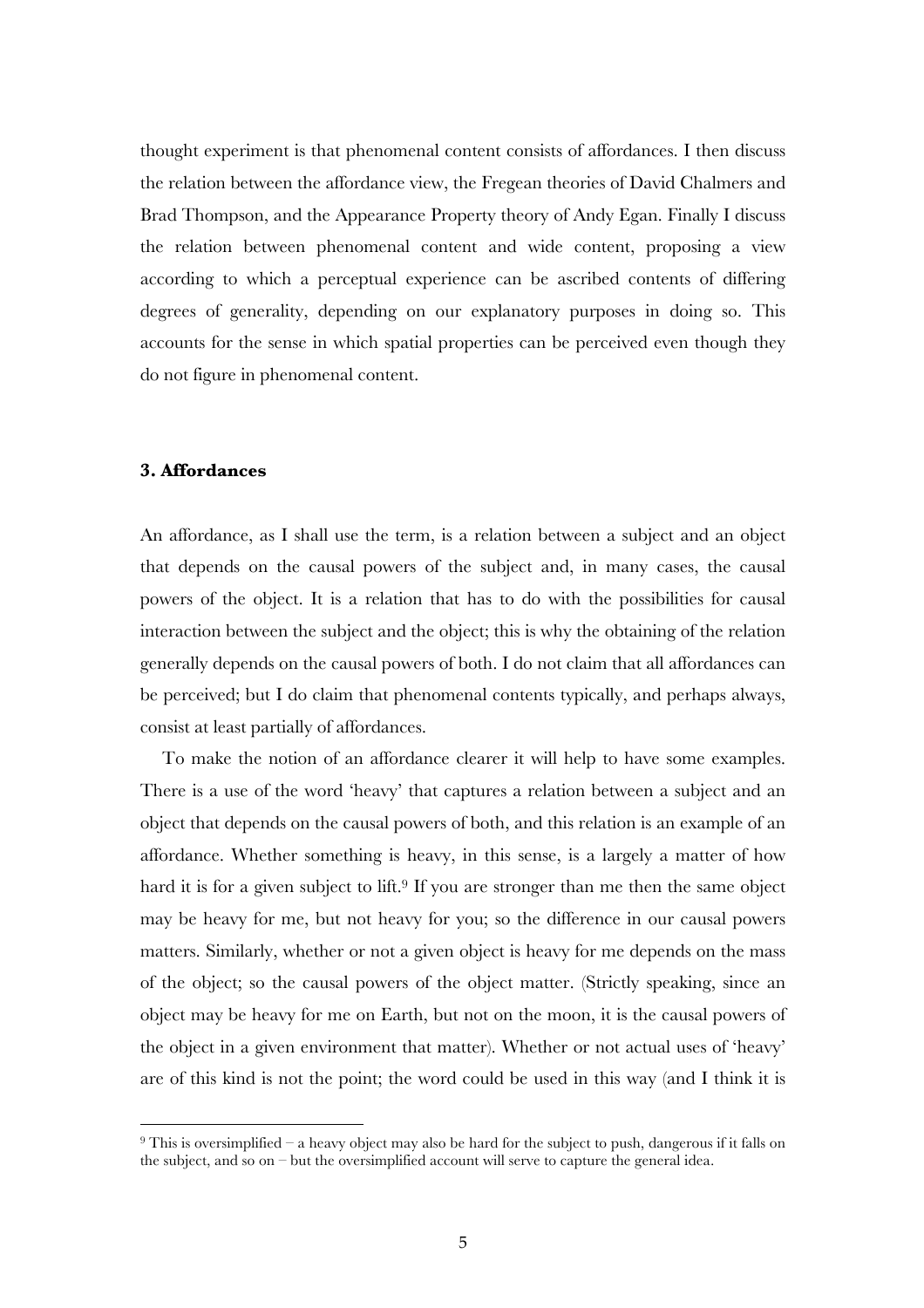quite intuitive to do so) and, if so, it would thereby be used in talking about an affordance.

If I describe an object as heavy, using the word in this way, then what I say is true if and only if the object is heavy for *me* (i.e. hard for *me* to lift). Consequently being heavy, in this sense, is not a property of an object, but instead is a relation between an object and a subject, even though 'is heavy' can be used as a one-place predicate. When 'heavy' is used in this way the subject is an *unarticulated constituent* of the content of an utterance of 'x is heavy'.<sup>10</sup> I suggest that this is similarly a feature of phenomenal content; when I perceive an object as feeling heavy my experience arguably contains no articulated representation of myself. Nonetheless my causal powers are part of what determines whether the object is heavy (for me).

It seems plausible that phenomenal characters correlate with affordance relations in at least some cases. How heavy an object *feels* arguably depends on how difficult it is for the subject to lift. Moreover, stronger and weaker subjects may differ in how heavy the same object feels to them, even though neither of them perceives its weight incorrectly. I shall argue in what follows that phenomenal content is made up of affordance relations analogous to (and perhaps even including) *heavy*, and that properties are nonetheless perceived in much the same way that the weight of an object can be perceived, by virtue of how heavy it feels. A property such as weight correlates with the "heaviness" phenomenology for a given subject, even though the phenomenology may differ between subjects with different causal powers who veridically perceive the same weight.

Many affordances, including *heavy*, concern ways in which the subject can or cannot act on the environment. There are also affordances that concern the possible effects of the environment on the subject, however. A possible example of this is *poisonous*. Although we can use the word 'poisonous' to talk about a property (the property of being harmful to normal humans when ingested), there is a use of the term wherein something can be poisonous to one kind of organism but not poisonous to

<sup>10</sup> The phrase *unarticulated constituent*, and (as far as I know) the idea that the content of an experience can contain the subject as an unarticulated constituent, derives from Perry 1986. Similar ideas have also been described by John Campbell (1993, 1994, 1998) and Sydney Shoemaker (1994). Campbell (1993, 1994, 1998) has described expressions like *heavy*, where the subject's causal powers come into the truth conditions without explicit articulation, as *causal indexicals*.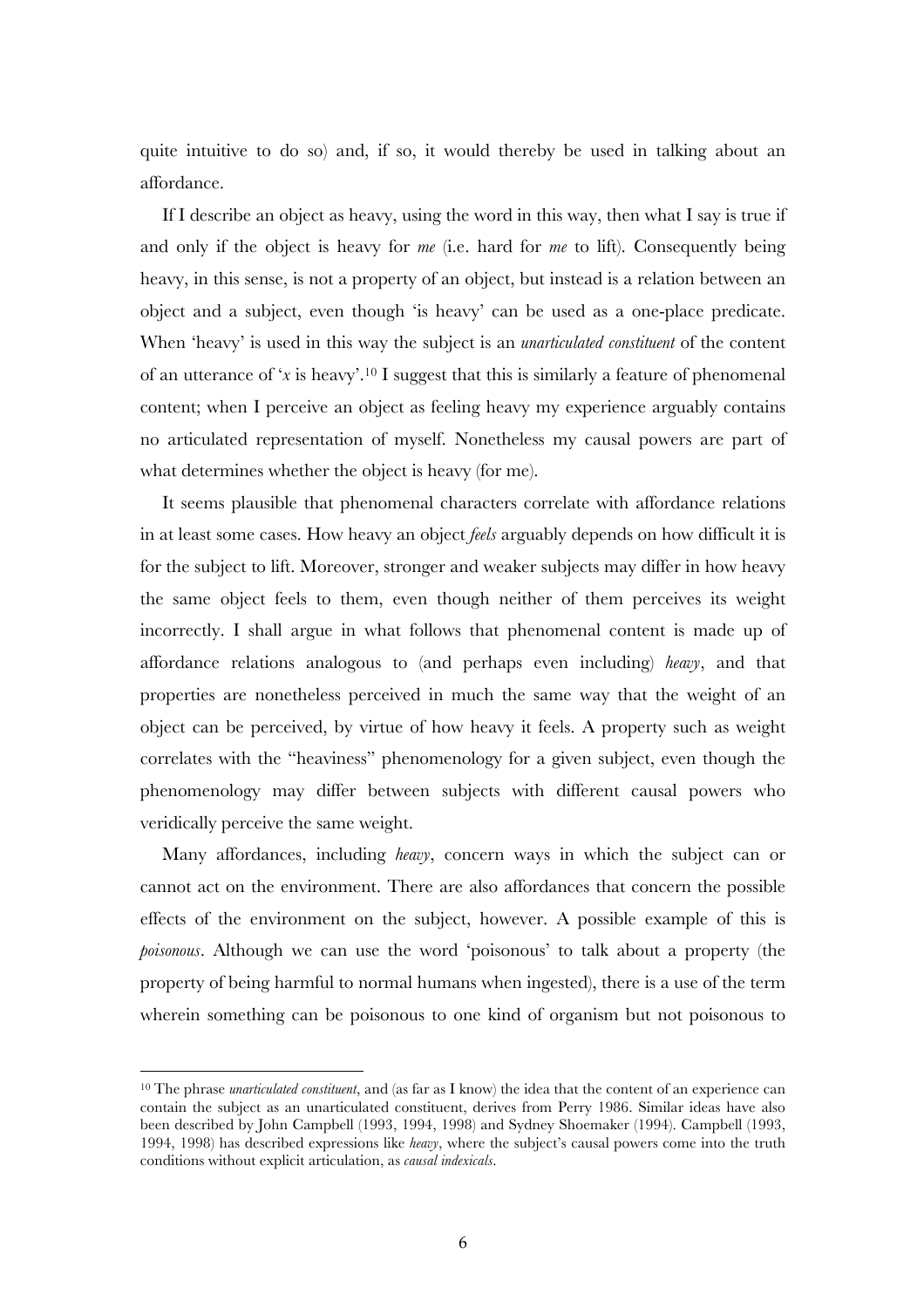another. Being poisonous, in this sense, is a relation between the substance and the organism that ingests it. Whether a given substance is poisonous to a given organism depends on the causal powers of both. It might be argued that when a poisonous substance tastes unpleasant, as many naturally occurring poisons do, this is a perceptual representation of the substance as possessing a *poisonous* affordance (though this is of course an oversimplification, since there is not just one "poisonous" taste).

Relations like *heavy* and *poisonous* seem similar to what Gibson had in mind with his notion of an *affordance*:

The affordances of the environment are what it offers the animal, what it provides or furnishes, either for good or ill… I mean by it something that refers to both the environment and the animal in a way that no existing term does. It implies the complementarity of the animal and the environment. (Gibson 1979, 127)

Many aspects of Gibson's theory of perception are controversial, but we need not accept very much of Gibson's theory in order to borrow the word 'affordance' and use it with at least roughly the same meaning.11 Neither need we agree with Gibson about which affordances are perceived. Gibson controversially held that we perceive very fine-grained affordances; for example he held that a postbox "affords letter-mailing to a letter-writing human in a community with a postal system" (Gibson 1979, 139). This might be regarded as over-intellectualizing the nature of perception. For our purposes, however, we can leave open as an empirical matter the question of exactly which affordances are represented. We can also leave it open how many affordances are perceived. Perhaps for any single phenomenal character a single affordance is perceived; or perhaps it would be better to speak in terms of sets of affordances in order to reflect the multi-faceted significance the perception may have for the subject's actions. This is a terminological matter that will make no difference to what follows.

One possible distraction should be eliminated before proceeding to the spatial case.

<sup>&</sup>lt;sup>11</sup> Gibson, and those influenced by him, are often associated with a denial that perception involves representation at all. This would of course be incompatible with intentionalism. As far as I can see, however, there is nothing in Gibsonian or neo-Gibsonian arguments that provides any reason to think that affordances cannot be represented, insofar as anything can be represented in perception at all. For a recent example of the kind of anti-representationalist approach at issue see Noë 2004.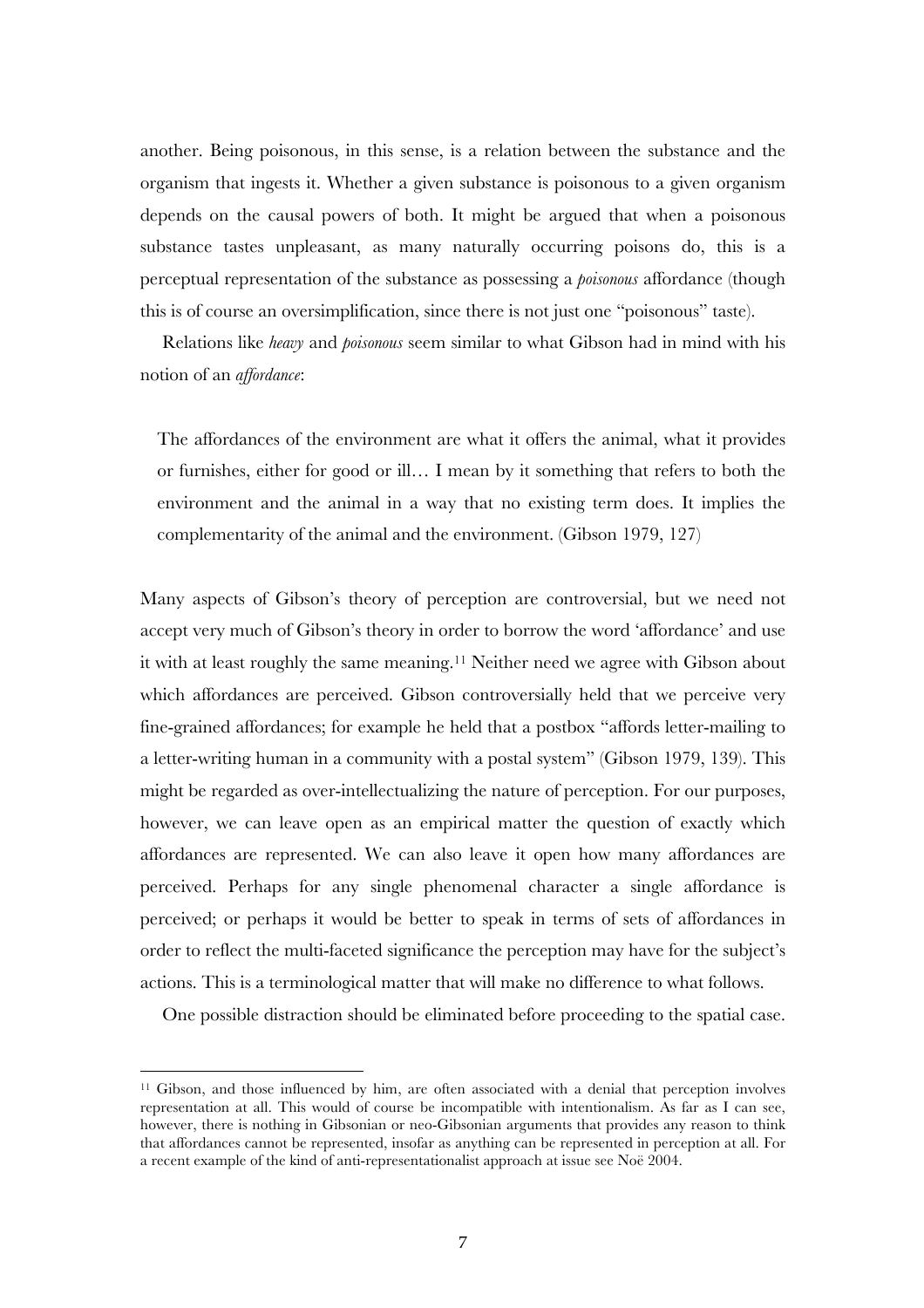In their everyday uses, words like 'heavy' and spatial terms like 'near' and 'small' are context-dependent in various ways. Some newborn babies are said to be heavy while some aircraft are said to be light, for example, and Paris may be said to be far away yet Alpha Centauri is said to be nearby. The contents of perceptual experiences, however, do not plausibly vary with conversational context in the way that the contents of linguistic expressions do. One may, in one context, describe an object as feeling heavy, yet in another context, with no difference in the phenomenology, describe the very same object as feeling light; but presumably this is because the semantic values of the words, not the contents of the experiences, change according to the context. Perhaps all that has changed is the comparison class against which one expects one's audience to interpret one's utterance. It is therefore necessary to be careful to avoid confusion when using linguistic expressions of this kind to describe the contents of the perceptual experiences of individuals in differing circumstances, as I shall do below; the contextual factors that could influence the linguistic content, but not the perceptual content, must be thought of as held fixed. So, for example, when I say that different objects are equally heavy for differently constituted subjects, this should be taken to mean that those objects are equally difficult for the subjects to lift. It doesn't matter *how* difficult they are to lift, provided the same standard is adopted throughout. The relevant aspects of the context of use of 'heavy', 'near', etc. should therefore be thought of as held fixed throughout this paper.

#### **4. The two trees**

Consider a normal human subject who sees two trees that are qualitatively indistinguishable with regard to every intrinsic feature including size, but are located at different distances from the subject. The two trees appear to the subject to be the same size; at any rate, under normal conditions, the subject would judge on the basis of visual experience that the two trees were the same size. Thus there seems good reason to say that the subject's visual experience represents both trees as having the same size. Yet the two trees are experienced with different phenomenal characters; as Peacocke put it, "there is also some sense in which the nearer tree occupies more of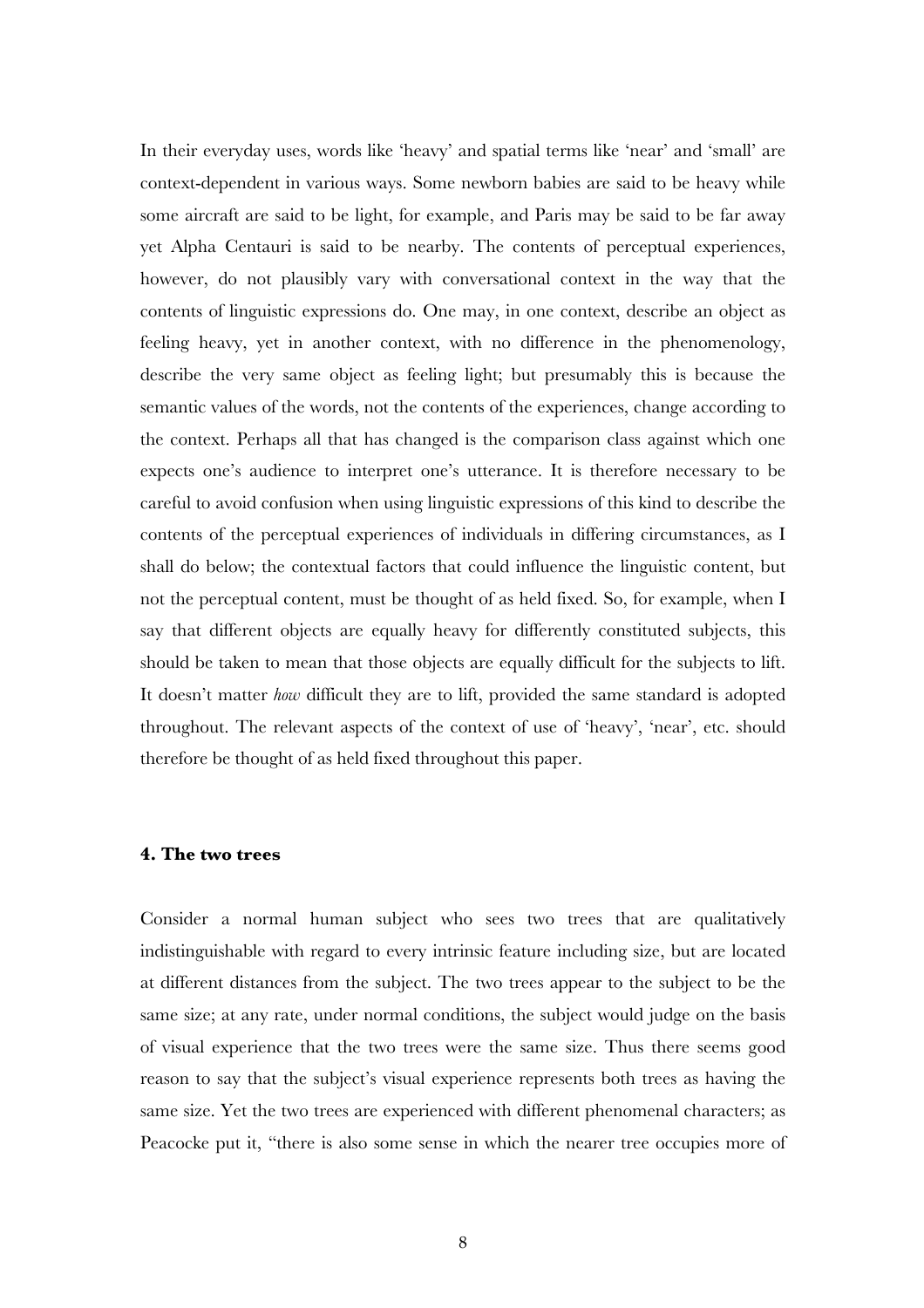your visual field than the more distant tree. This is as much a feature of your experience itself as is its representing the trees as being the same height" (1983, chapter 1). Peacocke concluded from this that there is more to the phenomenal character of a perceptual experience than its Russellian representational content. If Peacocke were right about this then Russellian intentionalism would be false. Michael Tye (1996, 2002), however, has claimed that Russellian intentionalism is easily rescued if the visual experience represents not only the sizes and other visible intrinsic properties of the trees, but also the size of the visual angle subtended by each tree when viewed from the place from which it is being viewed.<sup>12</sup> The different trees subtend different visual angles from the position of the observer, and this is represented in experience; that is why they look different. Since, for a given tree height, visual angle varies with distance, Tye could also have appealed to differences in represented distance. But perhaps differences in represented distance *per se* would not account for the relevant phenomenological differences as straightforwardly as differences in represented visual angle.

## **5. Miniature people**

I shall now argue, however, that the Russellian theory, according to which the phenomenal content of spatial experience consists of spatial properties such as sizes, distances or visual angles, cannot be defended without appeal to phenomenal externalism. I think that phenomenal externalism is particularly implausible in the spatial case because of some odd consequences that I shall mention below, though I should emphasize that my purpose here is to provide an alternative to phenomenal externalism rather than to argue directly against it.

Berkeley noticed the possible significance of the experiences of different-sized subjects for an account of spatial perception. In *Three Dialogues Between Hylas and Philonous* he wrote:

l

<sup>12</sup> See also Noë 2004, 82-3 for a similar point.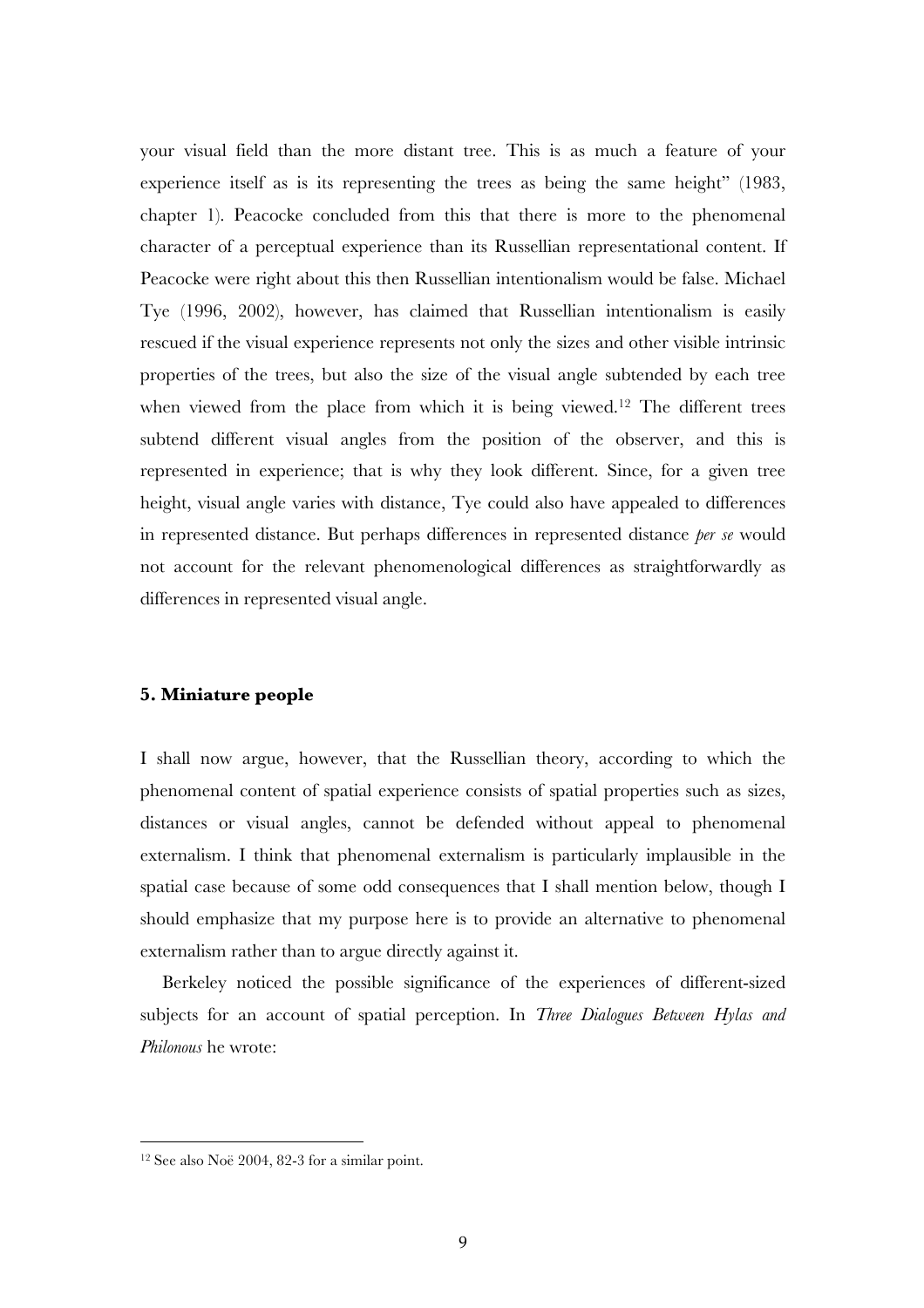*Philonous*: Answer me, Hylas. Think you the senses were bestowed upon all animals for their preservation and well-being in life? […] If so, is it not necessary they should be enabled by them to perceive their own limbs, and those bodies which are capable of harming them? […] A mite therefore must be supposed to see his own foot, and things equal or even less than it, as bodies of some considerable dimension; though at the same time they appear to you scarce discernible […] And to creatures less than the mite they will seem yet larger […] Insomuch that what you can hardly discern, will to another extremely minute animal appear as some huge mountain. (Berkeley 1948-1957, 188.)

The question posed here is whether the world looks the same, in respect of its spatial properties, to creatures of different sizes; Berkeley's claim is that it does not, and that this is connected with the differing significance of a perceived object for the actions of differently constituted creatures. I think that this is correct, though I shall not draw Berkeley's radical conclusion that spatial extension exists "only in the mind".<sup>13</sup>

One way to think about the experiences of different-sized subjects would be to imagine someone shrinking, as in Hollywood's *The Incredible Shrinking Man* (Jack Arnold, 1957). In this film one of the characters, Scott Carey, shrinks to the size of an insect. Carey is depicted living in a dolls house and fighting battles with a seemingly giant spider. It is certainly very natural to think that the same things look bigger to Carey as he shrinks. But perhaps a single subject that shrinks introduces unnecessary complications. One might, for example, worry about whether, when Carey utters words like 'large' and 'small', they retain the same extensions that they had in utterances that he made before shrinking. If so, then if he now describes the spider as large he speaks falsely. Similarly if he now judges the spider to be large on the grounds that, as he would put it, it looks large to him, then one might question whether his perceptions of size continue to be veridical; perhaps his experience now *falsely* represents the spider as being larger than it is. If so, then there is no evidence of a change in the relationship between the representational content and phenomenal

l

<sup>&</sup>lt;sup>13</sup> Berkeley 1948-57, 188. He also suggested that space is understood by the subject in terms of effort; a view that does have some connections to the view to be defended here.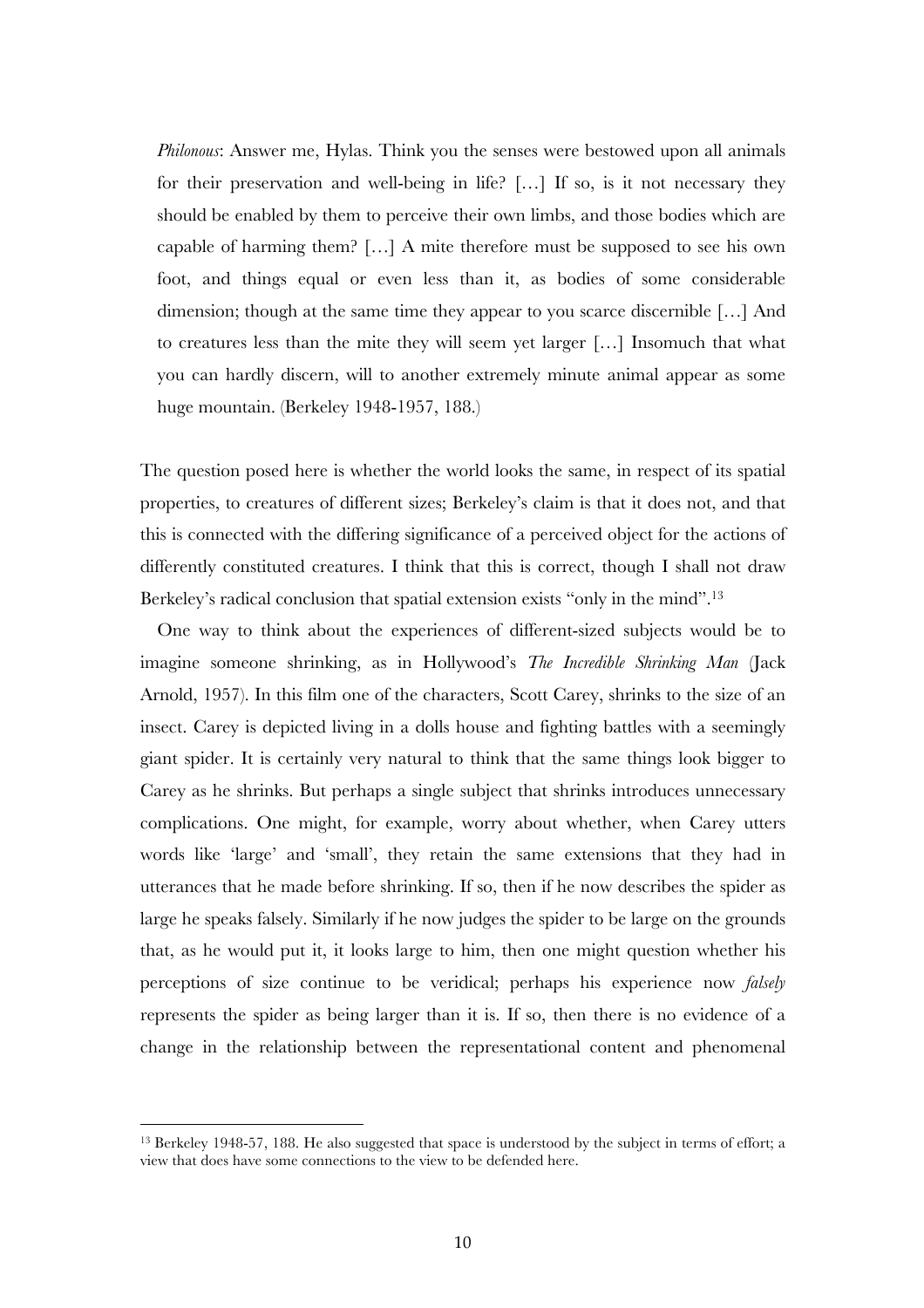character of his experiences.14

 $\overline{a}$ 

We can avoid such worries by focusing instead on a case in which two individuals are differently sized throughout their lives and live in different, isolated communities populated by beings among whom they are normally sized. Brad Thompson (2010) has recently discussed just such a scenario. He describes a planet called "Doubled Earth", a perfect replica of Earth except that the planet and all its inhabitants are doubled in size relative to Earth. To make certain points vivid I shall consider an otherwise identical case in which one planet is ten times larger than the other, but this makes no real difference to the argument. Given that the inhabitants have all lived their entire lives on their respective planets there seems no reason to say of either community that their perceptions of size are systematically illusory; choosing one population rather than the other would seem unacceptably arbitrary. I shall take it, then, that the subjects under discussion perceive veridically in all of the cases to be discussed (which is not to say that they are immune from illusions; but no illusions occur in the cases under discussion). Consider an individual from each community; call the larger one 'Max' and the smaller one 'Min'. Max and Min are qualitatively very similar apart from the fact that Max is ten times larger than Min. Their environments are duplicates in all visible respects except for differing in size by a factor of ten. Not everything will scale down straightforwardly, of course; in some respects the world behaves very differently on a smaller scale. Liquids, for example, will seem a little different; a droplet of water would be as large compared to an antsized person as a football is to a human, and an ant-sized person would be able to pick up a droplet and carry it (as, apparently, ants do). But we can suppose that Min is much larger than an ant and will notice these differences less. In any case, if necessary, we can restrict attention to visual experiences and imagine regions of the respective environments (regions containing just solid objects, for example) such that if photographs were taken of those regions it would be impossible to tell which was which. When surveying the corresponding scenes from the corresponding locations in

<sup>14</sup> An analogous issue is discussed by Ned Block (1990, 1995) in the first phase of his "Inverted Earth" thought experiment, where a colour-inverted subject in transported to a colour-inverted and colourlanguage-inverted environment. Block then makes a similar move to the one that follows by considering a population of congenital colour-inverts. The kind of case discussed below, and by Thompson (2010), can be thought of as a spatial analogue of Block's Inverted Earth argument.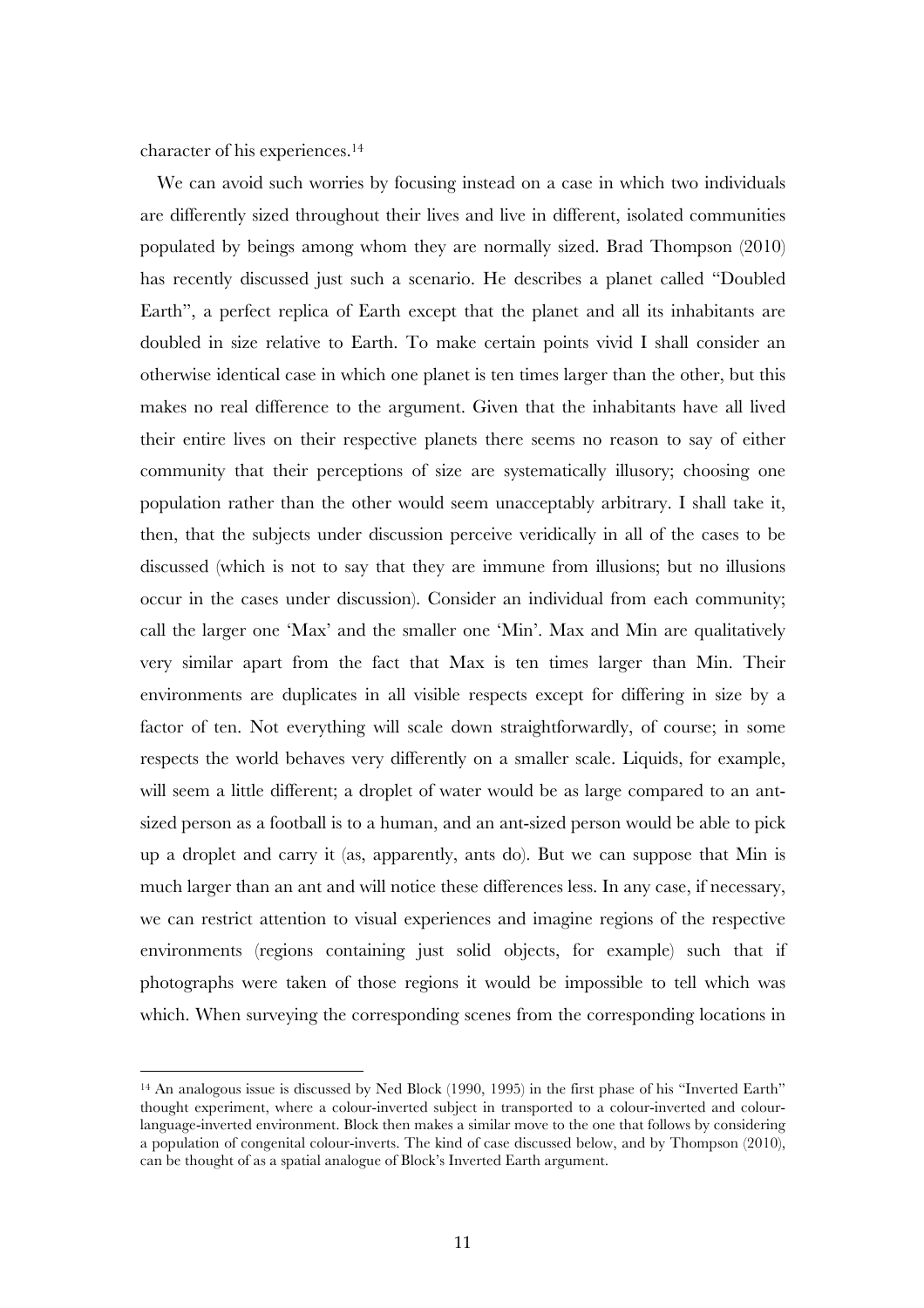their respective environments the pattern of retinal stimulation would be exactly the same for both Max and Min.

Let us also suppose that Max and Min's causal powers are scaled in an appropriate way. For example, all else being equal, Min can lift items one tenth the size and weight that Max can lift. Similarly if an object is within reach for Max then an object one tenth as far away will be within reach for Min. Min can run one tenth as far as Max in a given period of time, and so on. Not everything will scale down precisely, but this won't matter for the argument. Finally we should imagine Min's brain functioning in much the same way as Max's brain. This may require differences in the physical constitutions of their brains. Perhaps, for example, Min's brain contains a silicon chip that can carry out the same information processing as Max's brain while fitting easily inside Min's head. Or perhaps Max's brain is very small compared to Max's head, so that there is room in Min's head for a brain the same size as Max's. Alternatively we could consider a far-off world where the physics of that world allows a precisely scaled-down duplicate; but we needn't go to such far-off worlds for the argument to work.15

Max and Min are both equally at home in their respective environments. Min lives in a house the size of a doll's house but does not find it at all cramped. Min can only walk one tenth as far as Max, but only needs to walk one tenth as far to reach the corresponding destinations. Min would not be able to lift Max's suitcase or drive Max's car, but has no difficulty with the corresponding operations in Min's own environment. And so on.

There are two scenarios to consider:

<sup>15</sup> See Gould 1977, chapter 21, for arguments that miniature duplicates would never evolve in the actual world because of scaling differences (I am grateful to an anonymous referee for drawing my attention to this chapter). Perhaps, however, something near enough to a duplicate might evolve even in a nomologically possible world if gravity and other factors differed between environments in suitable ways (perhaps Min's planet is very dense and therefore has stronger gravity than Max's planet, for example). In any case, the argument that follows only requires that there be a *logically* possible world containing scaled duplicates such as Max and Min. Moreover, the main argument will still go through provided there can be creatures with experiences of differing phenomenal character yet the same representational content (as in scenario 2, below); and this does not require Max and Min to be perfect duplicates. Even if it were argued that creatures of different sizes could never have experiences with the same phenomenal character as one another, the main arguments, and the position to be defended here, would not be affected (only the discussion of scenario 1, below, would be affected; but this is not essential to the overall position).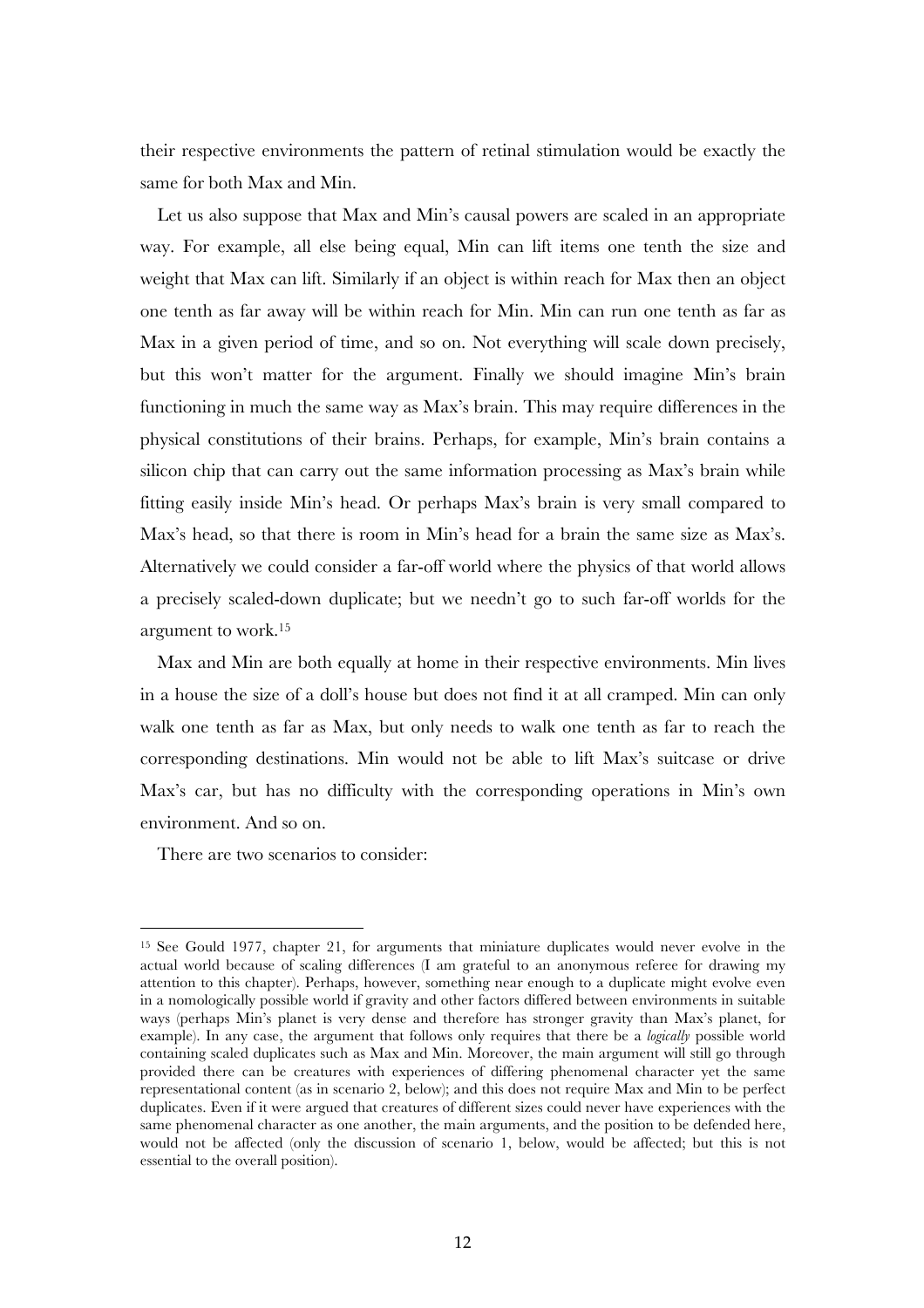*Scenario 1: Corresponding trees*. Max looks at a tree; Min stands in the corresponding location in the miniaturized world and looks at the corresponding tree. Max's tree is therefore ten times as big as Min's tree, and ten times as far way from Max as Min's tree is from Min. Since everything is precisely scaled, Max and Min's patterns of retinal stimulation are identical.

By stipulation neither Max nor Min has any visual impairment. As discussed above, there is no plausible reason to think that inhabitants of one planet perceive spatial properties veridically while the inhabitants of the other planet do not; so Max and Min's perceptions are veridical. Consequently their perceptions represent their respective environments as they are: if spatial properties are represented, Max's tree is represented as being ten times as big, and ten times as far away, as Min's. The visual angle subtended by the tree is the same in each case, however.

In describing an equivalent scenario Thompson assumes that both subjects would enjoy experiences with the same phenomenal character; and I agree. This is certainly how most people imagine Scott Carey; if he had been unconscious during the shrinking process and had woken in a miniaturized environment it seems plausible that at first he would not realize that he had shrunk; only when he encountered giantseeming spiders or discovered the altered tactile behaviour of certain kinds of matter would he start to suspect that something was amiss. Even after discovering that he had shrunk, there would be no sudden change in how his environment looked to him. I shall take it, then, that in scenario 1 Max and Min's experiences share the same phenomenal character. This is also what one should think if one holds that phenomenal character supervenes on brain state (or at least on brain state defined in functional terms), assuming that Max and Min's brains remain in identical functional states throughout.

Consequently in scenario 1 there is sameness of phenomenal character between Max and Min but differences in the represented sizes and distances of objects. Thompson takes this as sufficient to show that any intentionalist theory according to which the relevant element of spatial phenomenal content consists entirely of spatial properties is false. He does not, however, discuss Tye's view concerning visual angles; for all that has been said so far it could be claimed that the phenomenal content of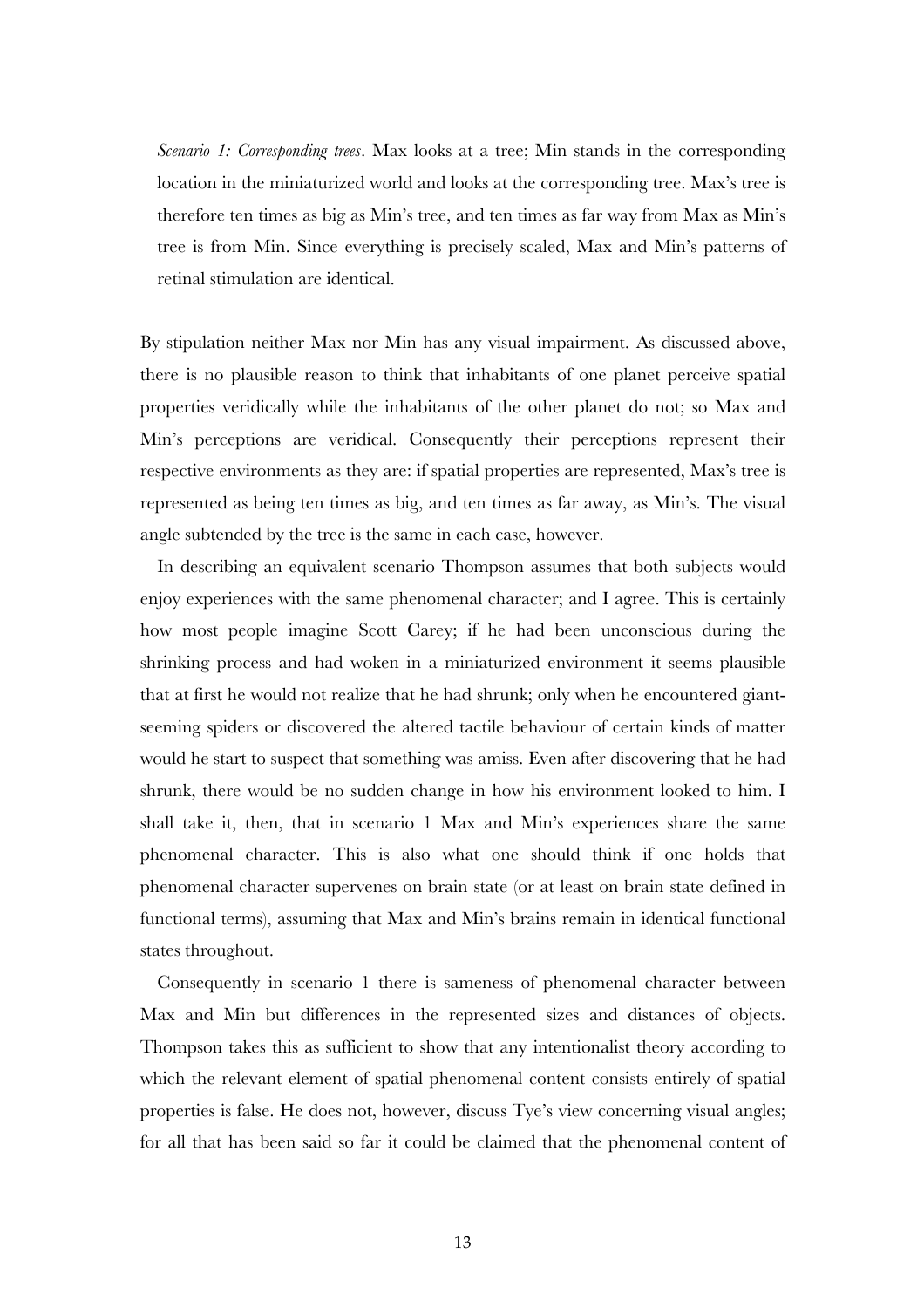Max and Min's experiences in scenario 1 includes the identical visual angles subtended by the trees, but not their differing sizes or distances.<sup>16</sup>

An appeal to visual angle alone would not work, however, for sameness of visual angle does not entail sameness of phenomenology. If it did, it is unclear how there could be any perception of depth; there would be no phenomenological difference between looking at a three-dimensional scene and looking at a two-dimensional photograph of the same scene. This can be further illustrated by the "corridor illusion" depicted in countless images in the psychological literature, an example of which is shown in figure 1.<sup>17</sup> Trees A and B subtend the same visual angle, yet because of the depth cues created by the converging lines and gradients tree A is most naturally seen as being smaller and closer than tree B. This is associated with a difference in phenomenal character; the two trees look different, in that one looks small and close while the other looks large and distant.18 So there can be a difference in phenomenal character even though the same visual angle is represented.



Figure 1: The Corridor Illusion

<sup>16</sup> It's not clear that Tye was suggesting that visual angle *alone* exhausts spatial phenomenal content. But given that sizes and distances are ruled out by scenario 1 it is not clear that there remain any other purely spatial contents to appeal to.

<sup>17</sup> The well-known Ames Room illusion (Ittelson 1952) also provides an analogous genuinely threedimensional example that illustrates the same point, showing that nothing here turns on the interpretation of two-dimensional images.

<sup>18</sup> Another example: A star and a speck of dust floating in the air, illuminated by sunlight, might subtend indistinguishable visual angles; yet one appears *close* while the other appears *distant*.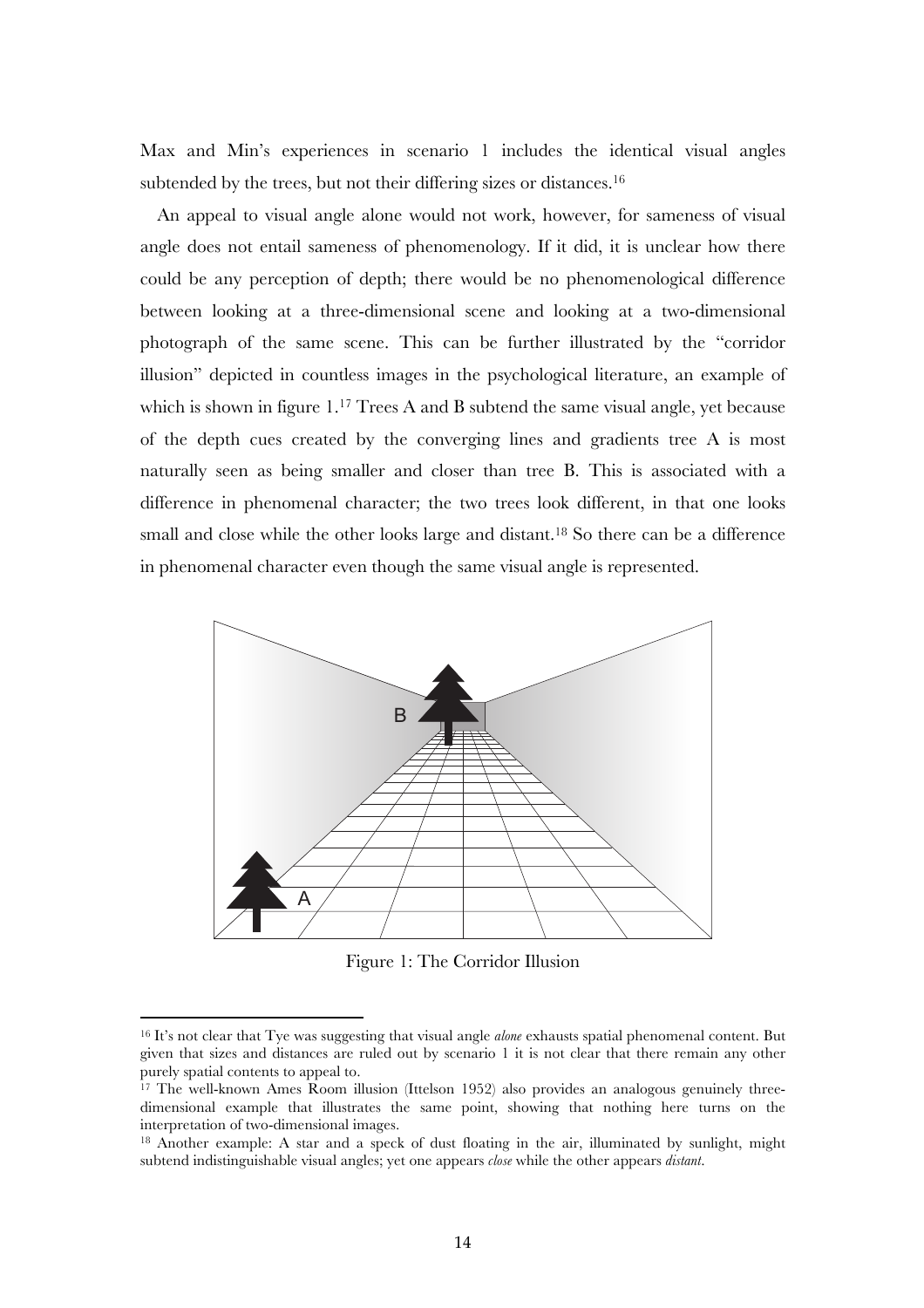With this in mind, consider a further scenario:

*Scenario 2: Identical trees*. Max and Min are transported to the same planet (or one of them is taken to the other's planet) where, upon arrival, they stand side-by-side looking at the very same scene, which includes a small tree. They see the same tree from the same distance, and it thus subtends the same visual angle for both of them.

We can assume that Max and Min's experiences continue to be veridical. Consequently each subject's experience represents a tree of the same size at the same distance, subtending the same visual angle. Yet the experiences differ in phenomenal character: to Max the tree looks *small* and *near* whereas to Min the tree appears *large*, and *far away* (at any rate, these italicized expressions provide a natural way to describe the phenomenological difference, and plausibly the way the subjects would describe their own experiences; I shall say more about this below). In case this is not obvious, it can be argued for as follows. In scenario 1 Max and Min's experiences have the same phenomenal character while they look at different-sized objects at different distances. For each of them, individually, different-sized objects at different distances subtending the same visual angle are experienced with different phenomenal characters, as described above with regard to figure 1. It follows that Max and Min will have experiences with different phenomenal characters when looking at objects of the same size at the same distance, and therefore the same visual angle, as in scenario 2. Consequently, scenarios 1 and 2 make it clear that spatial phenomenal content is not made up of purely spatial properties such as sizes, distances or visual angles.

It is instructive to consider how Max and Min would describe their experiences. Let us suppose that Max and Min's communities each speak identical languages with the sole exception that the extensions of size-related terms such as *big* and *small* and spatial indexical terms such as *near* and *far* are scaled in the same way as the speakers' respective environments. Thus when Max and Min each describe an object as *small* and *near*, all else being equal, Max's object is ten times larger and further away than Min's. But these spatial terms have the same role in Max and Min's lives. An object that Max describes as *near* is exactly as easy for Max to walk to, or to reach out and touch, as an object that Min describes as *near* is for Min (again, all else being equal);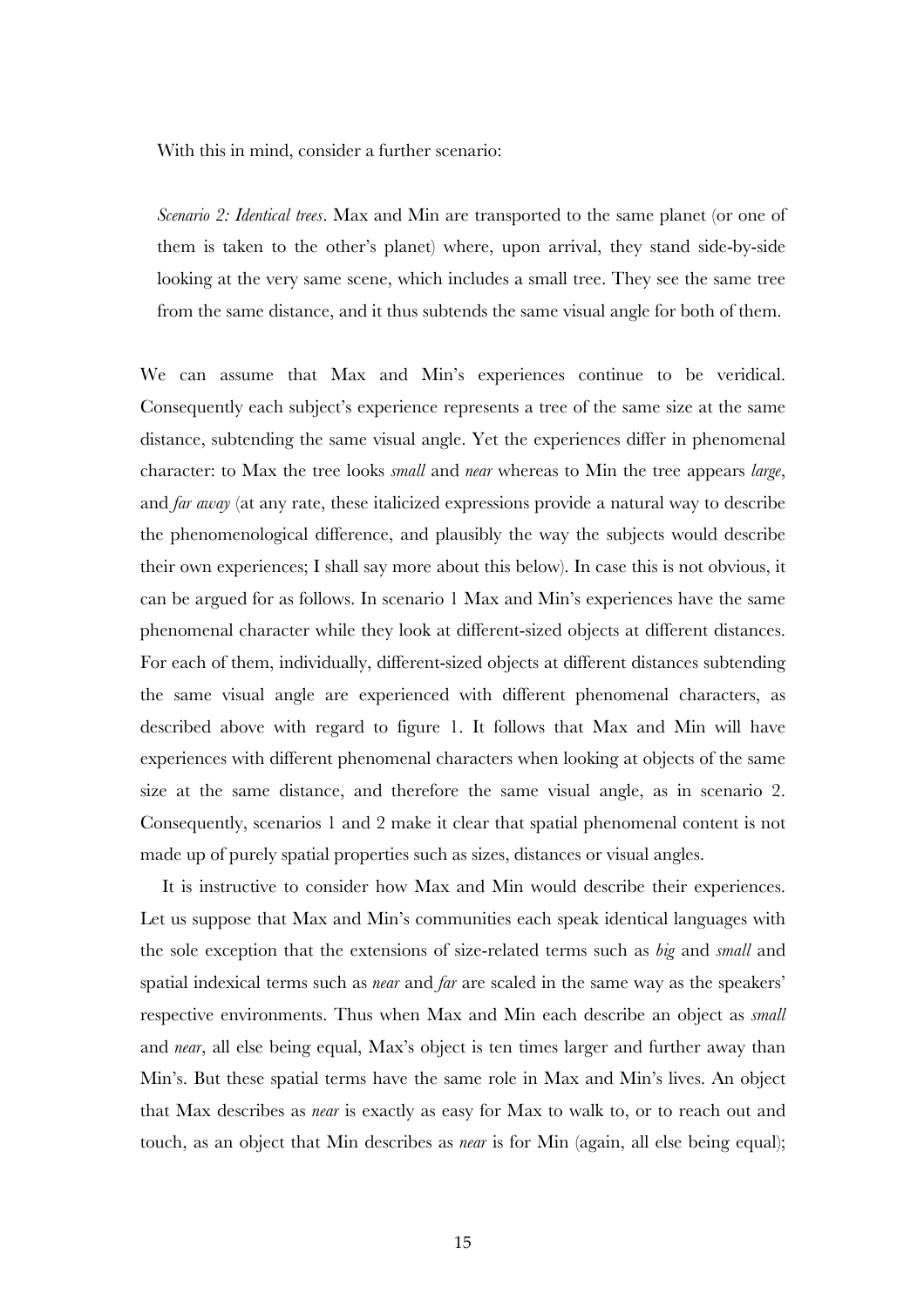and so on, for *far*, *big*, *small*, etc. I suggest that the elements of experiences that are naturally described using these words represent affordances; relations between the subject and the environment that depend on the causal powers of the subject, and in some cases the causal powers of the perceived object (unless spatial location counts as part of an object's causal powers then presumably the causal powers of an object are irrelevant to whether it looks *near* or *far*; but since size is relevant to causal powers, the size of an object, and thus an aspect of its causal powers, is relevant to whether it looks *big* or *small*). Whatever Max's environment affords to Max, Min's correspondingly scaled environment affords the same to Min. In scenario 1 Max and Min would describe their respective trees using exactly the same words; in scenario 2 they would describe the same tree, at the same distance, using different words; for Max it is *small* and *near* whereas for Min it is *large*, and *far away*. Given that these words play the same roles in Max and Min's lives, it seems plausible that the phenomenology will match up in the same way.

Some further issues concerning depth perception should be dealt with before moving on. Consider again the unfortunate Scott Carey fighting the seemingly giant spider. There are two factors, unrelated to those discussed above, that might be thought to play a role in accounting for the spider's apparently huge size, both of which, I shall argue, are red herrings. Firstly, because Carey is now so much smaller his eyes are much lower than they were before. Consequently he now has to look up at objects at which he had previously looked down – the spider now towers over him whereas previously he towered over the spider. We can avoid any corresponding effects in scenario 2 by stipulating that things are arranged such that Max and Min's eyes are both at the same height. But in any case, it is simply not true that objects look bigger from lower down (try crouching down  $-$  the angles will change, but the objects around you will not appear bigger). Secondly, because Carey is smaller he now tends to get closer to small objects. When he fights the spider his eyes are located, say, one centimeter from the spider; yet prior to shrinking he would not normally have observed a spider from so close (even if his eyes could have focused at that distance). Consequently the spider now subtends a much larger visual angle than it would have done before, and this might contribute to its seeming enormity. In scenario 2, however, there is no such effect. Max and Min both survey identical trees from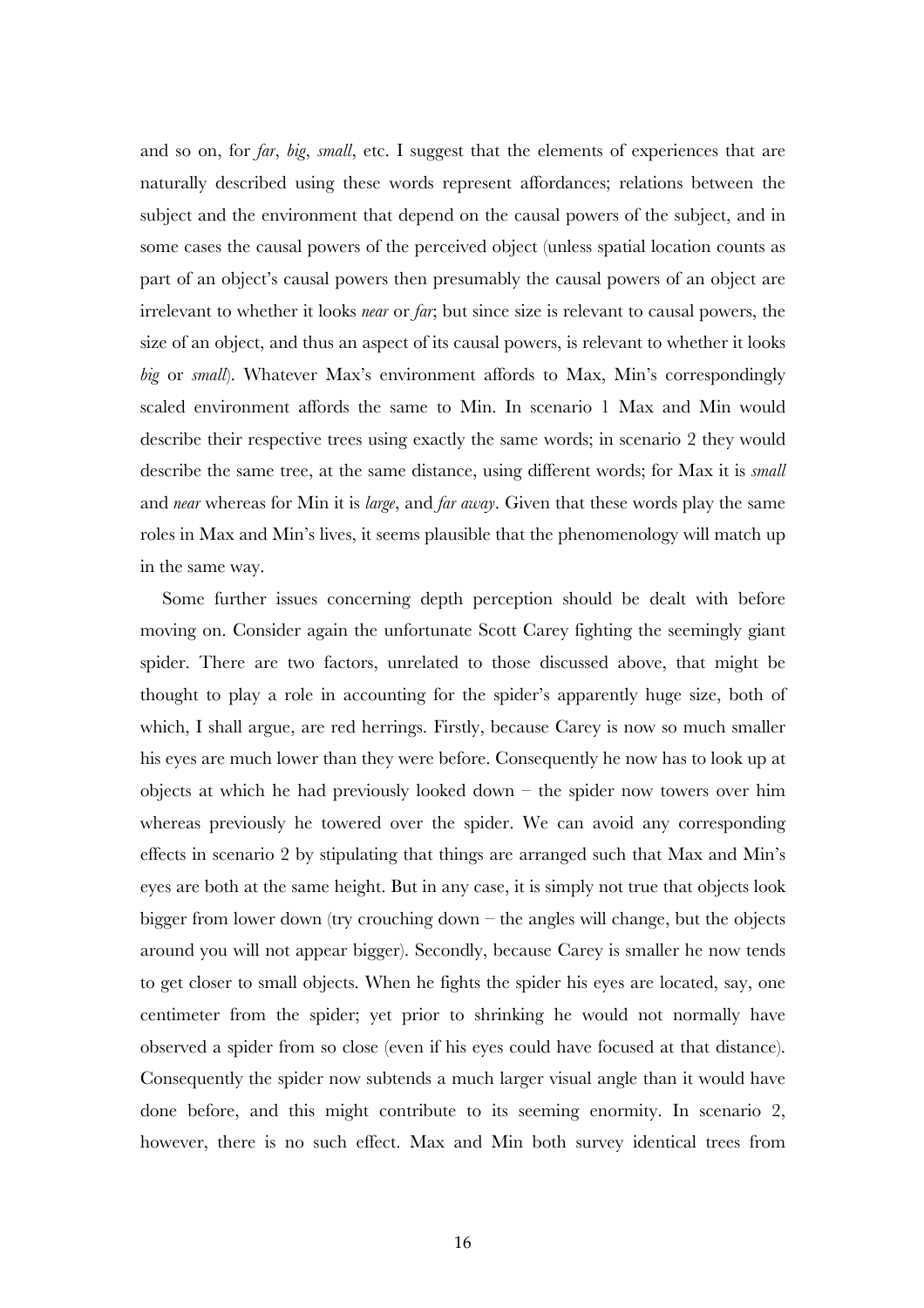identical distances, so the visual angles are the same; yet there is still a phenomenological difference.

We should also consider the role of three other phenomena involved in depth perception: *stereopsis*, *accommodation* and *convergence*. I shall argue that insofar as these phenomena contribute to a representational difference between Max and Min this should be seen as a difference in represented affordances, not in represented spatial properties.

Firstly, then, consider *stereopsis*. An object that is close enough to the subject's eyes projects different images onto the different retinas. This is known as *retinal disparity* or *binocular disparity*, and provides an important source of information about depth. Stereopsis is the perception of depth through retinal disparity. Within its optimum range stereopsis allows very accurate depth perception, especially of relative depth; for example it is possible to judge, through stereopsis, which of two objects is one millimeter closer when viewed at a distance of around one meter. Consequently if Max and Min were each to look at an identical object at a distance of, say, thirty centimeters, there would be a significant difference in retinal disparity between them due to their differently spaced eyes. In that case although in both cases the object would subtend the same visual angle *as seen from a point* there might nonetheless be differences in what they would see, and thus represent; Max might see a little further *around* the object, for example, and Max's experience would thus represent slightly more of the surface of the object than Min's experience. Moreover there might be further retinal disparities due to the way in which the perceived object lined up with objects in the background, and thus further representational differences between Max and Min.

But stereopsis is only significant for objects seen at relatively close range. In scenario 2 we can suppose that the tree is far enough away that stereopsis is insignificant without it having to be far enough away to make it hard to judge its distance. Note also that some of the effects mentioned above disappear when there is no visible background and an object that only presents a relatively flat front surface with no possibility of seeing "around" it, yet there can still be depth perception in such circumstances.

*Accommodation* concerns the fact that in order to perceive an object one's eyes must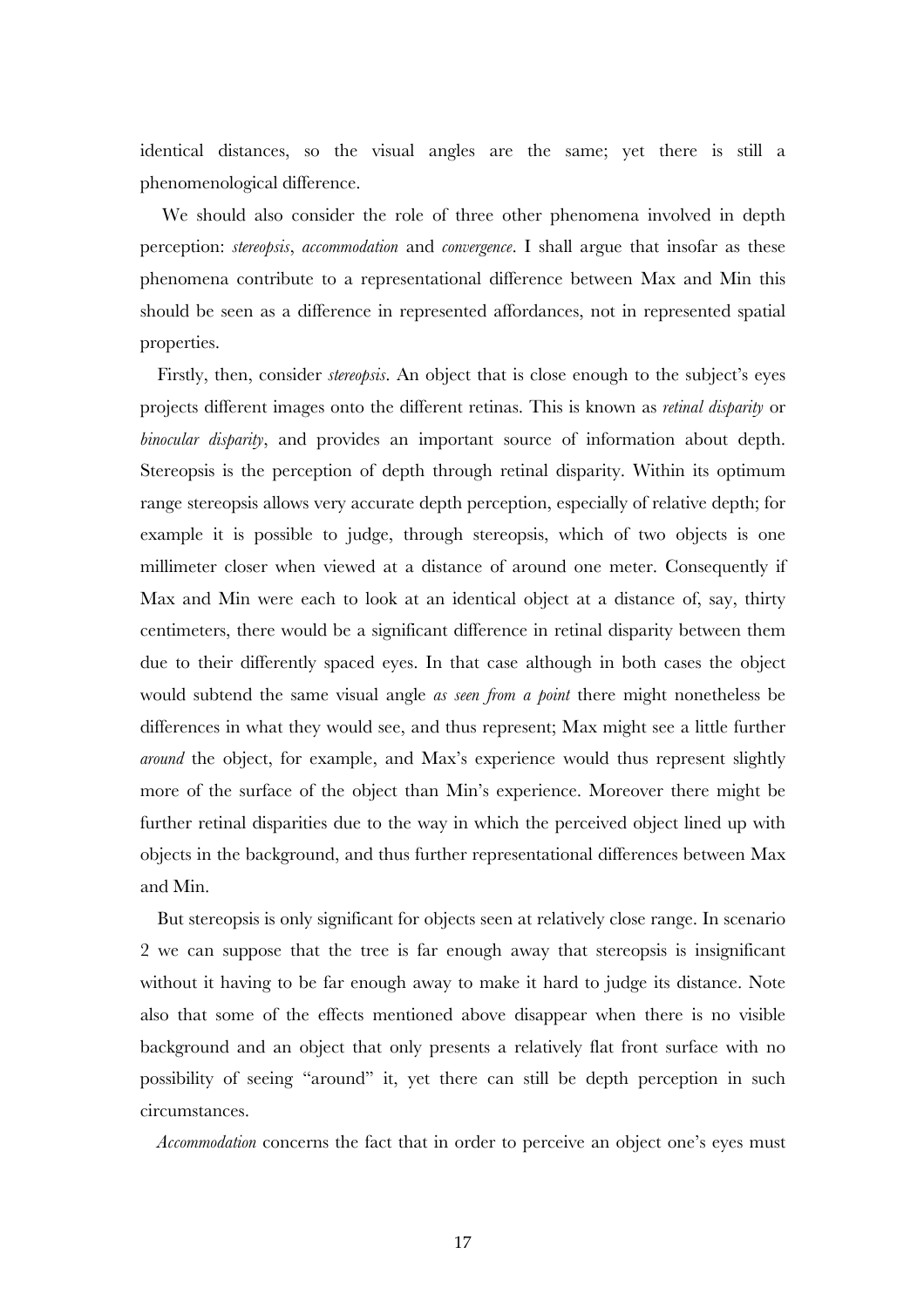be focused, and the amount by which they must be focused provides information about the distance from the eyes to the observed object. Consequently the relevant muscular contraction provides information that could potentially be used in depth perception. This information is very limited, however. When focused at any more than a few meters away the muscles that focus the eyes assume their most relaxed state; so at best this source of depth perception could only work with objects nearby. Moreover it has been shown that even when looking at objects within the immediate vicinity accommodation is fairly inaccurate as a source of depth perception (Heinemann, Tulving and Nachmias 1959; Leibowitz and Moore 1966; Künnapas 1968; Wallach and Floor 1971). In any case, we can once again assume that scenario 2 is set up such that the tree is too far away for accommodation to have a direct role in Max or Min's perception of its distance.

Finally, *Convergence* concerns the fact that in binocular vision in order for both eyes to point at the same location they must converge by an angle that depends on the distance to the perceived object and the distance between the eyes. The relevant muscular contraction provides information with potential for use in depth perception, but this is very limited. For normal human beings the angle of convergence becomes undetectably close to zero for objects further than about six meters away, so convergence has no role in depth perception beyond those distances; though it has been shown to be a more reliable depth cue than accommodation for distances of less than six meters in the absence of other depth information (von Hofson 1976).

What all this shows is that stereopsis, accommodation and convergence play no *direct* role in Max and Min's distance perception when looking at the relatively distant tree in scenario 2. The phenomenological difference between Max and Min is not triggered by seeing the tree from a different height, feeling different muscular contractions when focusing or converging, or anything of that sort. In any case, even if these phenomena did play a direct role it is not clear that this would bring about a difference in represented spatial properties. For, by hypothesis, Max and Min's perceptions are properly calibrated relative to the operation of these phenomena, such that they contribute to *veridical* perceptions of distances, sizes etc. Consequently the result should be that Max and Min's perceptions represent the same spatial properties in scenario 2, insofar as they represent spatial properties at all.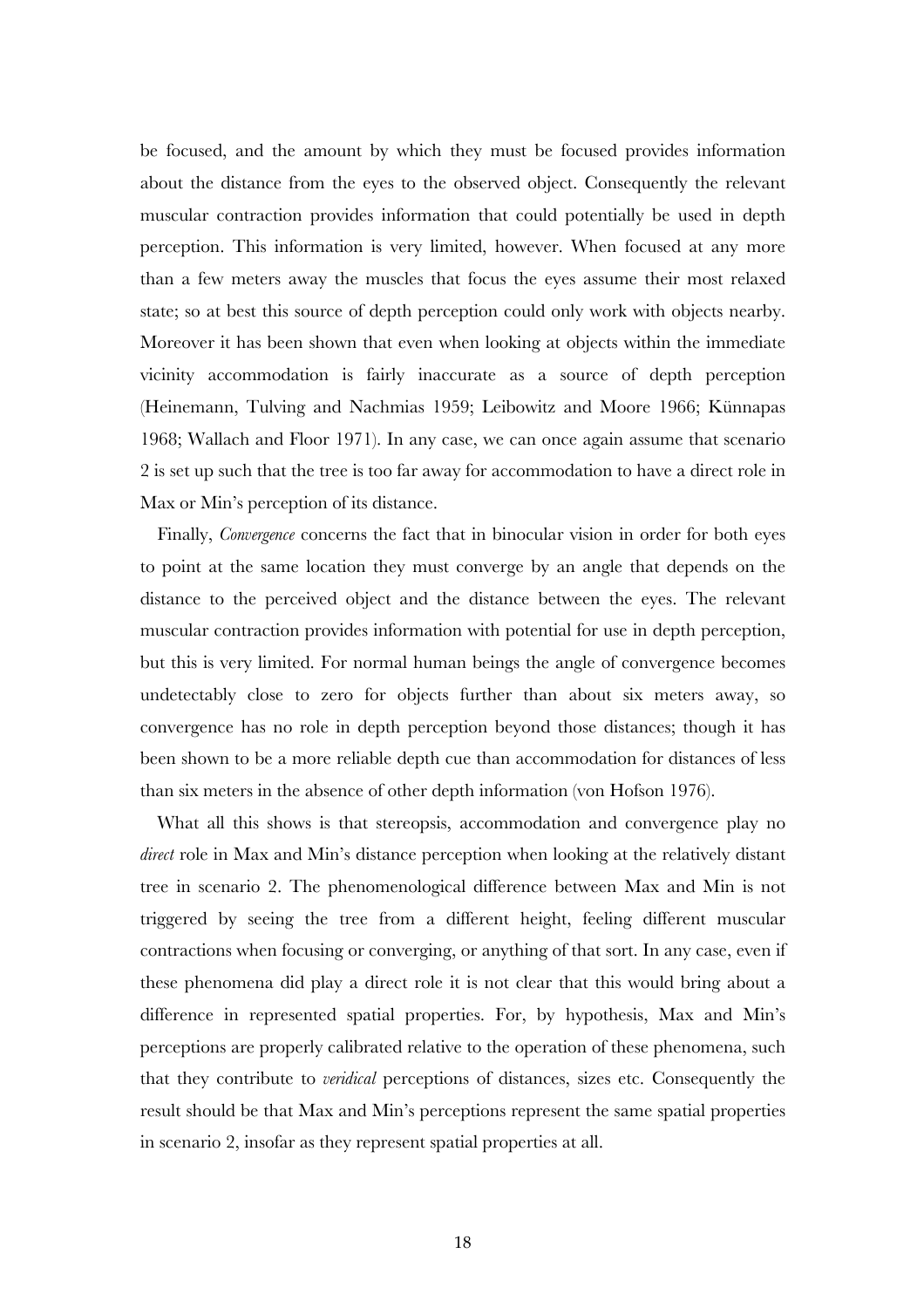A question arises, however: given that Max and Min are indistinguishable with respect to retinal stimulation, stereopsis, accommodation, convergence etc. in scenario 2, what *does* give rise to the difference in their phenomenology (and, if I am right, the difference in represented affordances)? There are many different factors that can determine perceived depth. There are, for example, many monocular depth cues such as the apparent convergence of parallel lines leading into the distance, textures and texture gradients, shading and assumed sizes of familiar objects that can be used in perceiving depth with reasonable accuracy, even through one eye. Many of these trade on implicit assumptions about the typical layout of the subject's environment.19 But in scenario 2 these would be unlikely to account for any difference between Max and Min, because Max and Min's patterns of retinal stimulation are identical. Suppose that in Scenario 2 Min has been transported to Max's planet. Then, if all other factors were eliminated, the depth cues just listed might initially fool Min into thinking that the tree was *small* and *close* by Min's standards (whereas, by Min's standards, it would really be *large* and *far away*). In such a case Min would be subject to an illusion, and might in fact have experiences with the same phenomenal character as Max's experiences.

But we have stipulated that there is no illusion in scenario 2. There are various ways in which illusion can be avoided. Suppose that Min is transported to Max's planet and allowed to explore for a few minutes before being placed in scenario 2. Before moving, Min might be subject to a size illusion. But as soon as Min started to move around it would become apparent that things were much larger and more distant than their familiar forms would suggest. At this point, I suggest, the illusion would be broken and Min would undergo a kind of aspect switch. A comparable aspect switch can be experienced when looking at tree B in figure 1; it can be seen as large and distant, but it can also be seen as identical in size to tree A, hovering in the air at the entrance to the corridor.

Perhaps, alternatively, although the tree in scenario 2 is beyond the range of stereopsis, accommodation and convergence, there might be parts of the environment containing objects within range of these abilities. Min might therefore be able to

l

<sup>&</sup>lt;sup>19</sup> For a useful survey of the mechanisms of depth perception in binocular and monocular vision see Blake and Sekuler 2006, chapter 8.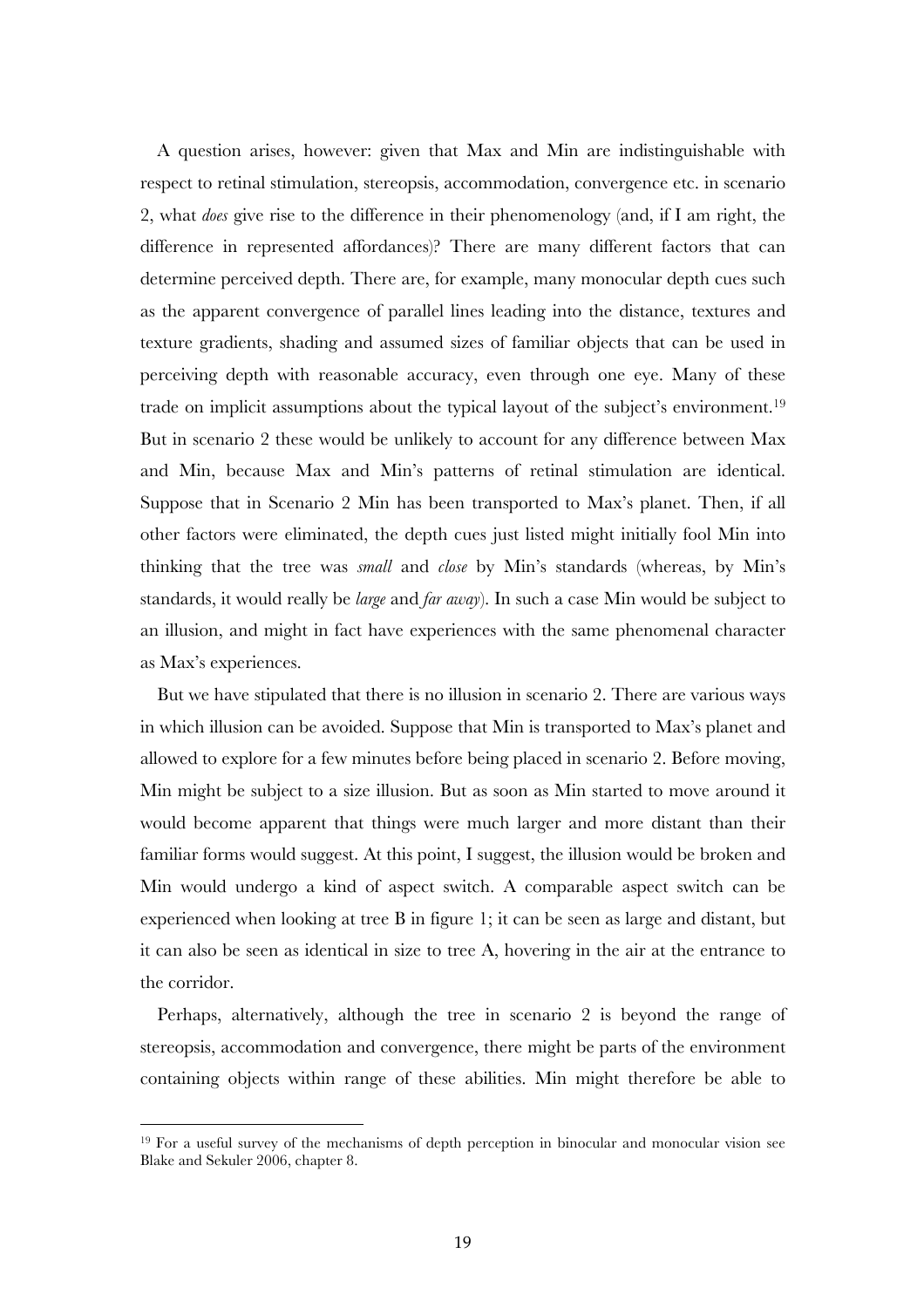correctly judge the size and distance of nearby objects, and in doing so Min's overall experiences would become calibrated such that the tree would be seen as *large* and *far away*. I am not suggesting that the tree would be represented in Min's experiences as having properties such as being *five hundred times as far as my closest focusing distance* and in Max's experience as being *fifty times as far as my closest focusing distance*. Strictly speaking, these are relations involving the subject's causal powers and would therefore count as affordances. However it seems far more plausible that stereopsis, accommodation and convergence have only an indirect, calibrating role as described above, and that *large*, *small*, *near*, *far away* etc. have a far wider significance for the subject's actions, rather than merely representing a function of focusing distances etc.

One final possibility might be raised: that Max and Min's experiences represent the sizes and distances of objects by reference to the sizes of their own bodies. In some cases this has some plausibility; when one looks at a narrow doorway one can see whether or not one can fit through it, for example, and one can often see whether an object is *within reach* (which depends in part on the length of one's arms). Since the causal powers of a body depend in part on its size and shape then to represent relations to the subject's own body size and shape would still be to represent affordances of a kind. But body size cannot be the whole story. When one looks at one's own body, it has an apparent size. But *this* size cannot merely be perceptually represented in relation to one's body; for this would fail to explain why one's body – and with it, the whole world whose size is supposedly judged relative to it – appears phenomenologically *that* size rather than appearing, say, twice as big.

### **6. Affordances and phenomenal character**

To summarize the position we have reached: Thompson is quite right that examples such as "Doubled Earth" or Max and Min show that spatial phenomenal content does not consist in spatial properties such as sizes and distances. Neither, we have seen, can it consist entirely in visual angles (though I've said nothing to suggest that these are not represented at all). Consequently, unless further purely extensional candidates for spatial phenomenal content can be found, standard Russellian versions of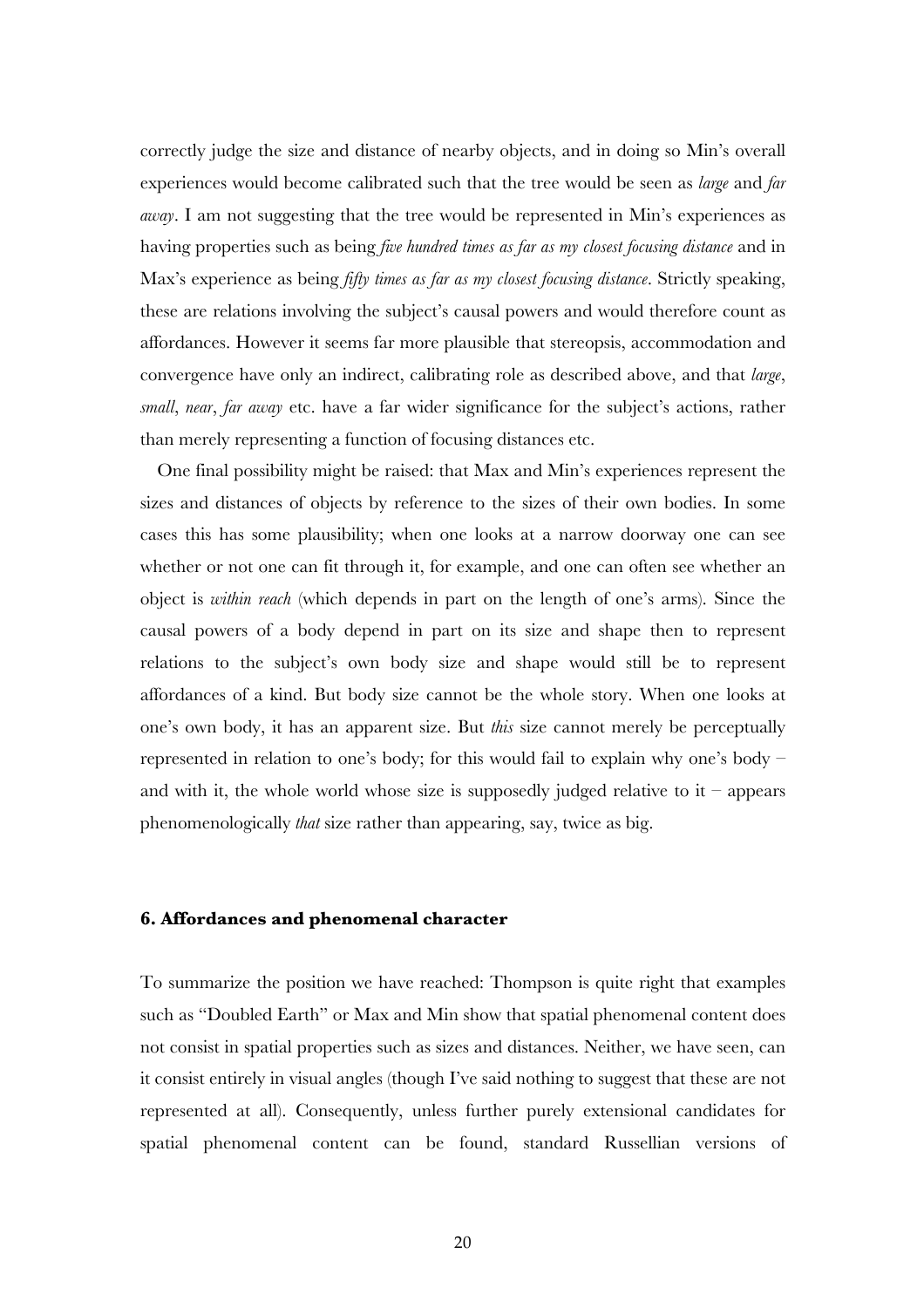intentionalism cannot be correct; at least, not without recourse to phenomenal externalism. A phenomenal externalist could of course insist that Max and Min's experiences share the same phenomenal character when observing scenes with identical spatial properties. This would have the odd consequence that, necessarily, the population of Min's miniature planet would see both their environment and their own bodies as small, though this would make no difference to their behaviour (relative to their respective environments) compared to the corresponding inhabitants of Max's planet. This strikes me as implausible, though of course hard to disprove. As explained, above, however, my aim here is chiefly to provide an alternative reductive theory rather than to attack phenomenal externalism head-on.

I shall say more about the Fregean intentionalism that Thompson advocates in response to his "Doubled Earth" argument below. In the meantime I shall say a little more about the affordances that I suggest at least partially constitute phenomenal content (I say "*partially* constitute" to allow that experience might also represent certain non-Twin-Earth-able properties, if there are any, as well as affordances). I have suggested that when Max and Min both describe an object as looking *near* (in their local languages) their experiences both represent the object as having the same affordance – that is, as standing in the same relation to the perceiving subject. It is hard to give a more specific characterization of the relation in question without oversimplifying. If an object is *near*, for example, then this has a very complex significance for the subject's actions. It is within reach, but also a short or easy journey away, or within range of thrown rocks, and so on. I take it to be an empirical matter to determine the precise characterization of the affordances represented in perception. Moreover an environment may afford different things to creatures with different kinds of physiologies.20 Since a major function of perception is to guide action, it seems unlikely that the connection between represented affordances and phenomenal

<sup>20</sup> Thompson's (2010) example of *El Greco world*, containing vertically stretched beings looking at vertically stretched objects, is illustrative of this. The inhabitants' causal powers are adjusted to match their stretched environment. In their environment vertical ovals behave the way circles behave on Earth. When they see vertical ovals, their experiences have the same phenomenal character that ours have when we see circles. Thompson takes El Greco world as further evidence against standard Russellian intentionalism; it shows that represented shapes do not fix phenomenal character. I agree, but I think the example also suggests a strong tie between the subject's capacities to act relative to their environment and the phenomenal character of their experiences of that environment. The same world would look different to us than to the inhabitants of El Greco world entirely because of the differences in our causal powers. Circles afford us what vertical ovals afford them.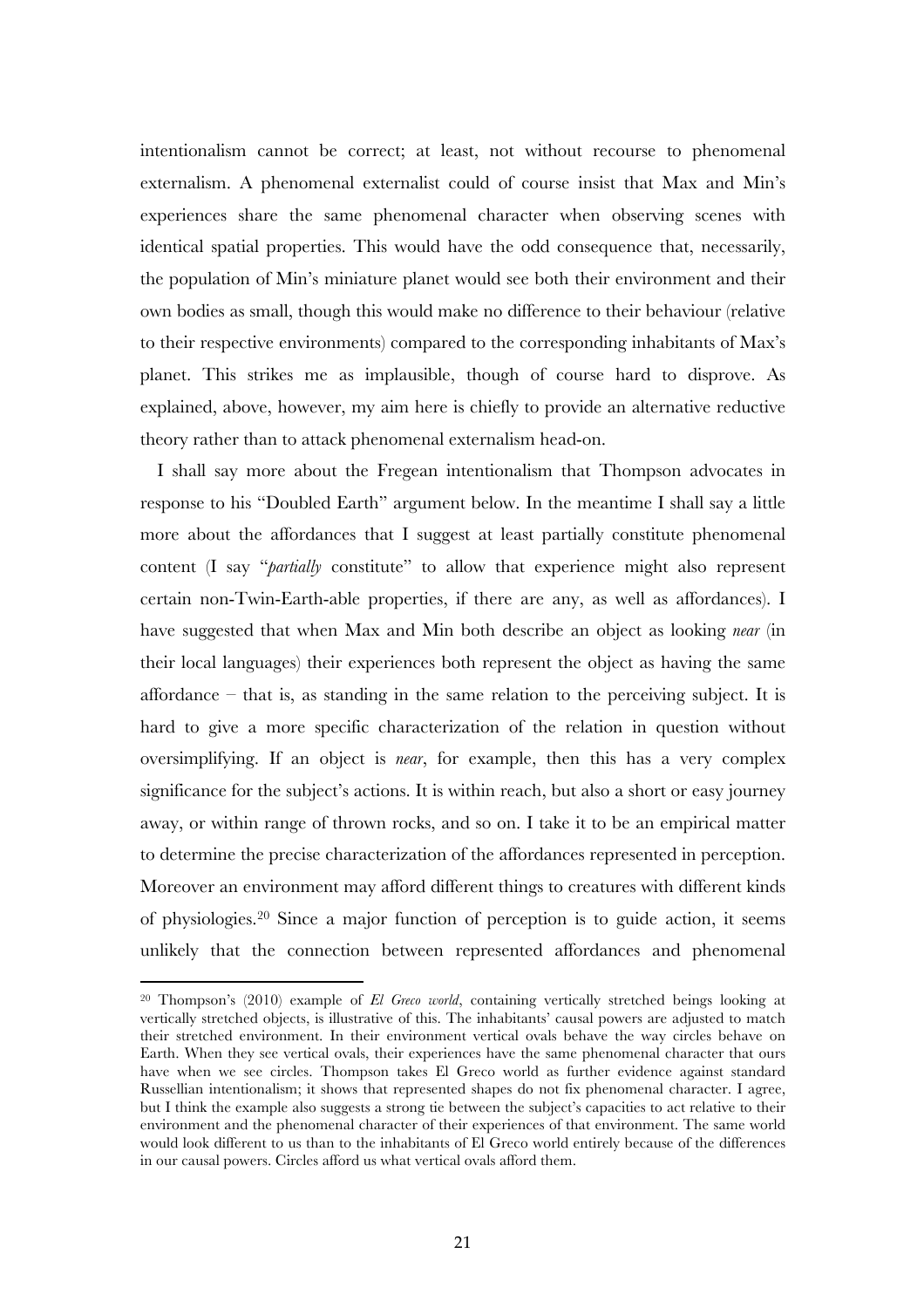character is a coincidence. Our environment looks to us the way it has to in order to guide our actions in the right way.21

The affordances involved in the phenomenal content of spatial perception may be of a general kind that has no essential connection with space. Consider a subject who has always been wired up to a computer-generated virtual reality environment, perhaps like the familiar brain-in-a-vat or the characters depicted in the film *The Matrix*; or, if such things are possible, a being who wholly exists in a computer environment. I accept the standard assumption that such a subject can have experiences identical in phenomenal character to those of an ordinary human. What should we say about the representational contents of such a person's experiences?

If intentionalism is correct then, if the phenomenal character is the same, the phenomenal content should be the same; so the affordances that comprise phenomenal content should be the same in the virtual reality case as in the normal spatial case. But if these affordances have any essentially spatial component then presumably the affordance content would be false in the virtual reality case. Perhaps this is so; it would not create any problems for the theory described above. But I lean toward an alternative view according to which a subject who has *always* inhabited the virtual environment has largely veridical perceptions of the virtual environment (albeit with some radically false beliefs about their connection to that environment).<sup>22</sup>

This view can easily be accommodated if the notion of an affordance is understood in a sufficiently general way. The virtual reality subject would describe parts of the virtual environment as looking *near*, *far*, *large*, *small* etc. These expressions would have a significance for the subject's actions precisely parallel to their significance for the actions of normal humans. An object that is *near* will typically be *within reach*, for example (except that "reaching" in the virtual environment does not involve the spatial extending of a limb, but an isomorphic equivalent). An object that is *far* will take more time and effort to travel to than one that is *near* (except that "travelling" does not literally involve motion in the virtual environment but, again, an isomorphic

<sup>21</sup> The idea that egocentric relations such as *near* and *to the left* have an essential connection to the subject's behaviour is not, of course, a new one. See for example Gareth Evans's (1985) discussion of egocentric space as "behavioral space".

<sup>&</sup>lt;sup>22</sup> The notion that a virtual reality brain-in-a-vat has largely veridical mental states that concern its computer environment goes back at least to Davidson (attributed to Davidson by Rorty in a footnote in Rorty 1989); but for a recent defense of this idea with respect to spatial content see Chalmers 2003.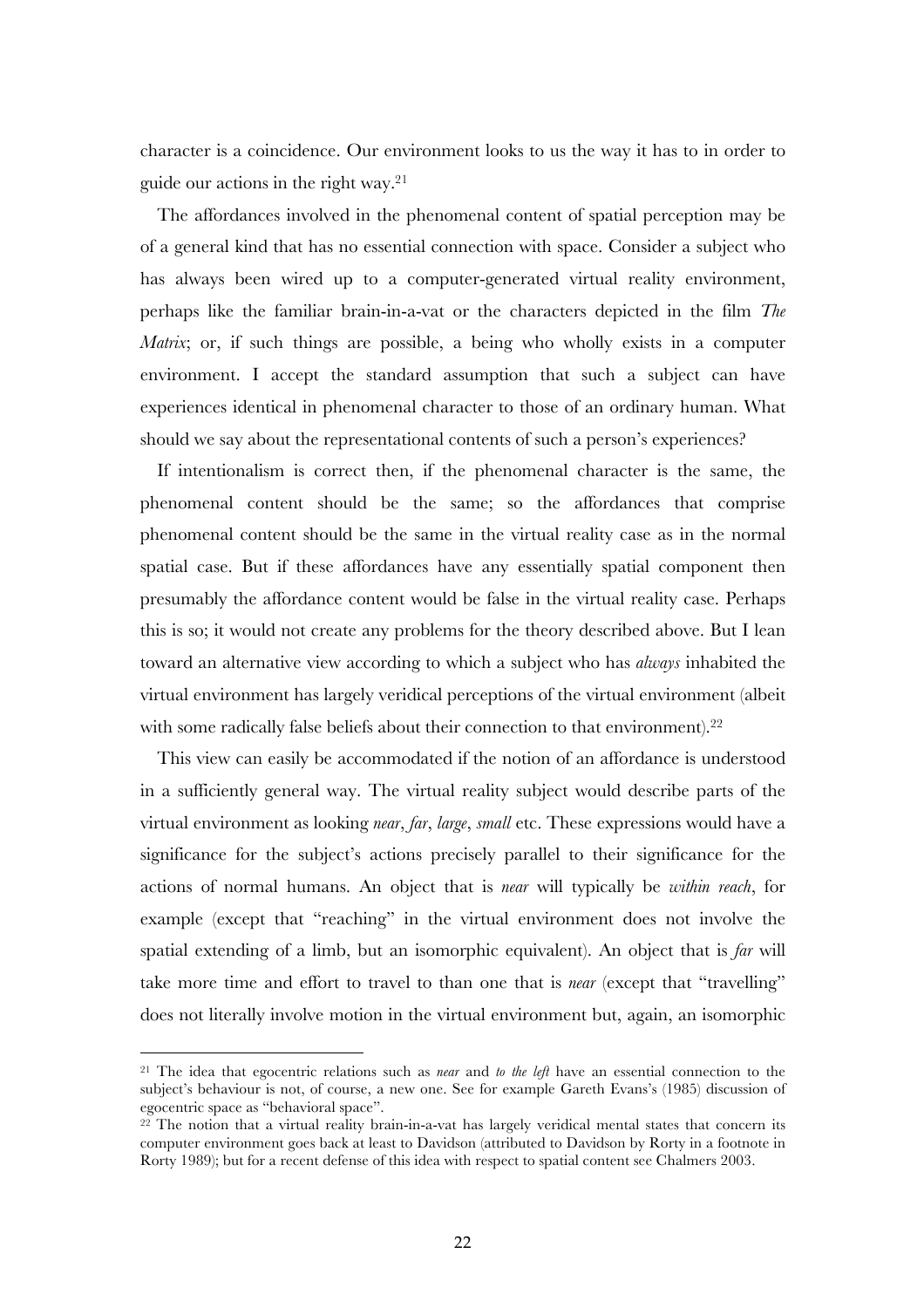equivalent). The subject's body "size" still has a corresponding significance in terms of fitting through "doorways", and so on, but this has nothing to do with body *size* because the subject's virtual body has no genuine size at all, but does has something isomorphic. And so on.

Consequently the affordances that constitute phenomenal content should be thought of as general, multiply realizable subject-environment relations common to all such cases. The actions mentioned in describing an affordance must be individuated in a coarse-grained way such that, for example, walking, reaching and lifting in the ordinary sense count as actions of the same type as their virtual reality equivalents. The phenomenal character of a veridical experience, by representing an affordance of this general kind, thus narrows down the possibilities for ways in which the subject and environment can causally interact; but it does not, in itself, entail very much about the intrinsic nature of either the subject or the environment.

I have so far discussed only cases in which the subject's perceptions and actions are correctly harmonized. In those cases where perception and action are out of harmony, misperception will result. If, for example, the subject is unaware of wearing left-right inverting goggles then an object may look *to the left* (as the subject would put it) but the subject will reach for it in the wrong direction (the subject reaches to the left, but the object is really to the right). The object thus did not have the affordance represented by the subject's experience (it was not, for example, touchable by reaching out in that way). Those who are broadly sympathetic to a consumer semantics (Millikan 1989), as I am, will hold that the behaviour that typically results from a perception – the way in which the perception is consumed – has a constitutive role in determining the content of the perception. The way that the representation is consumed trumps the causal history of its production. If a perceptual state is normally consumed such that the subject reaches to the left, then it represents the object as being to the left (though I shall not attempt to say what counts as "normal" here). On this kind of view, then, a mismatch between perception and action is constitutive of misrepresentation; and although I do not think that consumer semantics straightforwardly entails the view that I am advocating, they do seem to be natural partners. But we probably do not have to accept a consumer semantics to accept the view; an "indicator" semantics will still associate mistaken actions with misperceptions, though the relation is not such a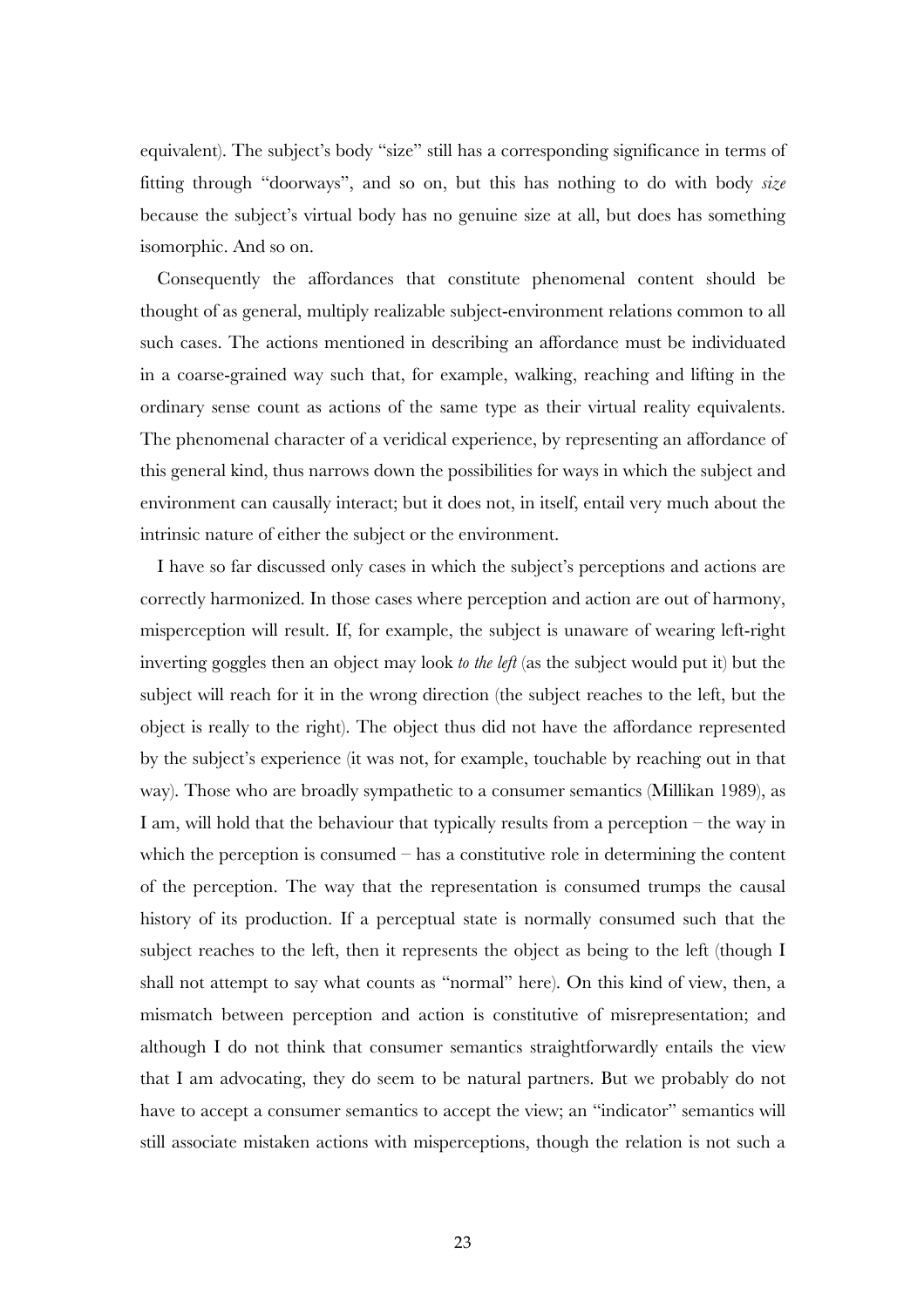close one.

### **7. An empirical objection?**

At this point an empirical objection should be dealt with. It has recently been claimed that human perceptual processing divides into two major streams associated with the dorsal (parietal) and ventral (temporal) regions of the brain, and that while the ventral stream is largely responsible for conscious perceptual awareness the dorsal stream has a significant role in perceptually-guided action (see Goodale and Milner 1992; Goodale and Humphrey 1998). Moreover, it has been suggested that processing in these two streams can sometimes diverge in content. One major piece of evidence for this concerns subjects' responses to the well-known Ebbinghaus illusion, an example of which is shown in figure 2. When asked about the relative sizes of the two dark grey central circles most subjects report that the one on the right looks larger than the one on the left. When asked to grasp the central circles, however, subjects' grasping responses are identical for both circles. This has been taken to suggest that while the subject's conscious perceptual awareness via the ventral stream is fooled by the illusion the action-guiding dorsal stream is not.



Figure 2: The Ebbinghaus illusion

If this is correct then the following objection might be raised: given that the perception of affordances is supposed to be essentially connected to the guidance of action then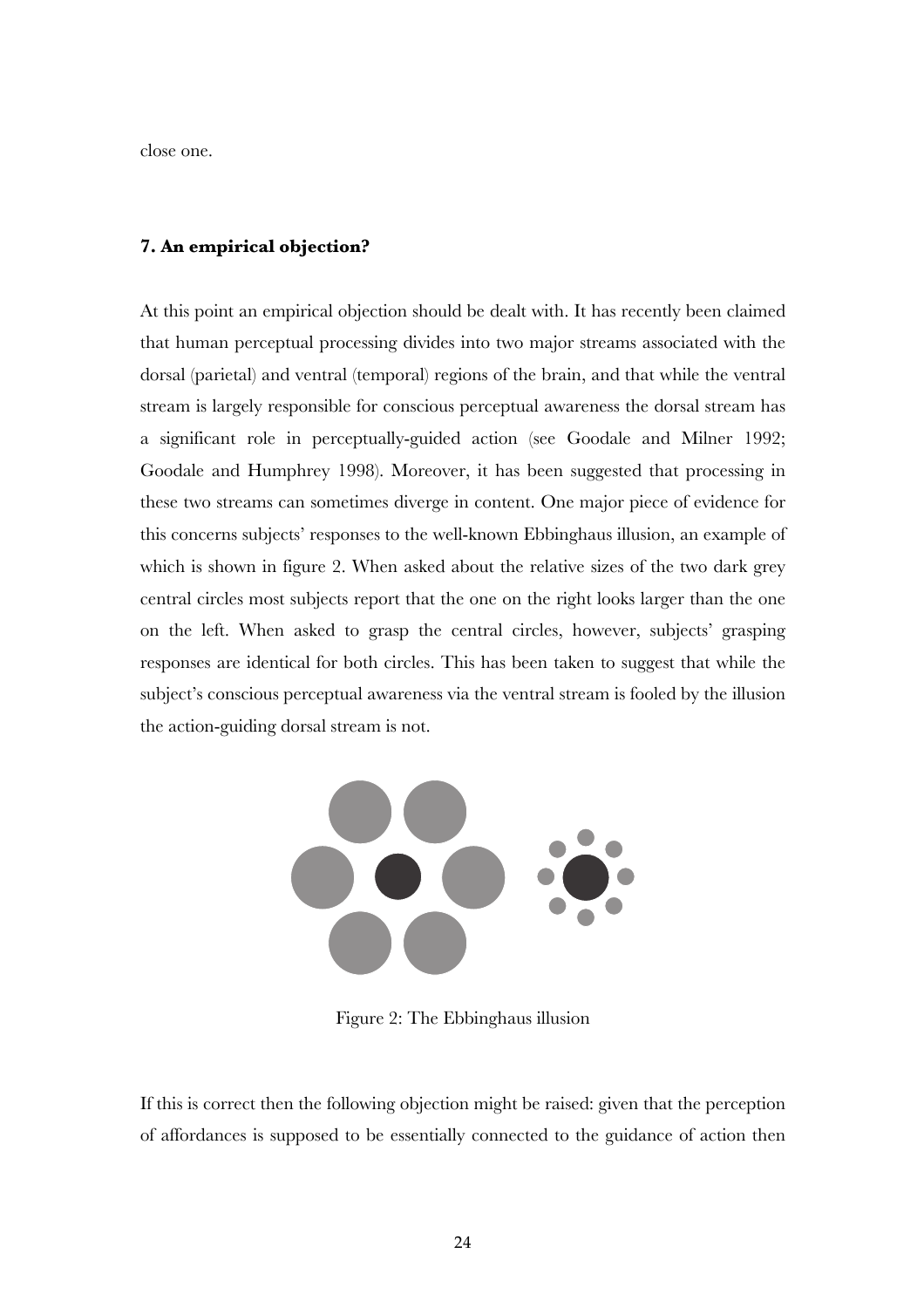insofar as affordances are perceived these are detected in the dorsal stream rather than the ventral stream. Consequently they are not represented in conscious awareness, as this depends on the contents of the ventral stream. This conclusion, however, seems too hasty. As a matter of fact the results of the original experiments on the Ebbinghaus illusion have been challenged by more recent work (see Franz 2003; Franz, Scharnowski and Gegenfurtner 2005; Gilster, Kuhtz-Buschbeck, Wiesner and Ferstl 2006). Still, the Ebbinghaus illusion is not the only evidence for the hypothesis of separate pathways for conscious perception and action. So let us assume, just for the sake of argument, that the original experiments were correct. This does not threaten the claim that affordances are represented in conscious perception; at most, it only shows that the affordances represented in one stream sometimes (though rarely) diverge from those represented in the other stream, and that some of the specific details of motor control turn out to be determined by the affordances represented in the stream that does not lead to conscious experience. It would certainly be an exaggeration to say that it had been shown that ventral processing has nothing to do with action. It would be hard to deny that the way things consciously look makes a difference to which actions the subject decides to perform; and the perceived affordances are likely to be crucial in this. One may or may not decide to walk to a place depending on how *far* it looks, for example.

There is, in any case, some empirical evidence that supports the claim that affordances are represented in conscious (not merely unconscious) experience. Evidence regarding the perception of affordances can be divided into two categories: what people *do* in certain circumstances (grasping the Ebbinghaus circles, for example), and what people *say* about their experiences (saying that the Ebbinghaus circles appear to be of different sizes, for example). In the Ebbinghaus case the former is taken as evidence for the contents of the dorsal ("action") stream whereas the latter is taken as evidence for the contents of the ventral ("perception") stream, and of visual consciousness. Over the last twenty years or so a large number of experiments have been performed on the perception of various kinds of affordances such as affordances for the "climbability" of stairs (Warren, 1984), sitting on objects (Mark, 1987; Mark, Bailliet, Craver, Douglas, & Fox, 1990), passing through apertures (Warren & Whang, 1987), reaching (Carello, Grosofsky, Reichel, Solomon, & Turvey, 1989), reaching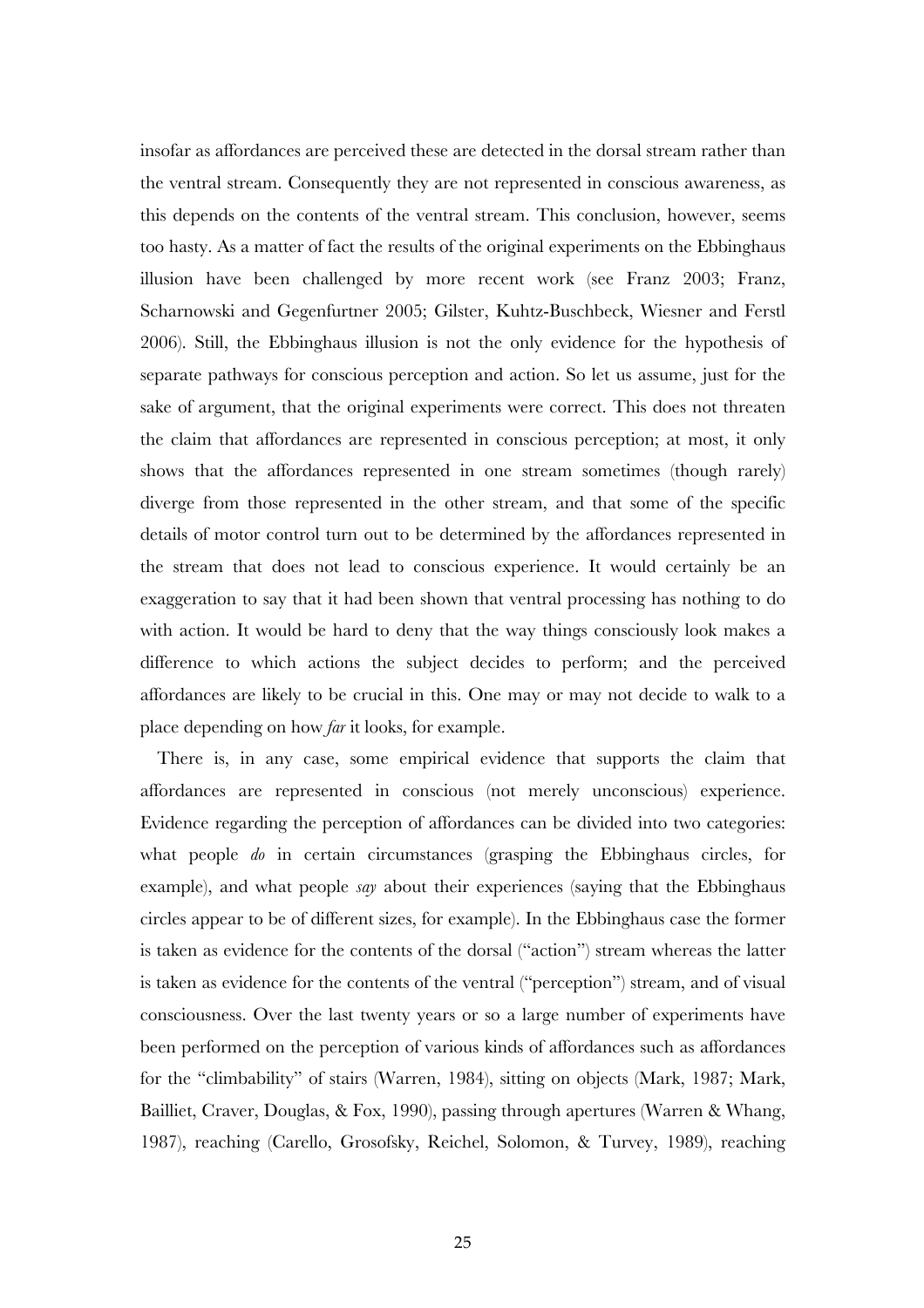with jumping (Pepping and Li 2000), and catching (Oudejans, Michaels, Bakker, & Dolné, 1996)(this list is not exhaustive). These studies have revealed that perceptual judgments of whether the environment affords the action in question vary systematically with subject-relative properties such as leg-length to stair-size ratio (for climbability of stairs), yielding largely accurate perceptual judgments of which actions are possible for the subject, albeit with some systematic errors in certain circumstances. Many of the studies proceed by asking subjects to make verbal judgments, though see also Pepping and Li 2005 for a comparison of both kinds of evidence – verbal and action – for the same task. If we make the same association between consciousness and reportability implicit in the interpretation of the Ebbinghaus illusion experiments, these studies all suggest that affordances *can* be detected though conscious perception and are not involved merely in the guidance of non-verbal action by a sub-conscious dorsal stream.

It is also worth mentioning some recent research suggesting that even relatively short-term alterations to a subject's causal powers can make a difference to their judgments of spatial properties. It was shown some time ago that people consistently overestimate the steepness of slopes (Proffitt et al. 1995). Subsequent experiments suggest that this effect is increased when the subject wears a heavy backpack (see Bhalla and Proffitt 1999; though note that their interpretation of the experiment has been questioned by Durgin et al. 2009). This might be taken to suggest that the subject's perception-based judgment is altered in an appropriate way according to the degree of effort that they think would be required to ascend the slope; and this seems at least consistent with the view that the subject perceives affordances. Of even more interest are recent experiments that suggest that a subject carrying a heavy load, or whose estimation of the effort required to travel has been manipulated such that it seems to them to require more effort, will make an increased estimate of the perceived distance to a place to which they are about to travel (see Proffitt et al. 2003, where an explicitly Gibsonian and neo-Berkelian conclusion in terms of affordances is drawn). Further experiments (Witt, Proffitt and Epstein 2004) suggest that perceptual judgments about affordances are influenced by what kind of action the subject intends to perform; for example, estimates of egocentric distance increase with the weight of an object that is to be thrown to the perceived location, but only when the subject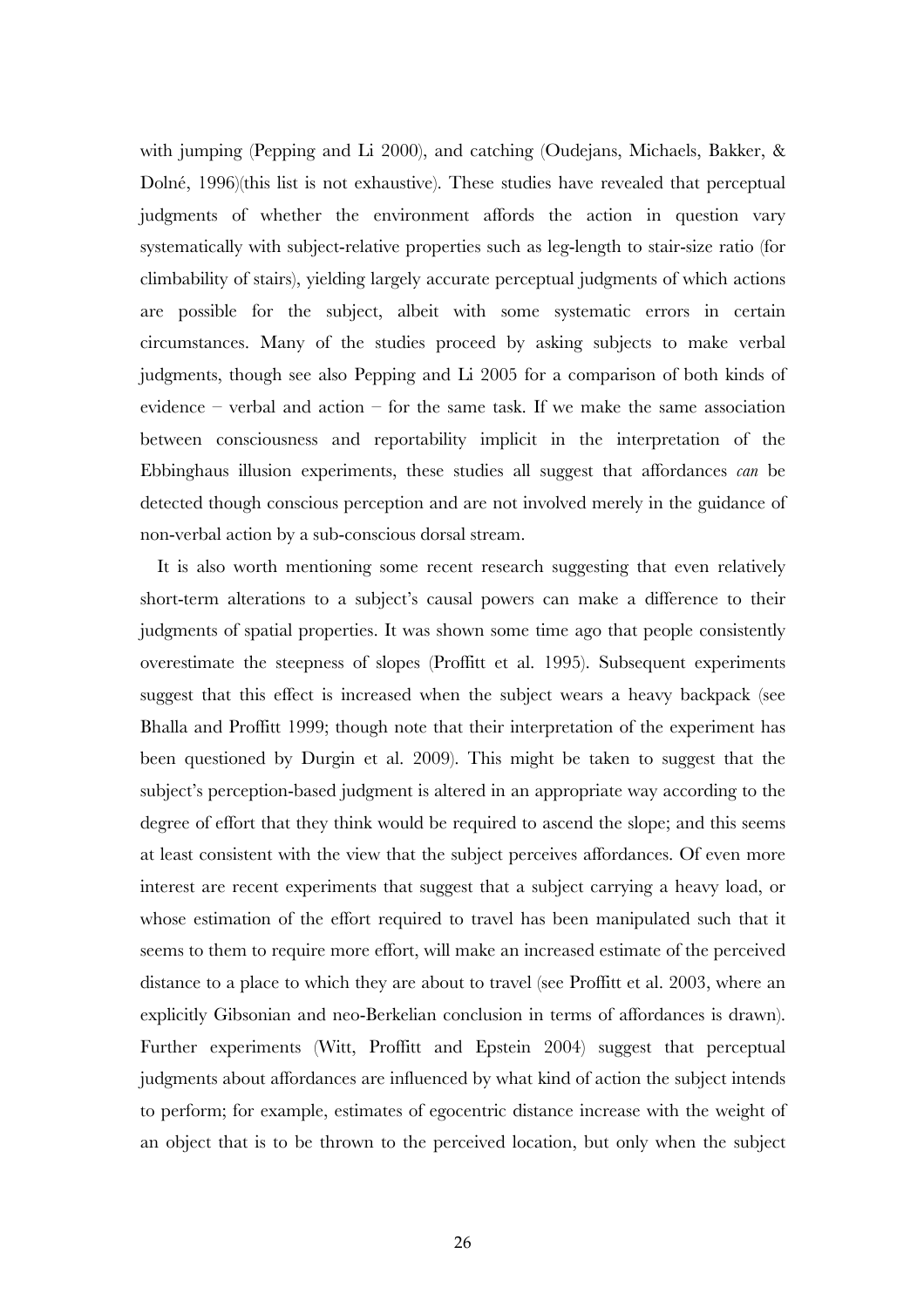intends to throw it.

l

We should be careful not to draw a hasty conclusion from these experiments. For one thing, they concern only *actual* subjects, and therefore cannot show a *necessary* connection between the representation of affordances and phenomenal character. For another thing, the data gathered in these experiments consists in the verbal reports of the experimental subjects. This leaves it unclear whether it is the subject's perceptual states that are affected by the various experimental conditions or, instead, the judgments that they make, based on those states. The results thus seem consistent with claims that the experimental conditions affect the perceptual states, the judgments, or a mixture of the two. Perhaps further investigation could make one of these interpretations more plausible than the others. For now, we can at least say that these experiments are suggestive, and are at least consistent with a correlation between represented affordances and phenomenal character in the actual world.23

## **8. Comparison with the Fregean and centered-worlds approaches**

To help put the view that I am advocating into perspective it may be helpful to compare it in more detail to two other phenomenal internalist theories: the Fregean approach of Chalmers (2004) and Thompson (2007, 2010), outlined above, and Egan's (2006) version of the Appearance Properties approach (although Shoemaker originated the Appearance Properties approach, I shall not discuss his own versions of the view as I feel that they are superseded by Egan's view, for the reasons that Egan gives; see also Thompson 2007 for further objections to Shoemaker).

The Fregean view holds that in addition to a wide Russellian content, perceptual content includes a mode of presentation of that content. Modes of presentation are "conditions on extension", as Chalmers (2004) puts it, or ways in which an extension is determined. Another way to think of them is as functions from centered worlds to extensions (a centered world is a possible world with a time, individual and/or place marked as the "center". For these purposes the center is understood as locating the

<sup>&</sup>lt;sup>23</sup> I am grateful to an anonymous referee for help with several aspects of my discussion in the last two paragraphs.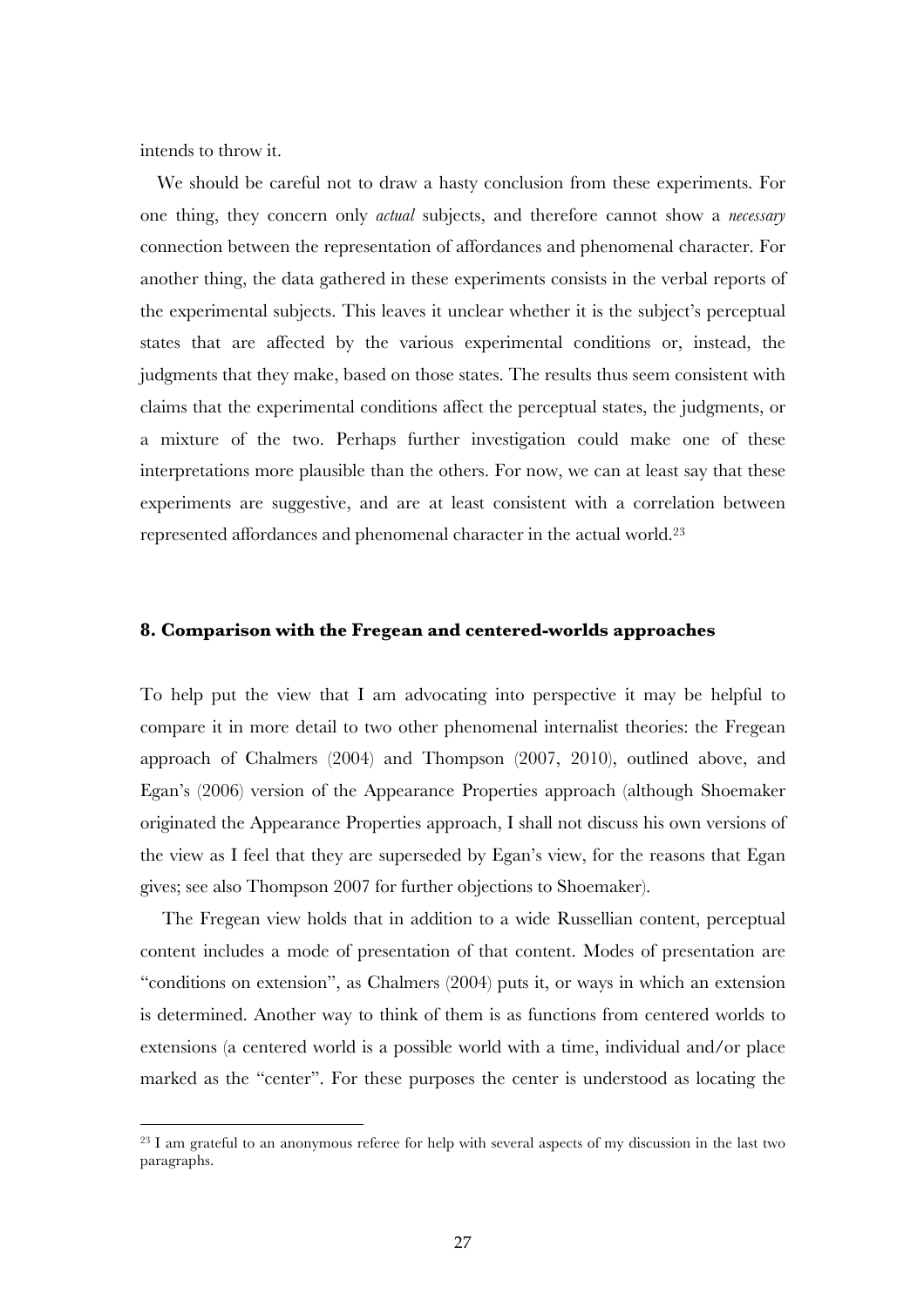perceiving subject within a world. For further details see Quine 1969, Lewis 1979.) Or, finally, they can be thought of as primary intensions in a two-dimensional semantics of the kind developed by Chalmers (1996). The same extension may be determined by different modes of presentation in different centered worlds. For example, *my mother*, with me in the actual world as center, determines the same extension as *my daughter*, with my grandmother in the actual world as center. A mode of presentation thus construed is a narrow content, but determines a wide content for a given centered world.

The examples of perceptual modes of presentation given by Chalmers and Thompson invariably include an unanalyzed reference to a phenomenal character. Consider, for example, the phenomenal character of the experience that you, the reader, have when you look at something green. Call this phenomenal character *G*. Then according to both Chalmers and Thompson, assuming that colours are objective properties, the Fregean mode of presentation of the colour green in your experience will be something like *the property that typically causes experiences with phenomenal character G in me* (this will typically be combined with a mode of presentation of an object to yield a complete, truth-evaluable content). This allows for the possibility that the same colour may typically cause experiences with different phenomenal characters in different subjects, or different colours may typically cause experiences with the same phenomenal character in different subjects; the colour that typically causes experiences with phenomenal character *G* in me might be different from the colour property that typically causes experiences with phenomenal character *G* in you. The same mode of presentation can thus determine different Russellian contents, and different modes of presentation can determine the same Russellian contents. According to Chalmers and Thompson the Fregean mode of presentation thus construed comprises the phenomenal content of the experience.

Similarly, consider a spatial phenomenal character *S* associated with the perception of a spatial property; according to Thompson its mode of presentation, and thus the relevant component of phenomenal content, will be something like *the property that typically causes experiences with phenomenal character S in me* (see Thompson 2010, 174-5). So, for example, Max and Min's experiences could share this phenomenal content while differing in wide spatial content (which handles scenario 1); or their experiences could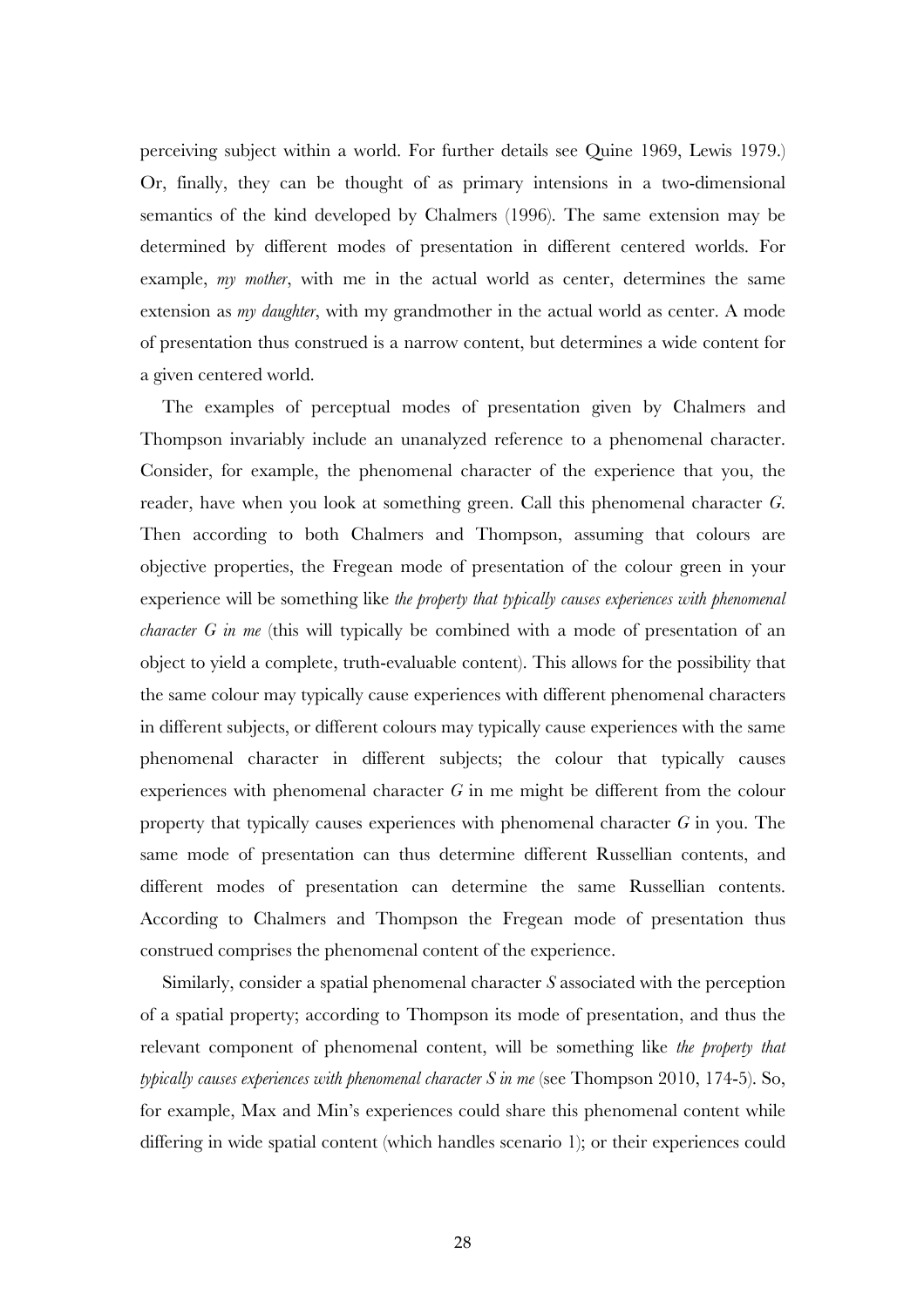share the same wide spatial content while differing in phenomenal content (which handles scenario 2).

Fregean modes of presentation, thus construed, necessarily correlate with phenomenal character. Of course they do; the reference to the phenomenal character in the specification of the mode of presentation more or less guarantees the correlation. The price of this is that it renders the theory non-reductive. To reduce phenomenal character to representational content is to say what phenomenal character is in terms of representational content. It must be possible to specify the relevant representational content in terms that make no reference to phenomenal character, otherwise one would be explaining phenomenal character in terms of itself. Consequently, as Chalmers (2004) puts it, his view is "naturally seen as a sort of nonreductive representationalism, as phenomenal notions are used in specifying the relevant Fregean contents". The theory that I have advocated, by contrast, is reductive, in that affordances can in principle be specified without using phenomenal notions (though in principle one could also accept my proposal for phenomenal content yet not accept reduction; more on this below).

Egan's view has much in common with the Fregean view. The main difference is that Egan rejects the "two-layer" Fregean account, opting for a phenomenal content that consists of appearance properties (which are ascribed to objects in complete truthevaluable contents). These are not modes of presentation of Russellian contents, though they do count as an extra layer of content insofar as spatial properties are also represented (Egan does not go into much detail about the latter, however). Egan's candidates for appearance properties are specific examples of what he calls *centering features*. These, he says, are to centered worlds what properties are to possible worlds; properties are functions from worlds to extensions, whereas centering features are functions from centered worlds to extensions. For an object to possess a centering feature is for it to be related to the center in some specific way. *Being two meters away from me* thus counts as a centering feature; an object possesses it in every centered world in which the subject at the center is two meters away from the object.

Egan discusses colour experience, rather than spatial experience. His proposal (2006, 513) is that in a colour experience an object is represented as either *being disposed to cause G experiences in me* or *presently causing a G experience in me*, where '*G*' again stands for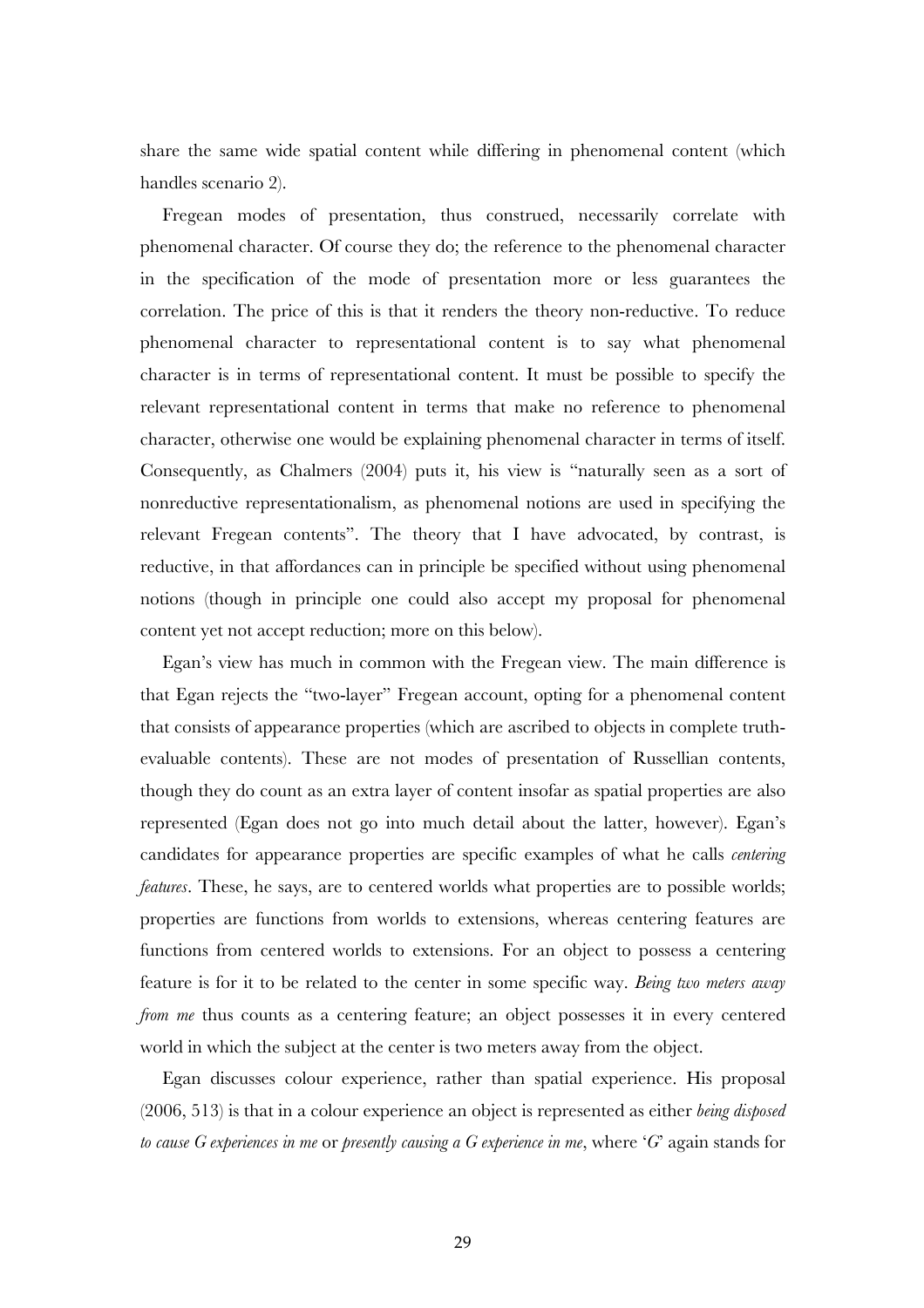a specific phenomenal character (the italicized phrases stand for centering features). He leaves it open which of these candidates is correct, though he gives more emphasis to discussion of the first. It is clear that this proposal is close to the Fregean one, and that because of the explicit reference to the phenomenal character  $(G)$  in the specification of the phenomenal content, Egan's candidate for phenomenal content will correlate with phenomenal character just as well as its Fregean equivalent. For the same reason, his view is non-reductive.<sup>24</sup>

Although Egan does cite *being nearby* as an example of a centering feature, he does not suggest that this is an appearance property. Neither does he give any details about the semantics of *near* (see Egan 2006, footnote 37). By parallel with what he says about colour perception, though, we should expect the appearance property associated with a spatial phenomenal character *S* to be along the lines of *being disposed to cause S experiences in me* (or, on the alternative formulation, *presently causing an S experience in me*). At any rate, Egan says nothing to suggest that spatial appearance properties are of a different kind to colour appearance properties, so I shall assume that the above example captures what his theory would say about spatial appearance properties; crucially, that the unanalyzed reference to a phenomenal character remains in place in the spatial case.

Strictly speaking, one might count the centering features that Egan discusses as limiting cases of affordances; colour phenomenal character inverts differ in their causal relation to colours, for example, just in that the same colour causes different experiences in them. But the presence of these features has no direct significance for the subject's behaviour. Given this, and the non-reductive nature of Egan's theory, it is clear that his centering features are importantly different from the affordances discussed above.

One way to bring out the difference between the theories just described and the theory that I advocate is to consider how an experience narrows down the possible situations that the subject could be in if the experience is veridical. All three theories are centered worlds theories; they agree that the phenomenal content of an experience can be thought of as a set of centered worlds (not just possible worlds) consistent with

<sup>24</sup> See Egan 2006, footnote 22 on non-reductive intentionalist theories. I am not suggesting that the centering feature view is non-reductive *per se*, but Egan's own examples of phenomenal contents are all non-reductive.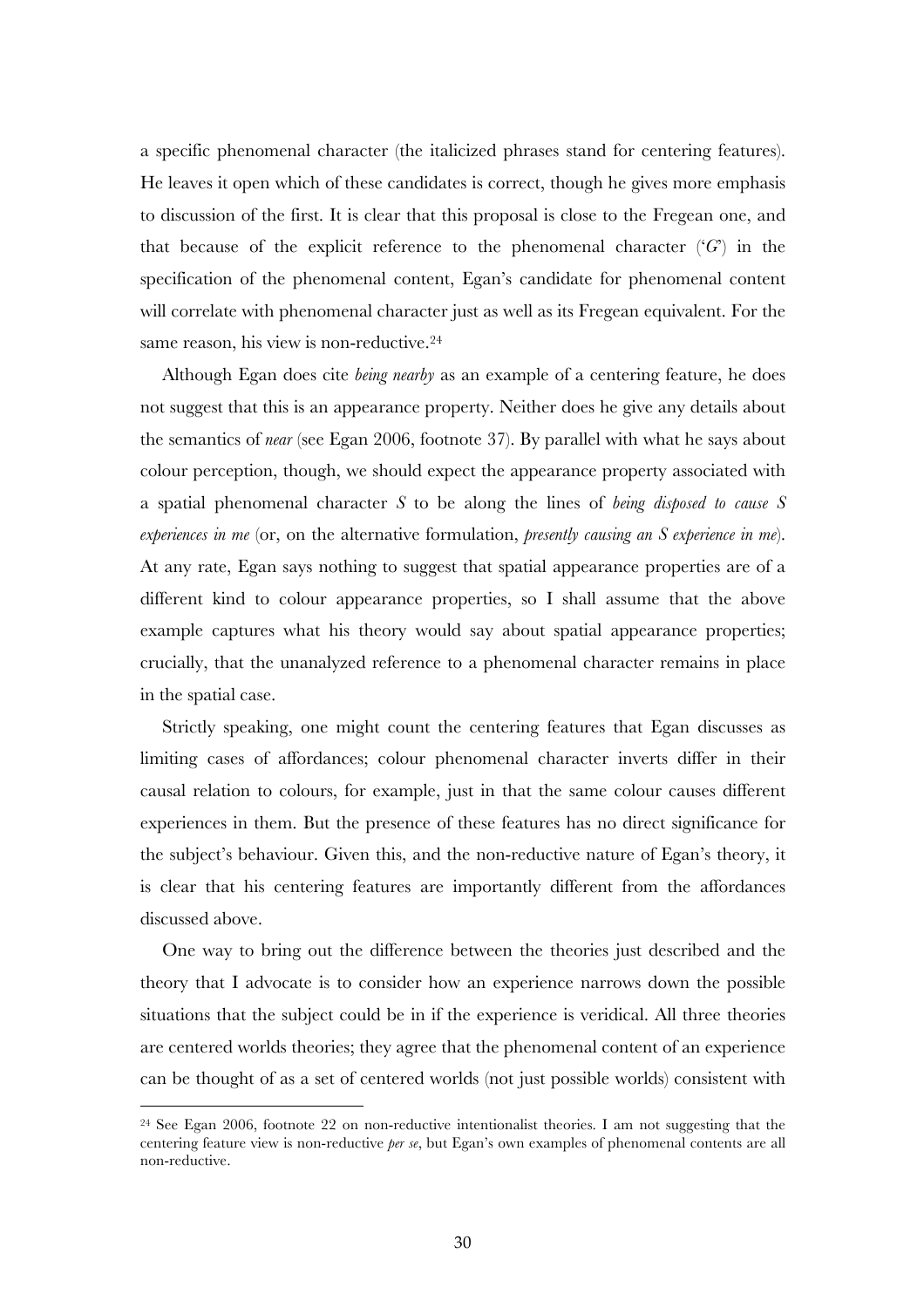the experience.25 In itself, the phenomenal character of one's veridical experience of a tree that is *small* and *near*, for example, is consistent with one being a person like Max looking at a ten-meter tree twenty meters away, or a person like Min looking at a onemeter tree two meters away, and so on. Egan describes such subject-relative situations as *predicaments*; Max and Min, as just described, are in the same predicament. All three theories can agree on this, whereas a Russellian theory does not.

Where the three theories differ most importantly is in whether they are reductive and, relatedly, the degree to which a given phenomenal character narrows the range of predicaments. The non-reductive theories of Chalmers, Thompson and Egan agree on this; they differ only regarding the relation between phenomenal contents and Russellian contents. The affordance theory, by contrast, is committed to a greater narrowing of the possible predicaments for a given phenomenal character. Consider, for example, the much-discussed cases of inverting goggles, which make the world appear up side down to the wearer. It is consistent with the theories of Chalmers, Thompson and Egan that there be two subjects who do not differ functionally but whose veridical perceptions of the same scene have phenomenal characters that differ in the way in which the experiences of a single subject differ immediately before and after putting on inverting goggles – the phenomenal character of one subject's experience is identical to the phenomenal character the other subject's experience would have if everything were turned up side down. An advocate of one of these theories might wish to rule out such a possibility because of *other* theoretical commitments (they might independently hold a functional role account of phenomenal character, for example); but there is nothing in the theories themselves that would rule this out.26

By contrast, the affordance theory does rule out such cases. When subjects first wear inverting goggles the world looks up side down, and they have difficulty coordinating their actions with their perceptions. But, after a period of adjustment,

<sup>&</sup>lt;sup>25</sup> To put that another way: all three theories agree that an object looks the way it does to me not because of the properties it has, but because of the relation in which I stand to it (or, rather, my perceptual representations thereof). If you stood in the same relation to it, it would look the same to you – the identity of the subject is not part of the phenomenal content.

<sup>26</sup> Strictly speaking the inverting goggles case does not test for the behavioral roles of the *near*, *far*, *large*, *small* etc. phenomenal characters relevant to the Max-Min case, but only for the *up* and *down* phenomenal characters. Nonetheless I think it very plausible that what goes for the one case goes for the other.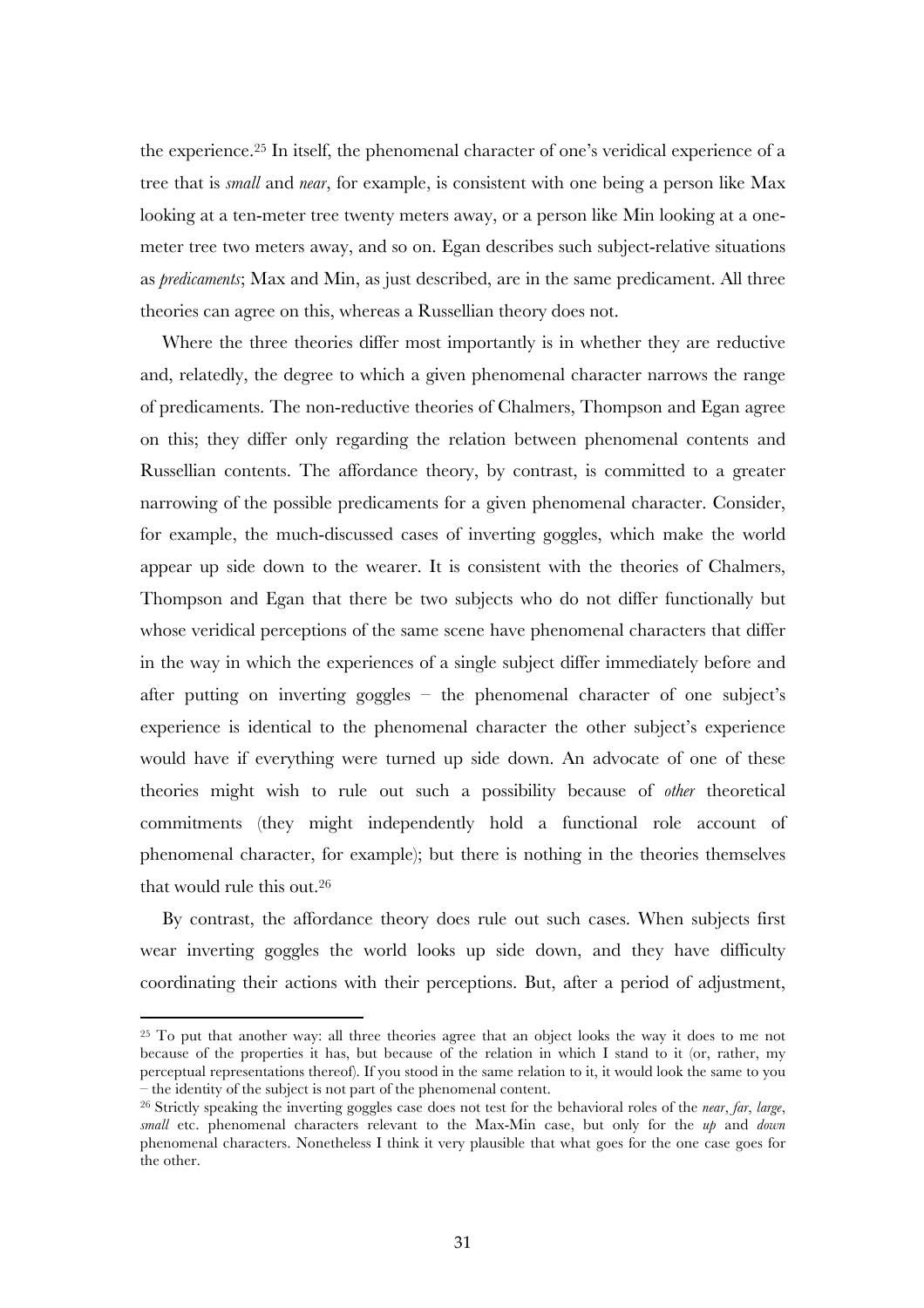they are able to co-ordinate much better. Suppose a subject were able to compensate perfectly, so that the effects of spatial perception on their actions became just as they were prior to wearing the goggles; they would then be functionally equivalent to the way they were originally. Would the subject's phenomenology revert to the way it was prior to wearing the goggles, implying that phenomenology maps onto functional role, or would the experiences continue to have an "up side down" phenomenal character?27 Suppose the latter were true. Then presumably there could be a planet populated by subjects who lived their entire lives in that same phenomenologically "inverted" state, and whose perceptions would be generally veridical. But if the affordance theory is true then a difference of phenomenal character entails a difference in represented affordances. Since the "inverted" subjects would be functionally equivalent – and thus equivalent in causal powers – to non-inverted subjects, then the represented affordances would have to be the same, given that the perceptions were veridical. So the affordance theory is not consistent with this kind of inversion scenario. Consequently the non-reductive theories allow that a given spatial phenomenal character is consistent with two kinds of predicament (the inverted and non-inverted cases) where the affordance theory allows only one. According to the non-reductive theories a given phenomenal character, in itself, only represents the presence of whatever typically causes experiences of that phenomenal character; according to the affordance theory, by contrast, a given phenomenal character essentially represents a finer-grained, action-relevant relation between the subject and the perceived world.

The kind of inversion scenario just described is thus important in determining which kind of intentionalist theory one should adopt. If one holds that such inversions are possible then only the non-reductive views will give a sufficiently loose fit between phenomenal character and the perceived objective world. But if one rules out such inversions – presumably because one holds that a phenomenal character has its functional role essentially – then one can accept the stronger claims of the affordance theory. Debates over the functional roles of phenomenal characters are, of course, long-standing, and I cannot hope to settle them here. What I do hope to have shown, however, is that for those who are prepared to accept that phenomenal characters

l

<sup>27</sup> See Dennett 1988, 1991, Morgan 1977 and Evans 1985 for discussions of such cases.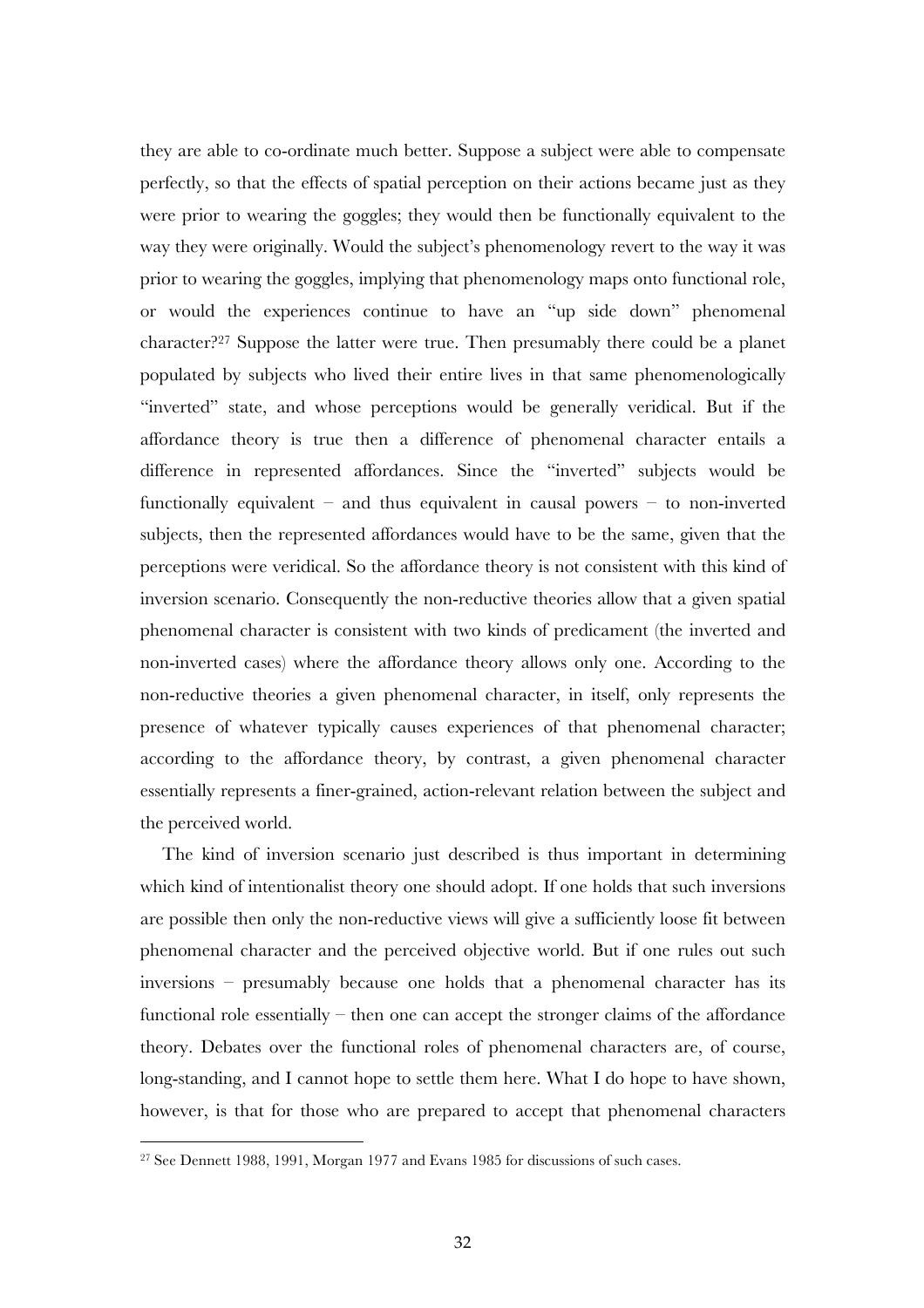have their functional roles essentially there is an option that has hitherto been neglected in the intentionalist literature, one that allows both phenomenal internalism and the reduction of phenomenal character to representational content. For a significant number of philosophers, this will be an attractive package. Only those who reject a tight connection between phenomenal character and functional role need reject the affordance theory. Given the common assumption that representation is essentially a causal notion (involving causal covariance with the environment, or something of that kind) then this conclusion should not be unexpected; divorcing phenomenal character from functional (and thus causal) role is bound to sever any essential connection between a phenomenal character and a specific, substantive representational content.

Advocates of theories such as those of Chalmers, Thompson and Egan can still adopt a *kind* of reductionism by type-identifying the phenomenal characters that figure in modes of presentation with physical or functional states.28 But, of course, the antecedent reduction of phenomenal characters to physical or functional states is doing all the work; this would not be an *interesting* reduction of phenomenal character to representational content. It is worth emphasizing that the affordance theory is not that kind of theory. It is not, for example, equivalent to the theory obtained from Egan's theory by substituting phenomenal character for functional role, yielding a phenomenal content such as *the property that typically causes states with functional role F in me*. Perhaps an argument might be given that this phenomenal content entails an affordance, though this argument would be far from straightforward. In any case, in itself, the proposed phenomenal content is uninformative; it is hard to see what a creature would gain from a perceptual experience that represented an object as having *the property that typically causes experiences with functional role F in me*. Yet it is perfectly clear what a creature would gain from having perceptual experiences that represented affordances, given that the affordances of the creature's environment are precisely the subject-environment relations that the creature would need to be aware of in order to negotiate that environment. I take this to be a significant strength of the affordance theory over non-reductive theories; it allows for a naturalistic explanation of why a phenomenal character represents what it does.

l

<sup>28</sup> In Prosser 2007 I put forward a view of very roughly this kind.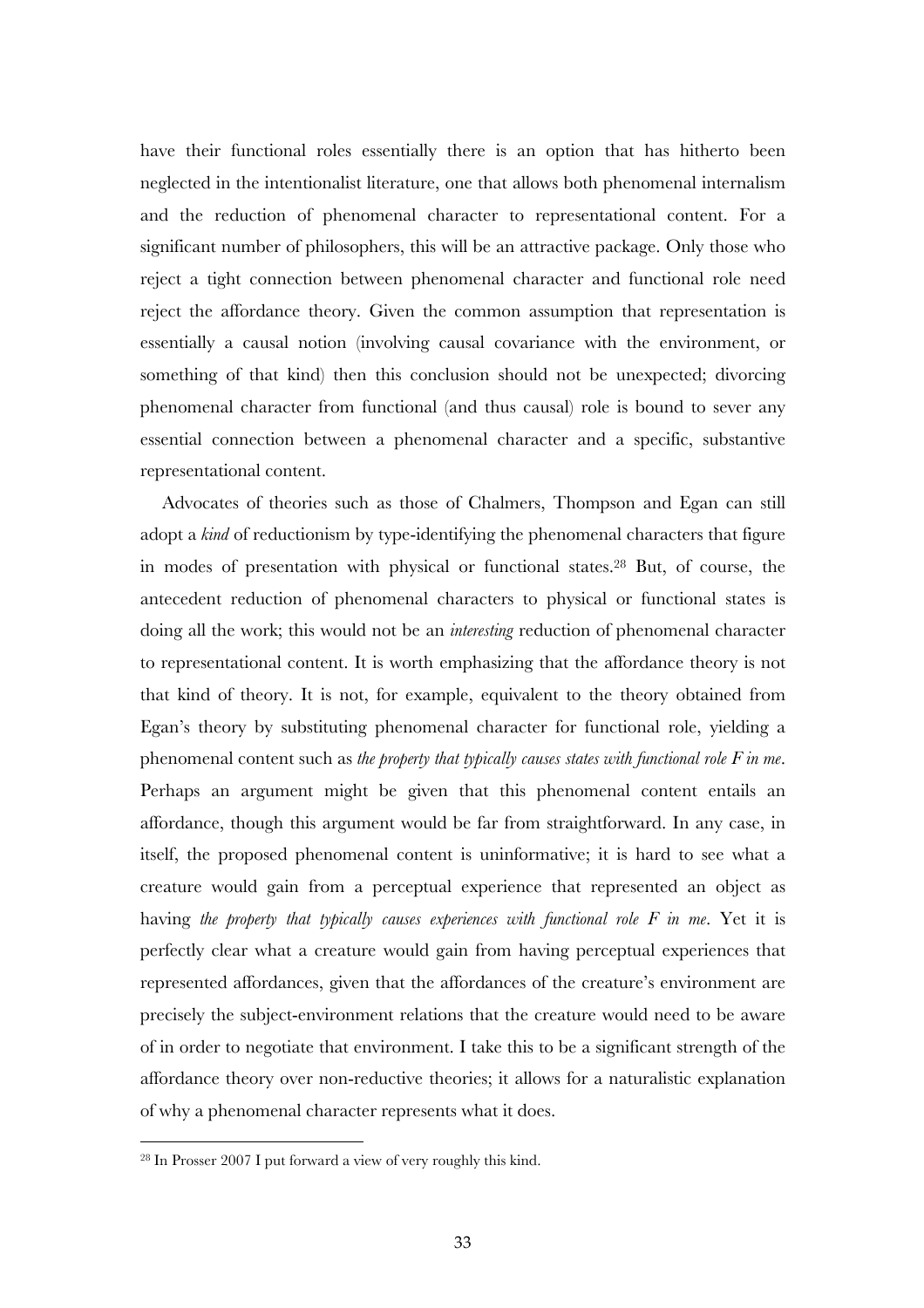The affordance theory can of course be accepted by a functionalist (for whom a given functional role is both necessary and sufficient for a given phenomenal character). But it can also be accepted by someone who rejects a reduction of phenomenal character to functional role, provided they accept that phenomenal characters have their functional roles essentially. This includes some versions of materialism and some versions of property dualism (the latter would reject a reduction of phenomenal character to representational content, but could still accept a necessary correlation). This would not be true if the affordance theory were equivalent to the theory obtained from the combination of Egan's theory or the Fregean theory with an antecedent reduction of phenomenal character to functional role.29

## **9. The multiple contents of perception**

Although I claim that phenomenal content consists of affordances, I do not deny that we perceive spatial properties such as sizes and distances. It was noted above that different subjects can differ in how heavy an object feels to them (i.e. how hard it is for them to lift) yet both correctly judge its weight. This suggests that even if the phenomenal character of an experience of heaviness consists of an affordance, there is nonetheless a sense in which the experience constitutes a perception of weight. I suggest that something similar is true for spatial and other experiences.

One way to think of this is through a linguistic analogy. Consider the following utterance:

#### U: Jones is here

<sup>29</sup> Given that the affordance theory says that phenomenal content is made up of relations (rather than, say, modes of presentation), why not describe the theory as Russellian after all? The answer lies in the fact that in order for represented affordance relations to have the right significance for the actions of the perceiving subject, they have to be represented in a distinctively first person way (even if they involve no explicit, articulated representation of the first person, as described above in section 3). This is brought out by the fact that the relevant contents must be represented as sets of centered worlds (or perhaps, alternatively, as structured propositions in which an element of the structure is marked as having a special role equivalent to centering), rather than merely sets of possible worlds (or structured propositions with no indexical element). But I acknowledge that in comparison with the standard Fregean approach the view advocated here might be seen a step back in the direction of Russellian theories, albeit with an essentially indexical component added to the content. Of course one can, if one wishes, describe even the latter kind of view as Russellian; this is a purely terminological matter.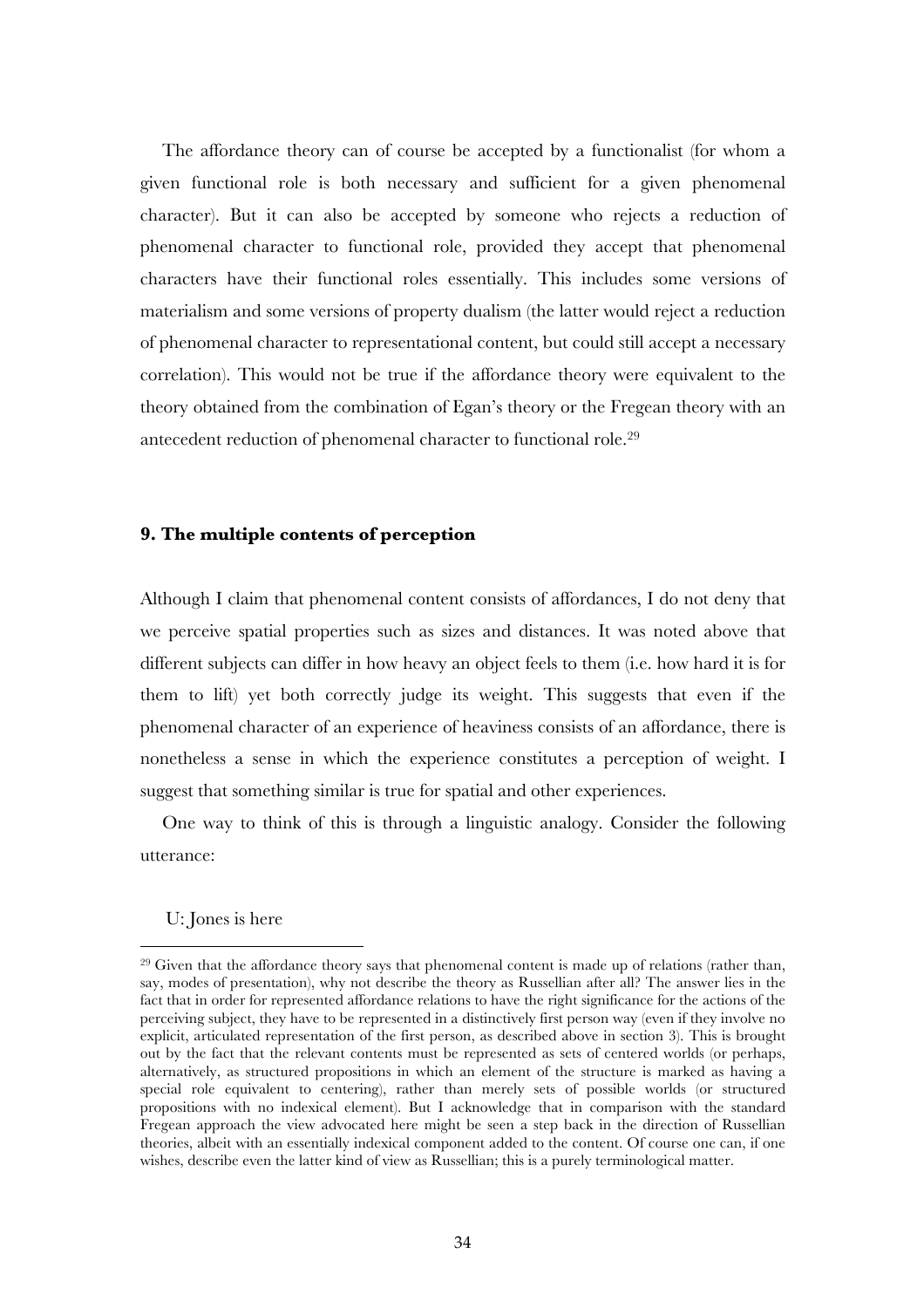Many different propositions can be associated with U, corresponding to many different ways of stating its truth conditions (see Perry 1990, 2001 for elaborations of this idea in relation to Perry's notion of "incremental" truth-conditions). For example, if ' $\Gamma$ ' is another name for the person referred to by ' $\Gamma$ ones', 'the  $\varphi$ ' is a definite description true of J and associated with 'Jones' by the local linguistic community, and 'L' is a name for the place at which U was uttered, then the following are all ways of stating the way the world must be if U is true:

- i) The uttered token of 'Jones is here' is true
- ii) The  $\varphi$  is at the place where 'here' was uttered
- iii) J is at location L

Each of these narrows down the possibilities for how the world in which U is uttered might turn out to be if U is true; but the propositions lower in the list rule out more possibilities than those higher in the list. Notice also, however, that the propositions lower in the list are more *modally fragile*, while those higher in the list are more *modally robust*. That is to say, if we consider what happens when we vary the world in which the utterance, U, occurs, we find that the propositions higher in the list remain associated with U across a greater range of worlds than those lower in the list. (iii), for example, no longer captures the truth conditions of U in worlds in which U is uttered in a different place, while (i) and (ii) still do so. However (ii) fails to capture the truth conditions for U in more distant worlds of utterance in which 'Jones' is not associated with 'the  $\varphi$ ' or 'here' does not refer to the place of utterance. At the opposite extreme (i) captures a proposition associated with U in any world in which U is a meaningful utterance. (i) does not narrow down the possibilities very much, but it does still narrow them down; only worlds in which the words that compose U are related to the world in the right way for U to be true are not ruled out. So contents like (i) are the weakest (in terms of how many worlds they rule out), but the most modally robust. The fact that a content is modally fragile is not an objection to its being ascribed in the relevant worlds of utterance; (ii) and (iii) both give correct truth conditions for U provided we restrict attention to worlds in which 'Jones' and 'here' have their extensions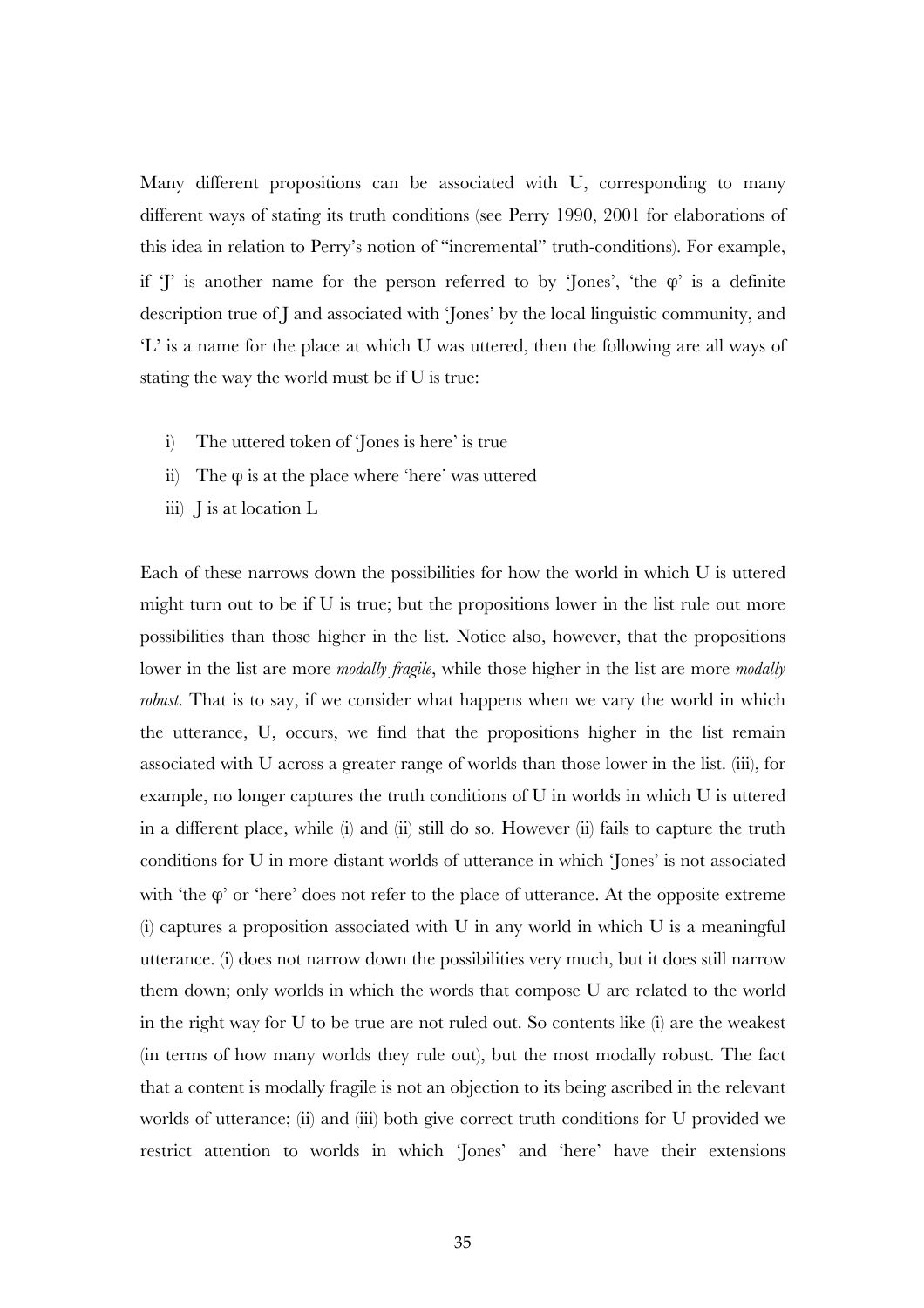determined as the  $\varphi$  and the place of utterance respectively (for (ii)), or worlds in which 'Jones' refers to J and 'here' refers to L (for (iii)).

I suggest that a very similar pattern is present in the spatial contents of perception. An experience with a given phenomenal character has the same phenomenal content for all worlds and subjects. This content is modally robust, but relatively weak (in terms of how much it narrows down the possible predicaments consistent with the experience being veridical). If we restrict the domain of centered worlds that are taken as candidates for the centered world in which the experience occurs, however, then stronger, albeit more modally fragile contents can be ascribed.

Suppose, for example, that Max has a veridical visual experience of an object that looks, as Max would put it, fairly near, and is in fact ten meters away from Max. If we restrict the domain of subjects to include only beings constituted like Max, then an experience with that phenomenal character is veridical if and only if the perceived object is ten meters away. If, on the other hand, we restrict the domain to beings constituted like Min, then an experience with that same phenomenal character is veridical if and only if the object is one meter away. Provided the ascriptions are made only in contexts in which it is clear that the domain is restricted in the relevant ways, there is no obvious reason why we shouldn't say that Max's experience represents the object as being ten meters away, whereas Min's experience represents the object as being one meter away; even though both experiences can also be said to represent the object as having the same affordance for the subject. But it is usually only when we consider what is true of phenomenal character for all worlds and subjects, as we do when considering philosophical questions about the nature of conscious experience, that it becomes relevant to consider the latter, phenomenal content.

On one version of this view, a given token experience has many different contents at once, and these can be arranged in a hierarchy analogous to (i)-(iii). Our explanatory purposes then determine which of those contents is of interest to us at any given time (again, much like the linguistic case). Another, more instrumentalist version of the view would eschew talk of experiences *really* having many different contents at once, and instead hold that ascribing different contents is akin to describing the same situation in different ways, for different explanatory purposes. I shall remain neutral on which of these views is correct. In any case, the view advocated here does have in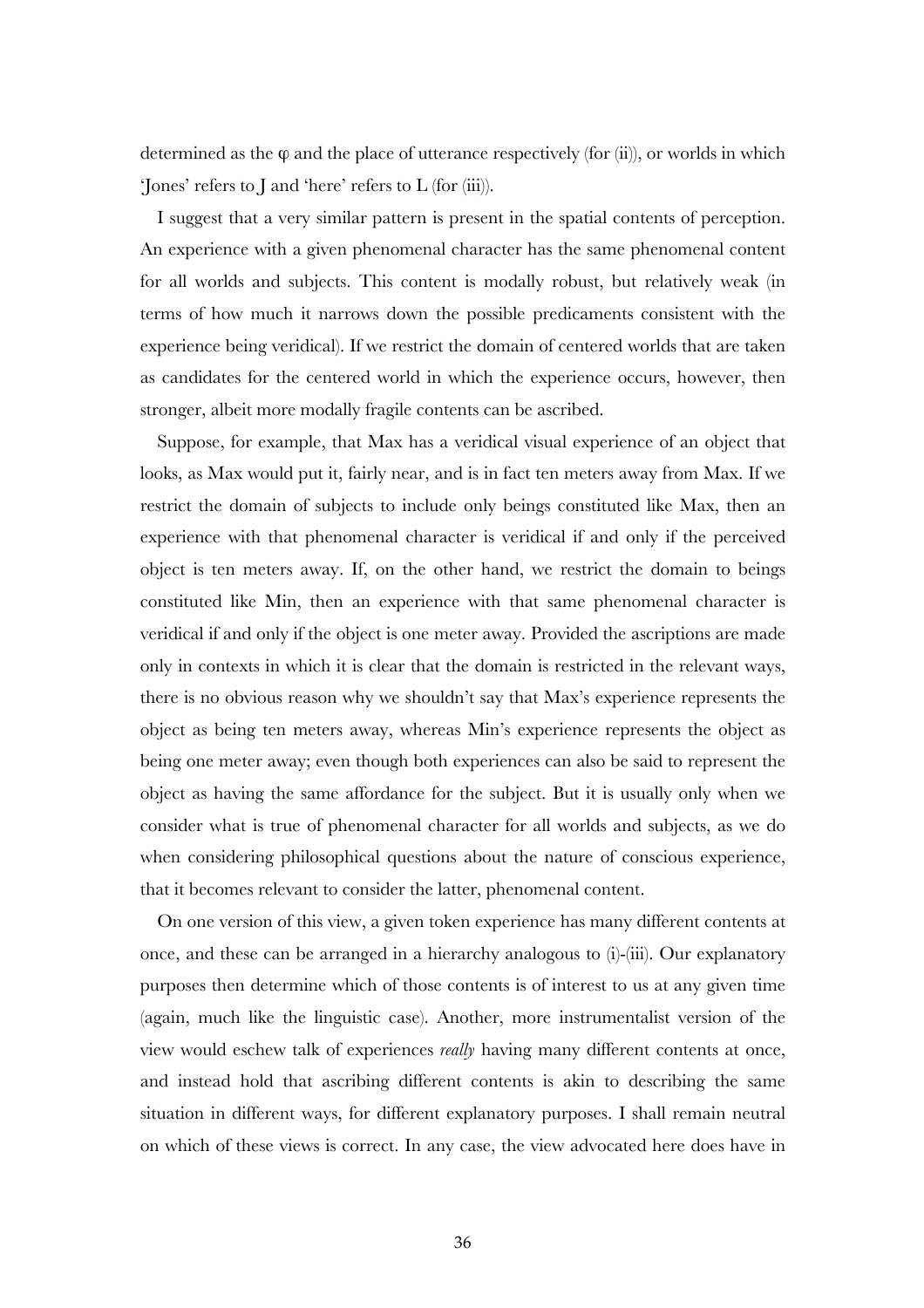common with the Fregean and Appearance Property views that it allows for different "layers" of content, wherein experiences can be said to have extensional contents distinct from their phenomenal contents, with a hierarchical relation between them.

#### **10. Concluding remarks**

 $\overline{a}$ 

I have argued for a version of intentionalism according to which for any perceptual experience with phenomenal character *P* there is a representational content *R*, at least partially consisting of affordances, such that necessarily, a conscious perceptual experience has *P* if and only if it has *R*. The necessity is of the strongest, logical kind. Consequently the view is consistent with the reduction of phenomenal character to representational content; and it is also consistent with phenomenal internalism.

Differences in intentionalist theories have tended to go together with differences in views about the metaphysics of consciousness. Phenomenal externalist views such as those of Tye and Dretske are usually materialistic, but since they deny mind-brain supervenience their theories are very different from materialistic theories that have gone before. Non-reductive phenomenal internalist theories, on the other hand, while compatible with materialism, have tended to be the theories of choice for antimaterialists. Their non-reductive nature is of no concern to those who did not expect a naturalistic reduction of phenomenal character anyway.

The view that I have advocated, by contrast, rejects phenomenal externalism while allowing (if not necessitating) a reduction of phenomenal character to representational content. Perhaps it can thus be thought of as the theory of choice for more conventional materialists, though it can be accepted by anyone who accepts that phenomenal characters have their functional roles essentially.30

<sup>&</sup>lt;sup>30</sup> I would like to thank Derek Ball and three anonymous referees for their comments on written versions of this paper, and audiences at the University of St Andrews, the University of Stirling and the Institut Jean Nicod in Paris for their comments on related talks. Parts of the research leading to these results received funding from the European Community's Seventh Framework Programme FP7/2007- 2013 under grant agreement no. FP7-238128.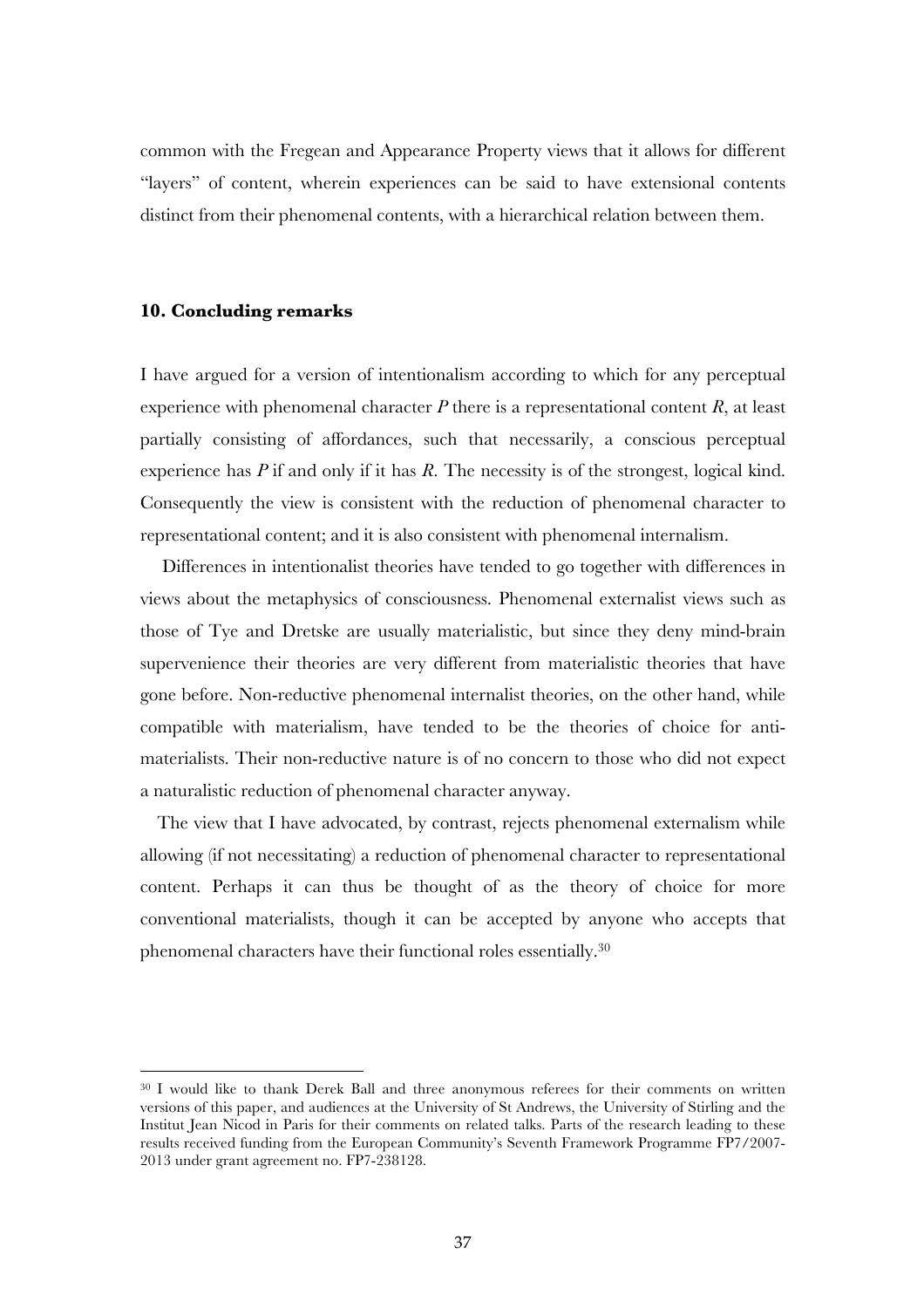### **References**

- Berkeley, G. 1948-1957. *The Works of George Berkeley, Bishop of Cloyne*. Edited by A. A. Luce and T. E. Jessop. London: Thomas Nelson.
- Bhalla, M., and Proffitt, D. R. 1999. Visual-motor recalibration in geographical slant perception. *Journal of experimental psychology: Human perception and performance* 25: 1076-96.
- Blake, R. and Sekuler, R. 2006. *Perception*. Fifth edition. New York: McGraw-Hill.
- Block, N. 1990. Inverted Earth. In *Philosophical Perspectives 4: Action Theory and Philosophy of Mind*, ed. James Tomberlin, 53-79. Atascadero: Ridgeview.
- Block, N. 1995. Mental Paint and Mental Latex. *Philosophical Issues* 7: 19-49.
- Byrne, A. 2001. Intentionalism Defended. *Philosophical Review* 110: 199-239.
- Byrne, A., and M. Tye 2006. Qualia Ain't in the Head. *Noûs* 40: 241-255.
- Campbell, J. 1993. The Role of Physical Objects in Spatial Thinking. In *Spatial Representation*, ed. N. Eilan, McCarthy, R. McCarthy and B. Brewer, 65-95. Oxford: Blackwell.
- Campbell, J. 1994. *Past, Space and Self*. Cambridge, MA/London: MIT Press/A Bradford Book.
- Campbell, J. 1998. Joint Attention and the First Person. In *Current Issues in Philosophy of Mind; Royal Institute of Philosophy Supplement 43*, ed. A. O'Hear, 123-136. Cambridge: Cambridge University Press.
- Carello, C., Grosofsky, A., Reichel, F.D., Solomon, H.Y., & Turvey, M.T. 1989. Visually perceiving what is reachable. *Ecological Psychology* 1: 27–54.
- Chalmers, D. J. 1996. *The Conscious Mind*. Oxford: Oxford University Press.
- Chalmers, D. J. 2003. The Matrix as Metaphysics. First published online at thematrix.com, 2003. Reprinted in *Philosophers Explore the Matrix*, ed. C. Grau. Oxford: Oxford University Press, 2005.
- Chalmers, D. J. 2004. The Representational Character of Experience. In *The Future for Philosophy*, ed. Brian Leiter. Oxford: Oxford University Press.
- Dennett, D. C. 1988. Quining Qualia. In *Consciousness in Contemporary Science*, ed. A. Marcel and E. Bisiach, 42-77. Oxford: Oxford University Press.
- Dennett, D. C. 1991. *Consciousness Explained*. London: Penguin.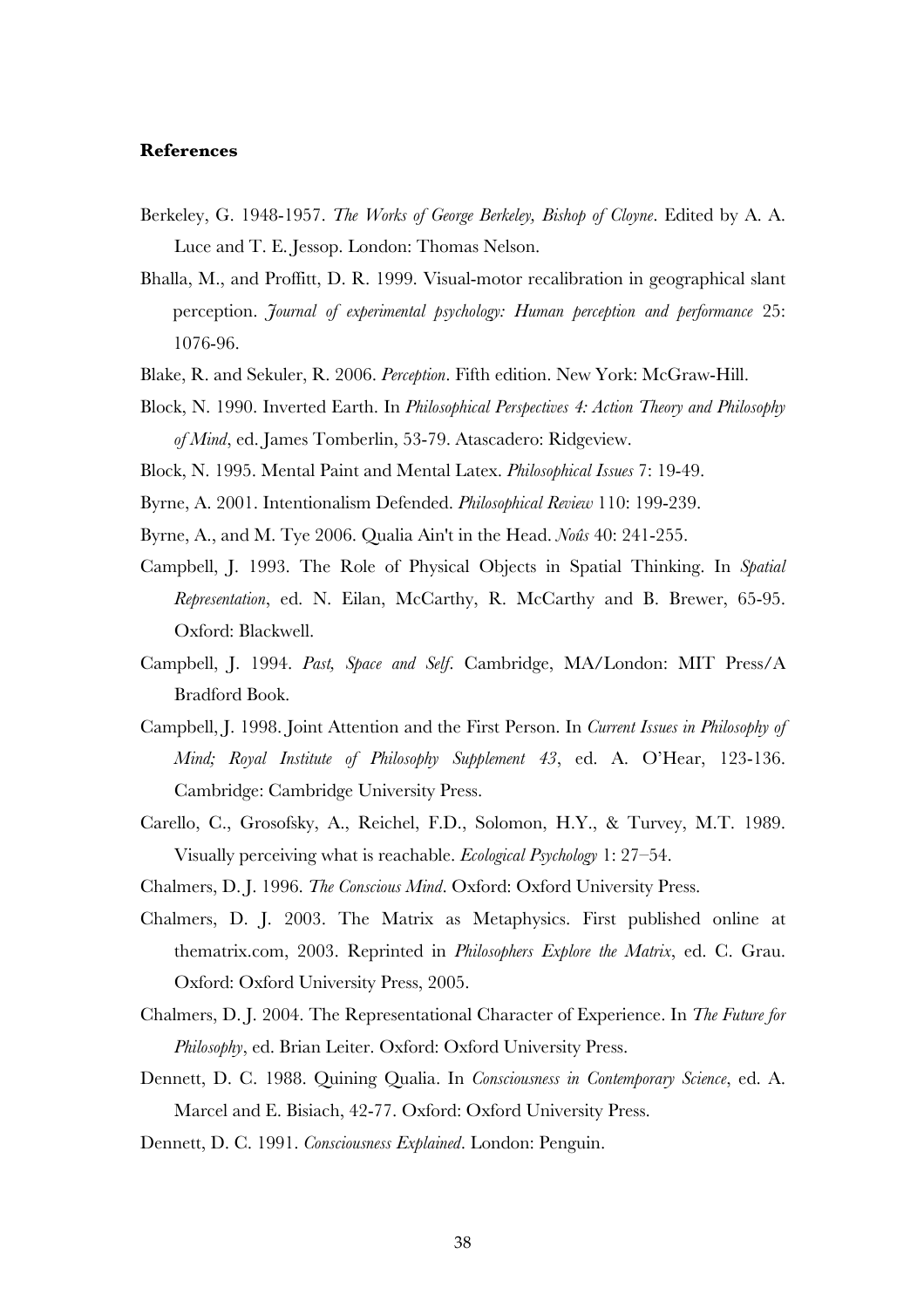Dretske, F. 1993. Conscious Experience. *Mind* 102: 263-83.

- Dretske, F. 1995. *Naturalizing the Mind*. Cambridge, MA: MIT Press.
- Dretske, F. 1996. Phenomenal Externalism, or If Meanings Ain't in the Head, Where Are Qualia? *Philosophical Issues* 7: 143-158.
- Durgin, F., Baird, J., Greenburg, M., Russell, R., Shaughnessy, K., and Waymouth, S. 2009. Who is being deceived? The experimental demands of wearing a backpack. *Psychonomic Bulletin & Review* 16: 964-969.
- Egan, A. 2006. Appearance Properties? *Noûs* 40: 495-521.
- Evans, G. 1985. Molyneux's Question. In Gareth Evans, *Collected Papers*, edited by A. Phillips. Oxford: Clarendon Press.
- Franz, V. H., Scharnowski, F. and Gegenfurtner, K. R. 2005. Illusion Effects on Grasping Are Temporally Constant Not Dynamic. *Journal of Experimental Psychology: Human Perception and Performance* 31: 1359-1378.
- Franz, V. H. 2003. Manual size estimation: a neuropsychological measure of perception? *Experimental Brain Research* 151: 471–477.
- Fodor, J. A. 1987. *Psychosemantics*. Cambridge, MA: MIT Press.
- Gibson, J. J. 1979. *The Ecological Approach to Visual Perception*. Boston: Houghton-Mifflin.
- Gilster, R., Kuhtz-Buschbeck, J. P., Wiesner, C. D. and Ferstl, R. 2006. Grasp effects of the Ebbinghaus illusion are ambiguous. *Experimental Brain Research* 171: 416- 420.
- Goodale, M. A. and Humphrey, G. K. 1998. The Objects of Action and Perception. *Cognition* 67: 181-207.
- Goodale, M. A. and Milner, A. D. 1992. Separate Visual Pathways for Vision and Action. *Trends in Neurosciences* 15: 20-25.
- Gould, S. J. 1977. *Ever Since Darwin: Reflections in Natural History*. New York/London: Norton.
- Heinemann, E. G., Tulving, E. and Nachmias, J. 1959. The Effect of Oculomotor Adjustments on Apparent Size. *America Journal of Psychology* 72: 32-45.
- Ittelson, W. H. 1952. *The Ames Demonstrations in Perception*. New York: Hafner.
- Künnapas, T. M. 1968. Distance Perception as a Function of Available Visual Cues. *Journal of Experimental Psychology* 77: 523-529.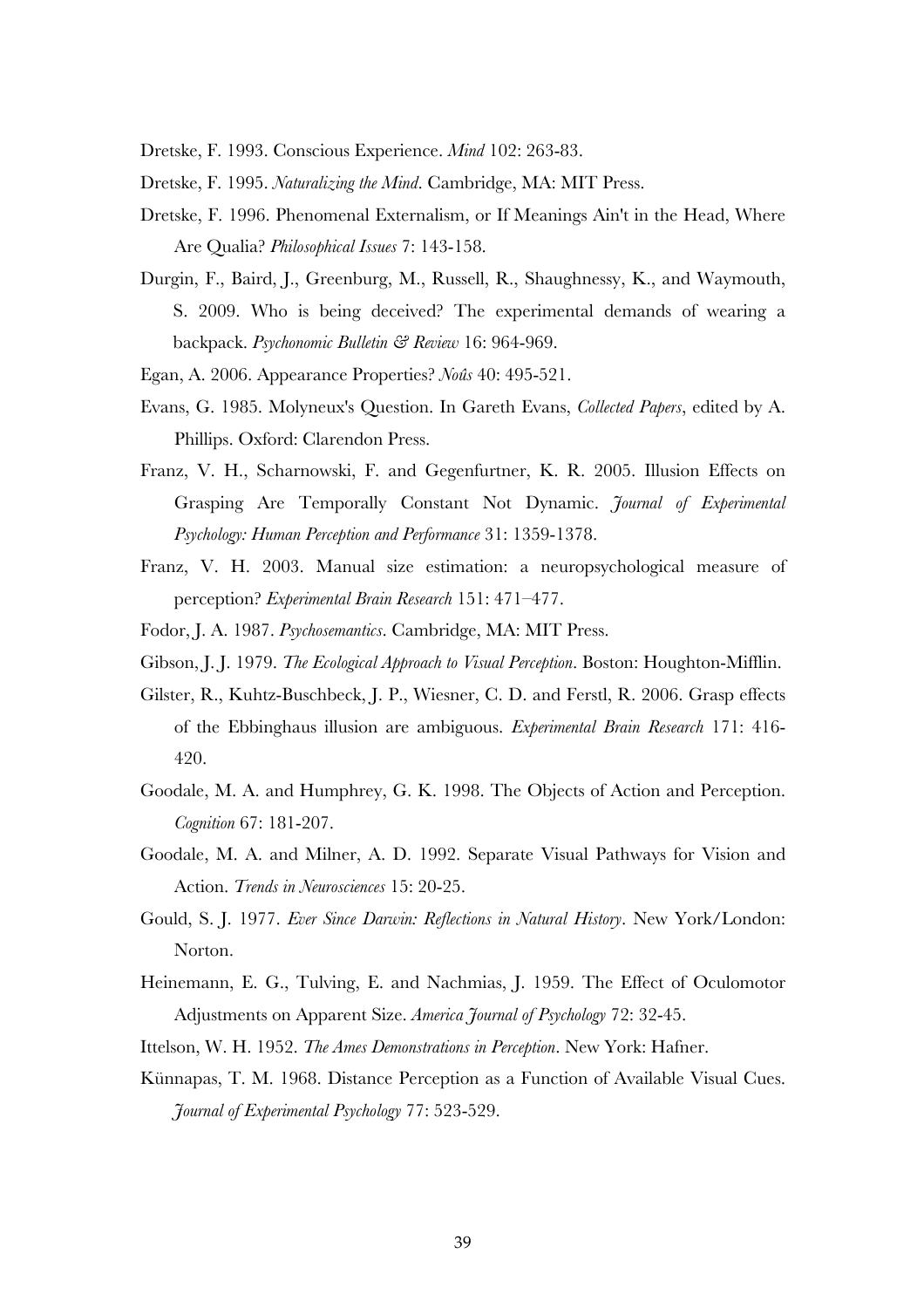- Leibowitz, H. W. and Moore, D. 1966. Role of Changes in Accommodation and Convergence in the Perception of Size. *Journal of the Optical Society of America* 56: 1120-1122.
- Lewis, D. 1979. Attitudes *De Dicto* and *De Se*. *Philosophical Review* 88: 513-43.
- Lycan, W. G. 2001. The Case for Phenomenal Externalism. *Philosophical Perspectives* 15: 17-35.
- Mark, L. S. 1987. Eyeheight-scaled information about affordances: A study of sitting and stair climbing. *Journal of Experimental Psychology: Human Perception and Performance* 13: 361–370.
- Mark, L. S., Bailliet, J. A., Craver, K. D., Douglas, S. D., & Fox, T. 1990. What an actor must do in order to perceive the affordance for sitting. *Ecological Psychology* 2: 325–366.
- Millikan, R. G. 1989. Biosemantics. *Journal of Philosophy* 86: 281-97.
- Morgan, M. J. 1977. *Molyneux's Question: Vision, Touch and the Philosophy of Perception*. Cambridge: Cambridge University Press.
- Noë, A. 2004. *Action in Perception*. Cambridge, MA: MIT Press.
- Oudejans, R. R. D., Michaels, C. F., Bakker, F. C., & Dolné, M. A. 1996. The relevance of action in perceiving affordances: Perception of catchableness of fly balls. *Journal of Experimental Psychology: Human Perception and Performance* 22: 879–891.
- Peacocke, C. 1983. *Sense and Content*. Oxford: Oxford University Press.
- Pepping, G. J. and Li, F. X. 2000. Changing Action Capabilities and The Perception of Affordances. *Journal of Human Movement Studies* 39: 115-140.
- Pepping, G. J. and Li, F. X. 2005. Effects of response task on reaction time and the detection of affordances. *Motor Control* 9: 129-43.
- Perry, J. 1986. Thought Without Representation. *Aristotelian Society Supplementary Volume* 60: 137-52. Reprinted in Perry 1993/2000.
- Perry, J. 1990. Individuals in Informational and Intentional Content. In *Information, Semantics and Epistemology*, ed. Enrique Villanueva, 172-89. Oxford: Blackwell. Reprinted in Perry 1993/2000.
- Perry, J. 1993. *The Problem of the Essential Indexical and Other Essays*. Oxford: Oxford University Press. Also expanded edition, Stanford, CA: CSLI Publications, 2000.
- Perry, J. 2001. *Reference and Reflexivity*. Stanford CA: CSLI Publications.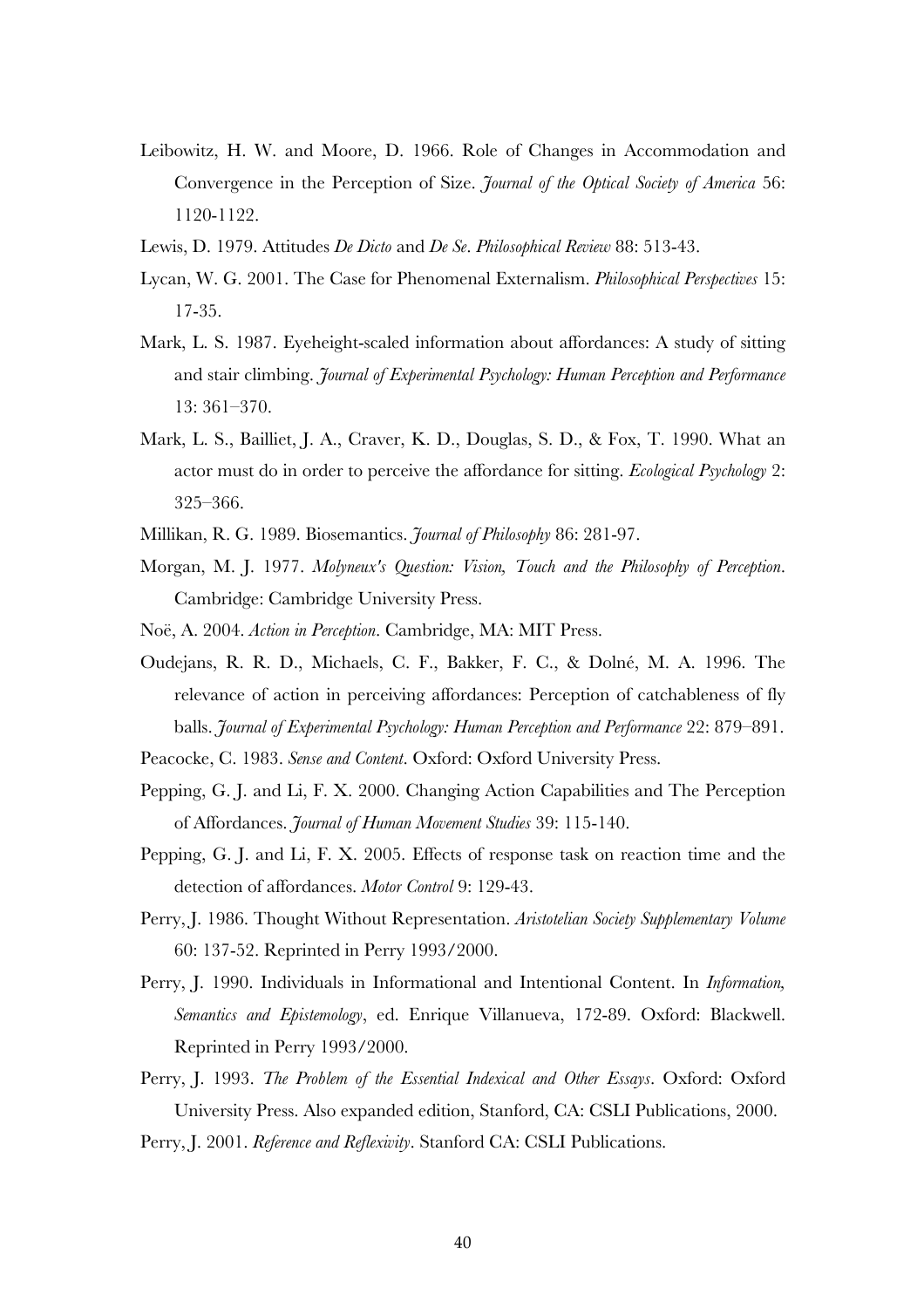- Proffitt, D. R., Bhalla, M., Gossweiler, R., and Midgett, J. 1995. Perceiving geographical slant. *Psychonomic Bulletin & Review* 2: 409-428.
- Proffitt, D. R., Stefanucci, J., Banton, T., and Epstein, W. 2003. The Role of Effort in Perceiving Distance. *Psychological Science* 14: 106-112.
- Prosser, S. 2007. The Two-Dimensional Content of Consciousness. *Philosophical Studies* 136: 319-349.
- Quine, W. V. O. 1969. Propositional Objects. In W. V. O. Quine, *Ontological Relativity and Other* Essays, 139-160. New York: Columbia University Press.
- Rorty, R. 1989. Pragmatism, Davidson and Truth. In *Truth and Interpretation: Perspectives on the Philosophy of Donald Davidson*, ed. Ernest Lepore. Oxford: Wiley-Blackwell.
- Shoemaker, S. 1994. Phenomenal character. *Noûs* 28: 21-38.
- Shoemaker, S. 2001. Introspection and Phenomenal Character. *Philosophical Topics* 28: 247-273. Abridged version reprinted in *Philosophy of Mind: Classical and Contemporary Readings*, ed. D. J. Chalmers. Oxford: Oxford University Press, 2002.
- Shoemaker, S. 2006. On the Ways Things Appear. In *Perceptual Experience*, ed. Tamar Szabó Gendler and John Hawthorne. Oxford: Oxford University Press.
- Thompson, B., 2007. Shoemaker on Phenomenal Content. *Philosophical Studies* 135: 307-334.
- Thompson, B. 2010. The Spatial Content of Experience. *Philosophy and Phenomenological Research* 81: 146-184.
- Thompson, E., 1995. *Colour Vision: A Study in Cognitive Science and the Philosophy of Perception*. London: Routledge.
- Tye, M. 1995. *Ten Problems of Consciousness*. Cambridge, MA: MIT Press/A Bradford Book.
- Tye, M. 1996. Perceptual Experience is a Many-Layered Thing. *Philosophical Issues* 7 (Perception): 117-126.
- Tye, M. 2000. *Consciousness, Color, and Content*. Cambridge, MA: MIT Press/A Bradford Book.
- Tye, M. 2002. Visual Qualia and Visual Content Revisited. In *Philosophy of Mind: Classical and Contemporary Readings*, ed. D. J. Chalmers. Oxford: Oxford University Press.